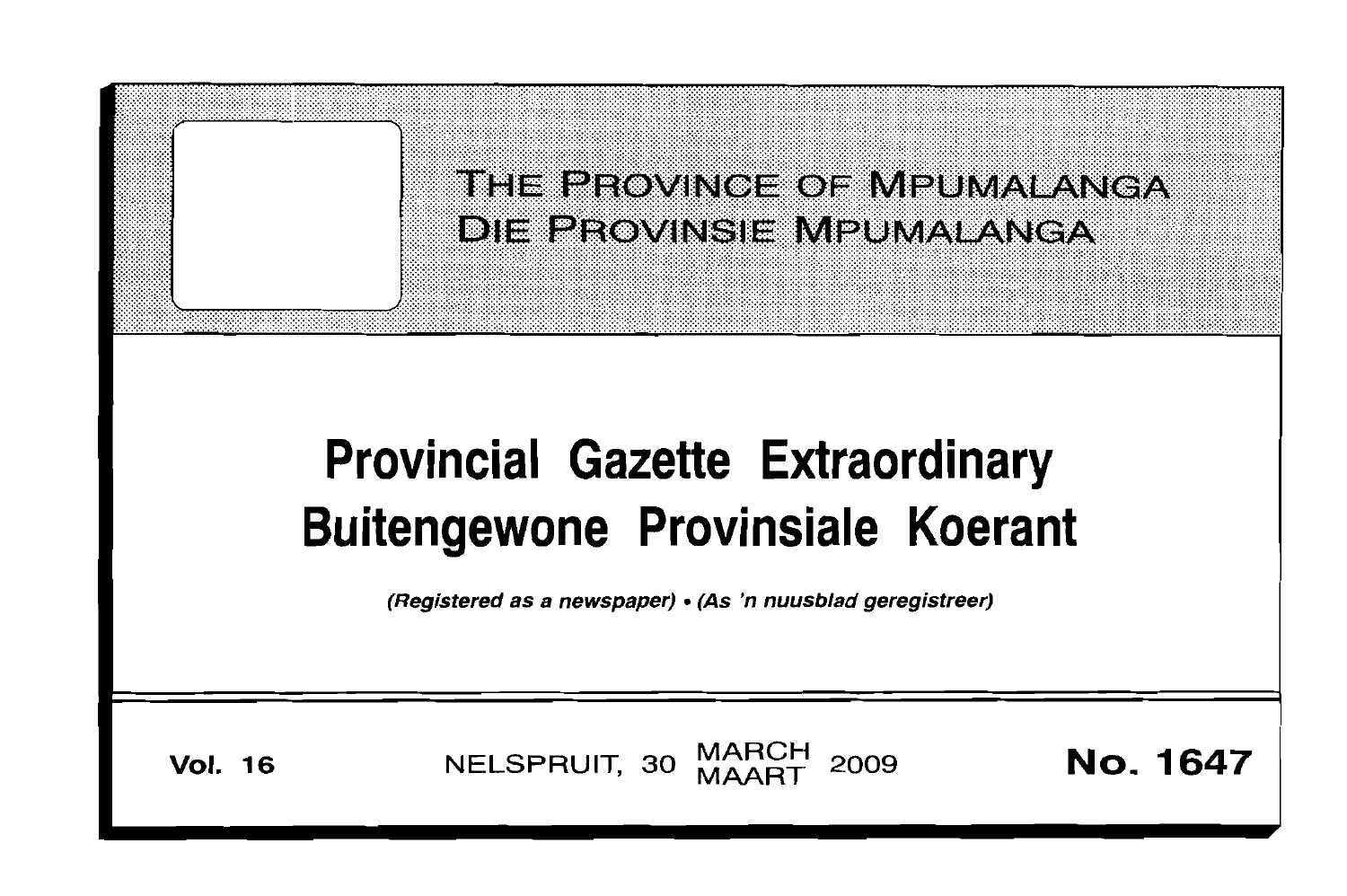|     | <b>CONTENTS</b>                                                                                         |             |                |
|-----|---------------------------------------------------------------------------------------------------------|-------------|----------------|
| No. |                                                                                                         | Page<br>No. | Gazette<br>No. |
|     | <b>LOCAL AUTHORITY NOTICES</b>                                                                          |             |                |
| 61  | Local Government: Municipal Systems Act (32/2000): Mbombela Local Municipality: Credit Control and Debt | з           | 1647           |
| 62  |                                                                                                         | 36          | 1647           |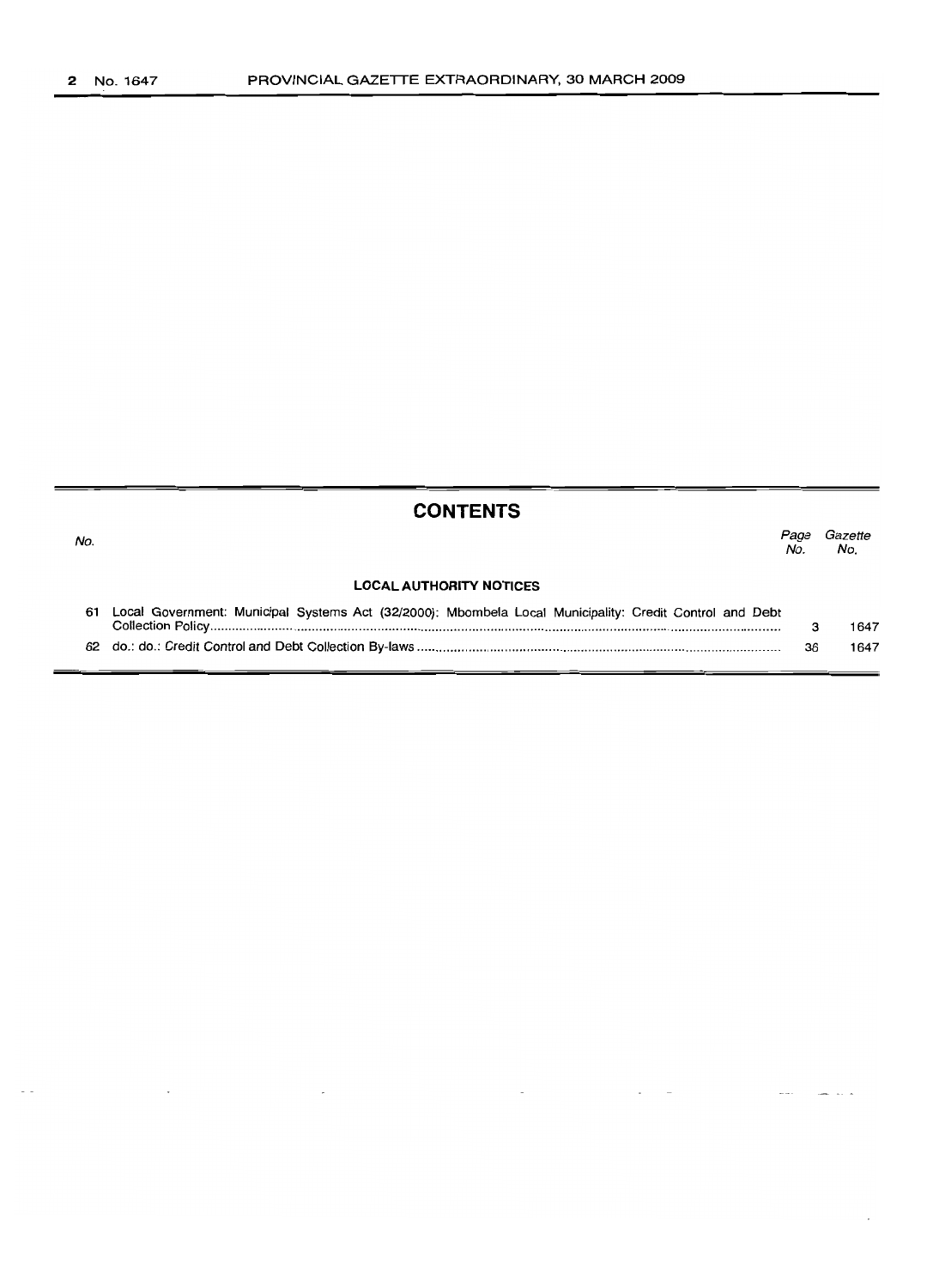# LOCAL AUTHORITY NOTICES

# LOCAL AUTHORITY NOTICE 61 MBOMBELA LOCAL MUNICIPALITY

### CREDIT CONTROL AND DEBT COLLECTION POLICY

(Explanatory Note: This policy is applicable to Mbombela Local Municipality only. In terms of Section 80 of the Local Government: Municipal Systems Act, 32 of 2000, the Municipality may enter into service delivery agreements with service providers to provide municipal services to customers. In such instances the internal credit control and debt collection policies of those entities may differ from this policy, but shall always be subject to the promulgated Credit Control and Debt Collection By-Laws.)

### 1. Objectives

The objectives of the policy are to:

- Provide a framework within which the municipal council can exercise its executive and legislative authority with regard to credit control and debt collection;
- Ensure that all monies due and payable to the municipality are collected and used to deliver municipal services in the best interests of the community, residents and ratepayers and in a financially sustainable manner<sup>1</sup>;
- Outline the procedures that will ensure that the members of the local community is afforded the opportunity to contribute in the decision-making processes of the municipality and that they are informed of the decisions and affairs of the municipality;
- Set realistic targets for debt collection;
- Outline credit control and debt collection policy procedures and mechanisms; and
- Provide a framework to link the municipal budget to
	- Indigent support; and
	- Tariff policies.

<sup>&</sup>lt;sup>1</sup> Section 96(a) of the Local Government: Municipal Systems Act, 2000 (Act 32 of 2000) provides that a municipality must collect all money that is due and payable to it subject to this Act and any other applicable legislation.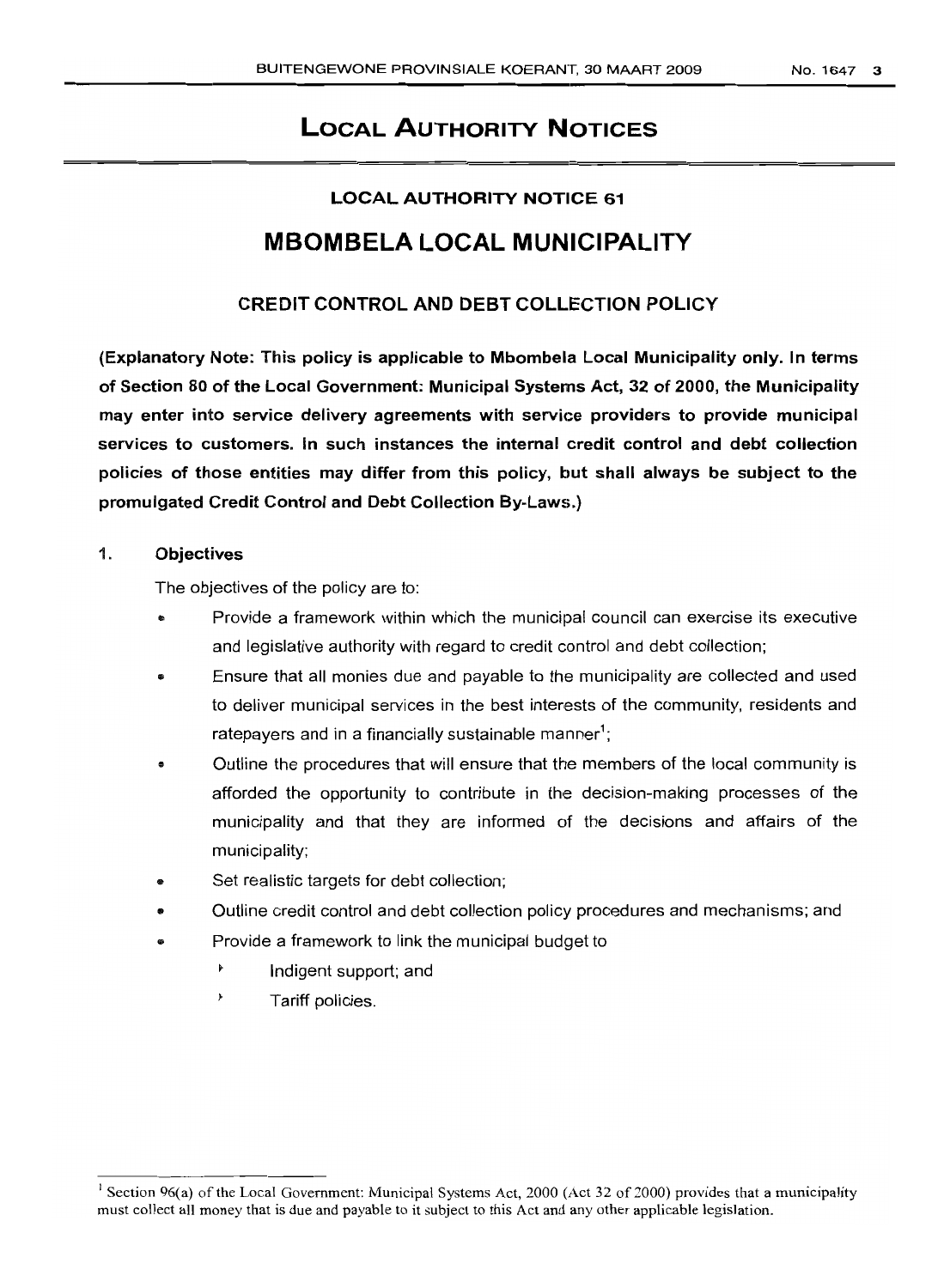### 2. **Principles**

- The administrative integrity of the municipality must be maintained at all costs. The democratically elected officials (councillors) are responsible for policy-making, while it is the responsibility of the municipal manager to execute these policies.
- All customers must complete an official application form formally requesting the municipality to connect them to service supply lines.
- A copy of the application form, conditions of services and extracts of the relevant council's credit control and debt collection policy and by-laws must be handed to every customer on request.
- Billing is to be accurate, timeous, understandable and subject to the provisions of the National Credit Act, 2005.
- The customer is entitled to reasonable access to pay points and to a variety of reliable payment methods.
- The customer is entitled to an efficient, effective and reasonable response to complaints and appeals, and should suffer no disadvantage during the processing of a reasonable request or appeal.
- Enforcement of payment must be prompt, consistent and effective.
- Fraud/criminality will lead to loss of rights and heavy penalties and/or public prosecution.
- Incentives and disincentives may be used in collection procedures.
- The collection process will be efficient and cost-effective and all costs incurred by Council relating to the credit control and debt collection process shall be recovered from the customer.
- Results will be regularly and efficiently reported.
- Application forms will be used to categorise customers, to determine the amount of the deposit payable by the customer and whether the customer qualifies for indigent support, pre-payment or credit meters. Council may not unfairly discriminate amongst customers, and must at all times act fairly and objectively.
- New applications for services will be subject to prescribed credit information and outstanding amounts may be transferred to a new account. All information furnished on the application form may be verified by Council with any or all data information institutions, credit information bureau and/or any financial institutions as may be deemed necessary by Council in determining the applicant's credit worthiness.
- Where alternatives are available Council may provide reduced levels of service to manage the debt growth.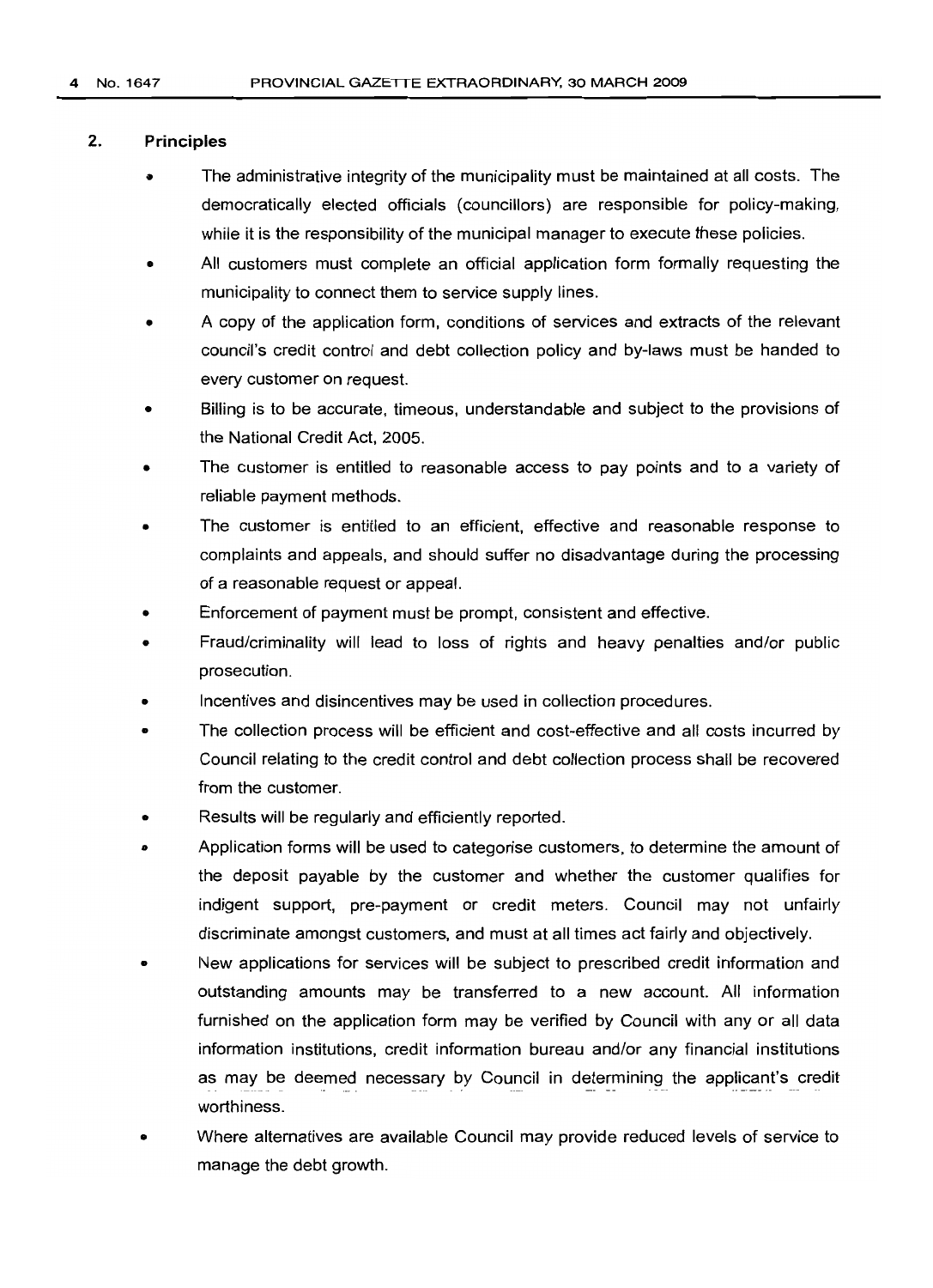- Interest charges will be levied on overdue accounts at the rate determined by Council from time to time, will be levied from the due date if not paid by the following due date and will be calculated for a full month(s) irrespective of when payment is made. The interest charged will appear in the following month's account.
- As part of the arrangements made to repay debt the customer may be required to co-operate with any reasonable measures that might be required to reduce the level of use of consumptive services to affordable levels.
- Although customer care and debt collection are inter-related issues, they should be performed by two separate divisions.
- Indigent households will be identified and supported. Welfare is to be separated from tariff and credit control issues and will be supported by appropriate and affordable policies and practices. Indigent support will be introduced within council's financial ability.
- Targets for performance in both customer service and debt collection will be set and pursued and remedies implemented for non-performance.
- Human dignity must be upheld at all times.

placed on a national credit rating listing.

- The policy must be implemented with equity, fairness and consistency.
- .. Debts and arrangements to repay debts shall be treated holistically, but different repayment periods or methods may be determined for different types of service, customers or areas within the general rule that the repayment period should be in sympathy with the instalments that the customer can afford.

### 3. **Duties and Functions of Council**

- .. To approve a budget consistent with the needs of communities, ratepayers and residents.
- To impose rates and taxes and to determine service charges, fees and penalties to finance the budget.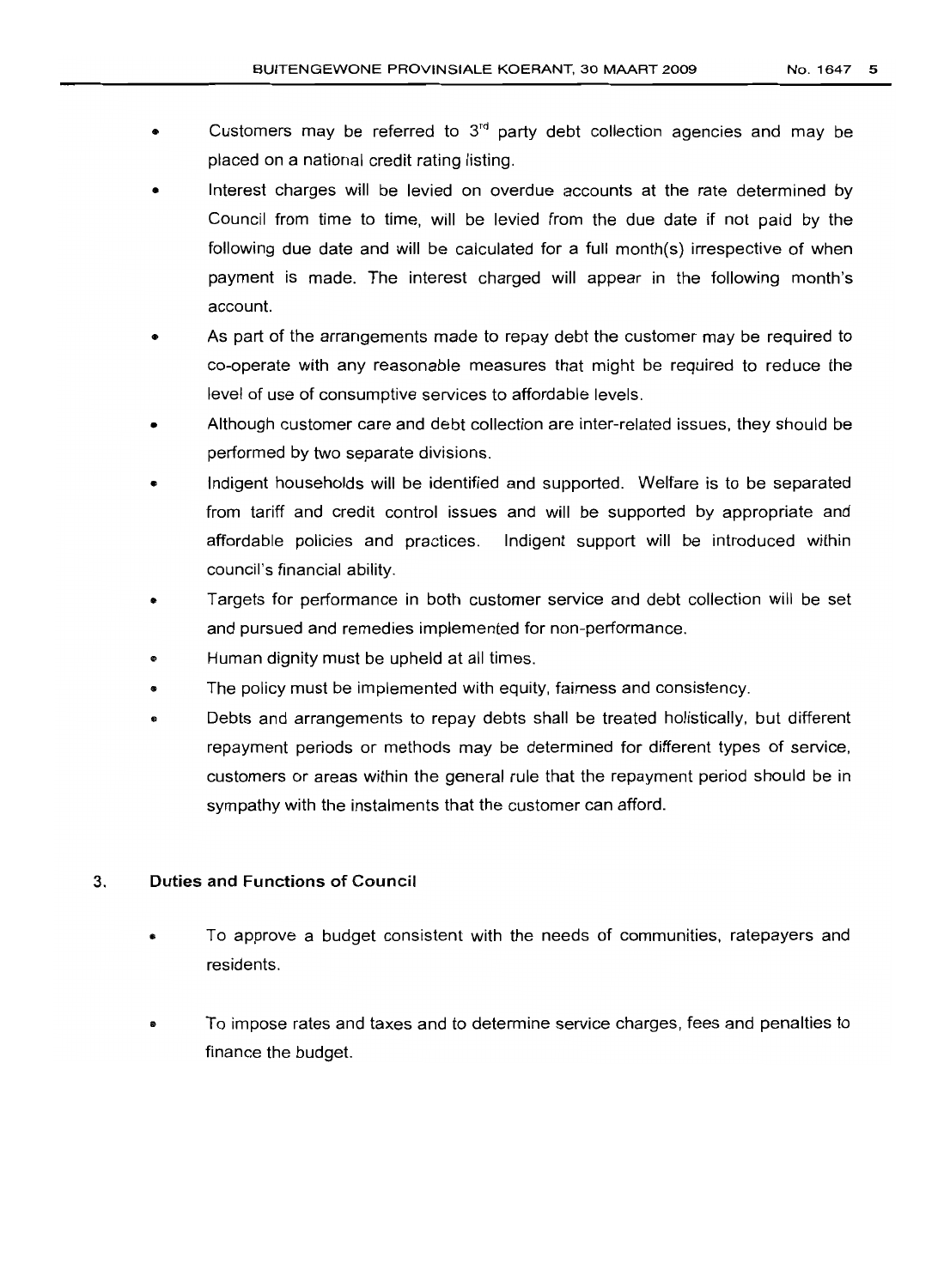- To provide sufficient funds to give access to basic services for the poor.<sup>1</sup>
- To provide for a bad debt provision, in line with the payment record of the community, ratepayers and residents, as reflected in the financial statements of the municipality.<sup>2</sup>
- To set an improvement target for debt collection, in line with acceptable accounting ratios. $3$
- To approve a reporting framework for credit control and debt collection.<sup>4</sup>
- To consider and approve by-laws to give effect to the Council's policy.
- To set performance targets and monitor the performance of the Municipal Manager regarding credit control and debt collection.
- To revise the budget should Council's targets for credit control and debt collection not be met.
- To take disciplinary action against councillors, officials and agents who do not execute council policies and by-laws.<sup>5</sup>
- To delegate the required authorities to monitor and execute the credit control and debt collection policy to the Municipal Manager and Chief Financial Officer respectively.
- To provide sufficient capacity in the Directorate: Finance for effective and efficient credit control and debt collection.

## *3.1* **Duties and functions ofthe Executive Mayor**

- To oversee and monitor the implementation and enforcement of this policy and bylaws enacted to give effect to the policy;<sup>1</sup>
- To monitor the performance of the Municipal Manager in implementing the policy and by-laws'.

Preferably, the total equitable share should be set aside for this purpose. If this amount is not enough, an additional sustainable provision must be made, according to the municipality's financial ability.

 $2$  The bad debt provision should at least reflect the increase in debtors during the previous financial year. The amount provided for can only be reduced by the amount provided for working capital.

<sup>3</sup> A realistic target would be to improve on the previous year's result by 5% - 10%. The target should be reviewed every year until the turnover rate of debtors is between 45-56 days.

<sup>&</sup>lt;sup>4</sup> See Section 3.4.

<sup>&</sup>lt;sup>5</sup> Including credit control and debt collection

Section 99 of the Local Government: Municipal Systems Act, 2000 provides that the executive mayor must-(a) Oversee and monitor-

<sup>I</sup> (i) The implementation and enforcement of the municipality's credit control and debt collection policy and any bylaws enacted in terms of section 98; and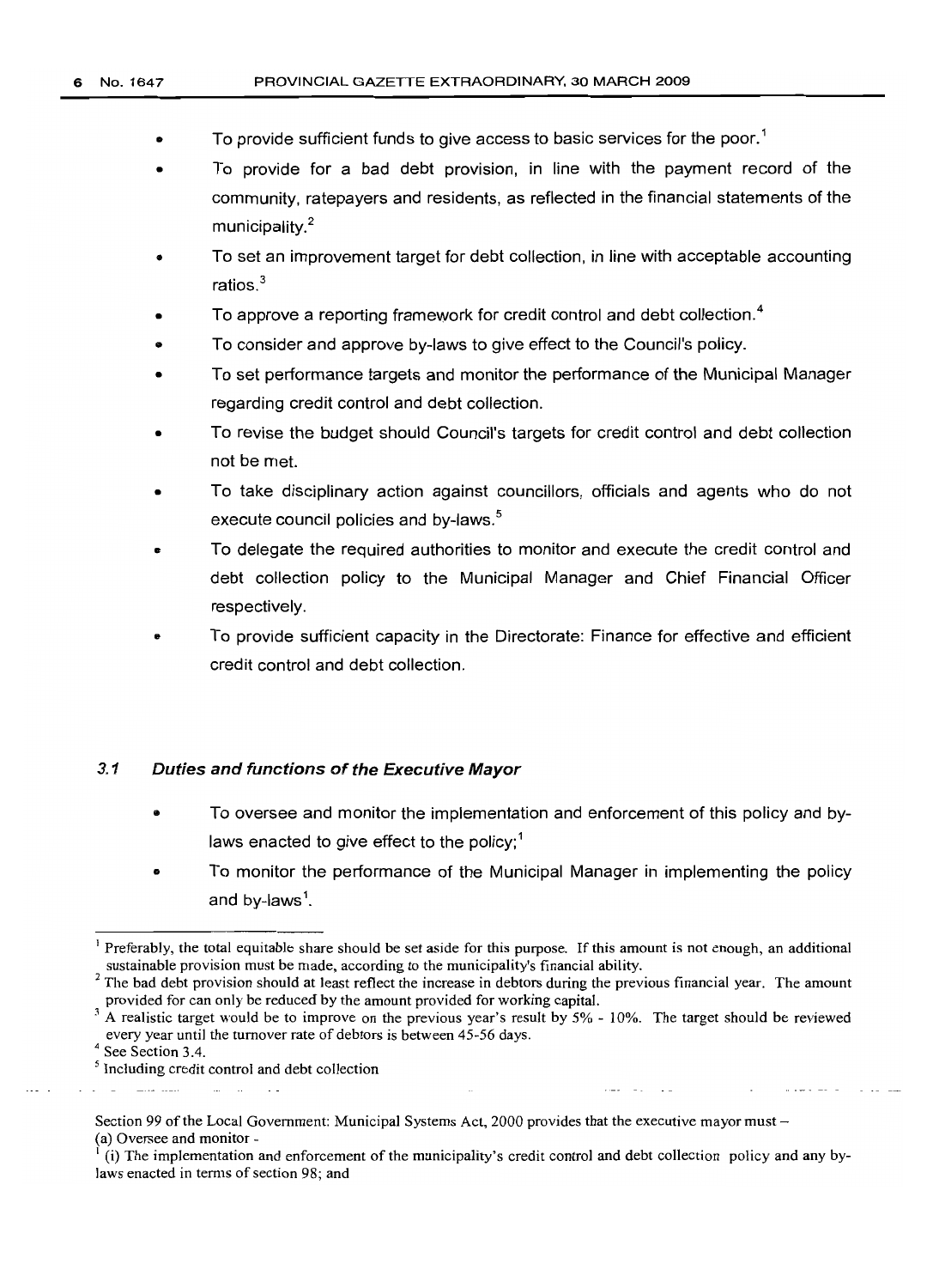- To, when necessary, review and evaluate the policy and by-laws in order to improve the efficiency of Council's credit control and debt collection procedures, mechanisms and processes $2$ .
- To report to Council<sup>1</sup>.

### **3.2 Duties and functions of the Municipal Manager**

- To implement good customer care management.
- To implement council's credit control and debt collection policy.
- To install and maintain an appropriate accounting system.
- To bill customers.
- To demand payment on due dates.
- To raise penalties for defaults.
- To appropriate payments received.
- To collect outstanding debt.
- To provide different payment methods.
- To determine credit control measures.
- To determine work procedures for public relations, arrangements, disconnections of services, summonses, attachments of assets, sales in execution, write-off of debts, sundry debtors and legal processes.
- To appoint firm/s of attorneys or collection agents to assist with the execution of his/her duties, where necessary.
- To set performance targets for staff.
- To appoint staff to execute council's policy and by-laws in accordance with council's staff policy.
- To delegate certain functions to senior managers.
- To determine control procedures.
- To report to the Finance Committee, who in return will report to the Executive Mayor.

### **3.3 Duties and functions of communities, ratepayers** *end* **residents**

• To fulfil certain responsibilities, as brought about by the privilege and or right to use and enjoy public facilities and municipal services.

 $<sup>1</sup>$  (ii) The performance of the municipal manager in implementing the policy and any by-laws.</sup>

 $2$  (b) When necessary, evaluate or review the policy and any by-law, or the implementation of the policy or such bylaws, in order to improve efficiency of it's credit control and debt collection mechanisms, processes and procedures; and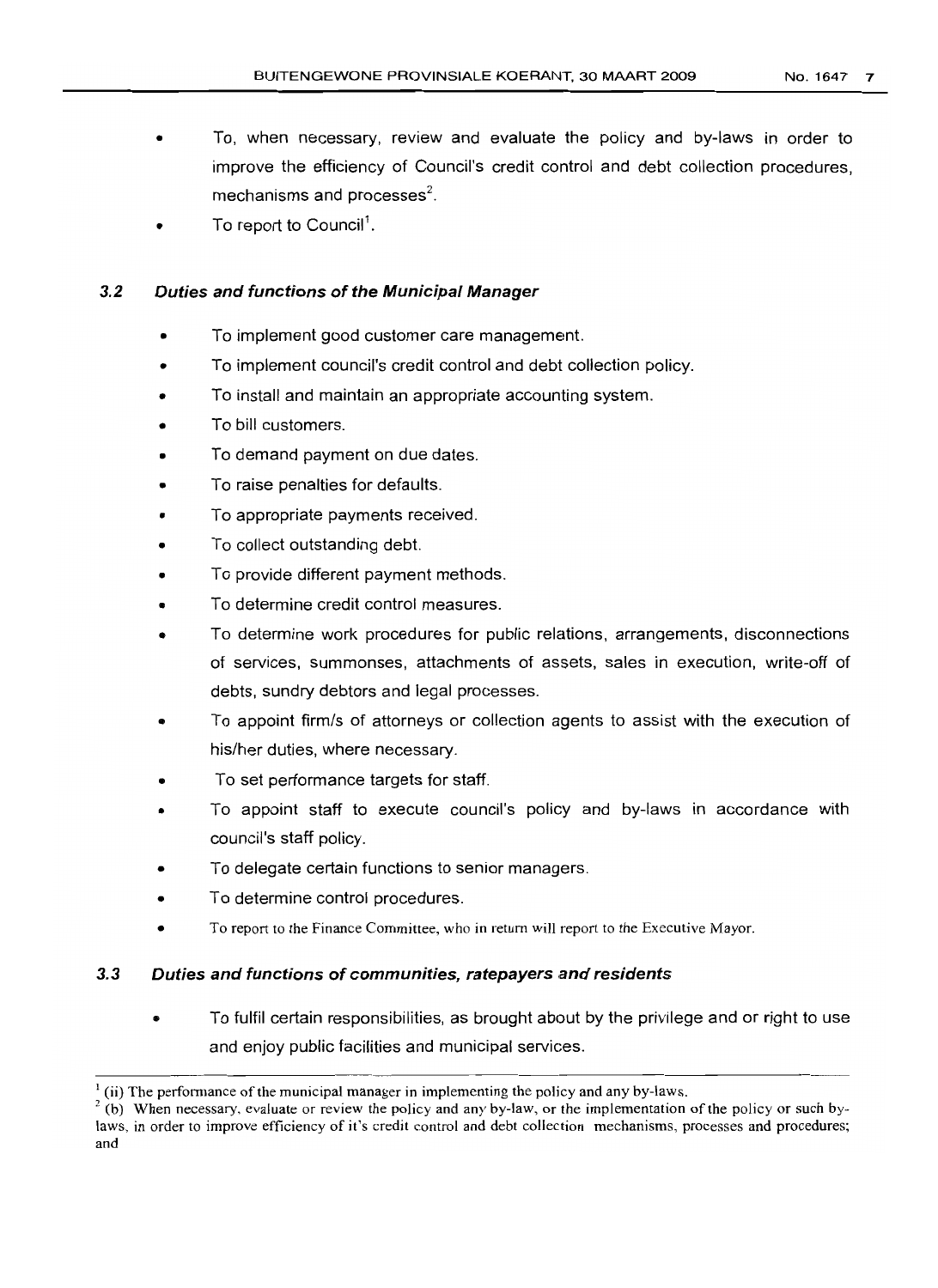- To pay service fees, rates on property and other taxes, levies and duties imposed by the municipality.
- To observe the mechanisms and processes of the municipality in exercising their rights.
- To allow municipal officials reasonable access to their property to execute municipal functions.
- To comply with the by-laws and other legislation of the municipality.
- To refrain from tampering with municipal services and property.

### **3.4 Duties and functions of Ward Councillors and Political parties**

- To hold regular ward meetings, at least quarterly, to inform the local community of at least the costs of service provision, the reason for payment of services charges and taxes and the manner in which the money received by the municipality is utilized.
- To adhere to and convey council policies to residents and ratepayers.
- To adhere to council's code of conduct for councillors.

### **POLICY PRINCiPLES**

### **4. Customer Care and Management** <sup>2</sup>

### **4.1 Communication and feedback**

- 4.1.1 The municipality will, within its financial and administrative capacity, conduct an annual process of compiling its budget which will include:
	- a) A First Budget Meeting, in January, wherein the Finance Committee will consider budget priorities, principles and a budget framework.
	- b) A first round of public meetings will then be called, to invite at least the following: political parties; ratepayers and civic organisations; chambers of business and organised labour; the general public and other interested parties, at which the budget priorities, principles and framework will be outlined and debated.

 $I$  (c) At such intervals as may be determined by the Council report to a meeting of the Council, except when the Council itself performs the duties mentioned in paragraph (a) and (b).

<sup>1.</sup> Section 95(a) ofthe Local Government: Municipal Systems Act, 2000 provides that a municipality must, within its financial and administrative capacity, establish a sound customer management system that aims to create a positive and reciprocal relationship between persons liable for payments and the municipality.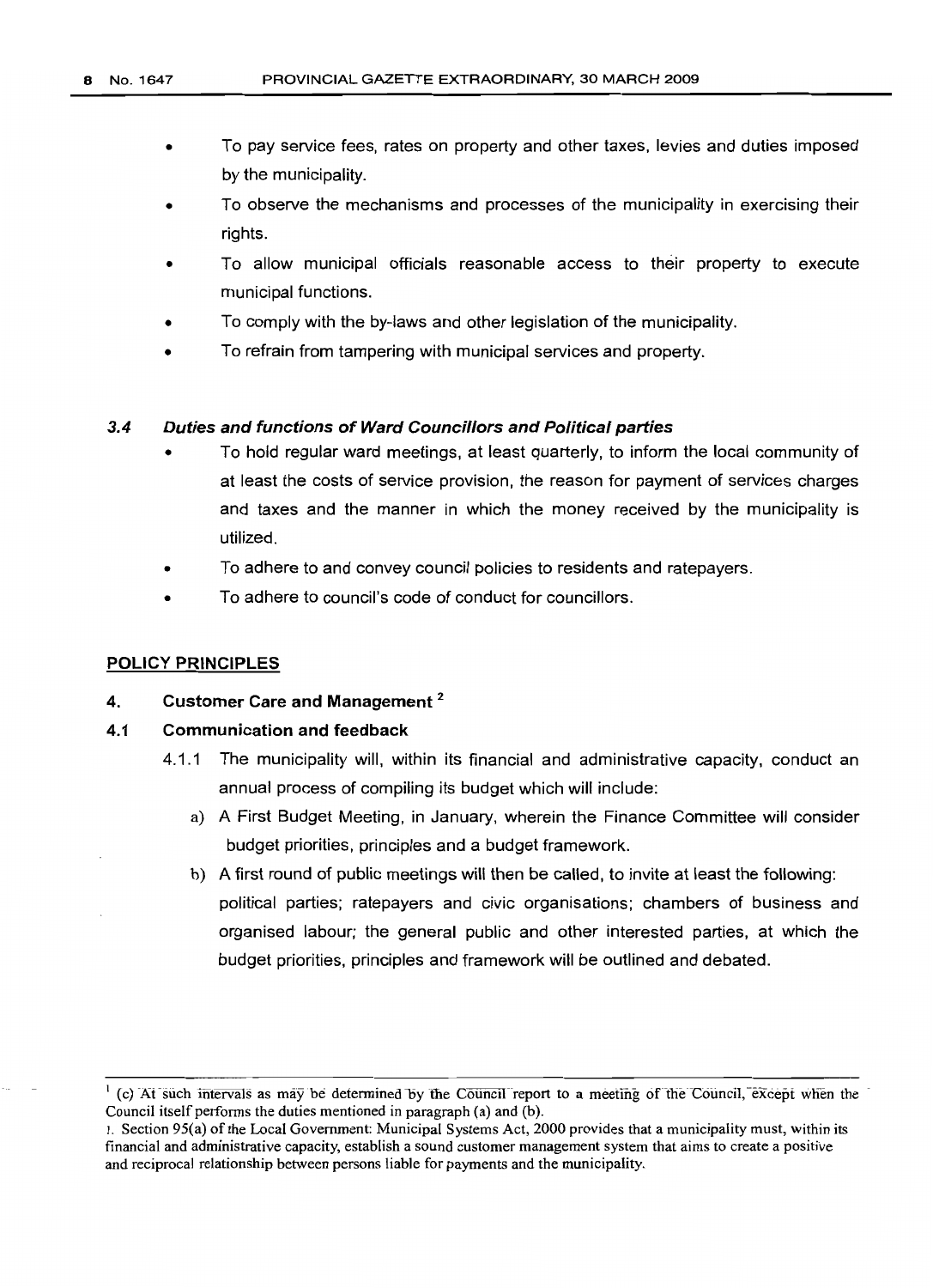- c) Need identification workshops will be conducted in all wards, the objects of which will be:
	- i) To identify all the needs of the wards that is legitimately in the are of respon sibility of the council.
	- ii) To involve the community in prioritising these needs.
	- iii) To involve the community in Council's planning, and to provide the community with much basic information as to what Council does and what other levels of government do.
	- iv)To inform the community of the levels of payment and non-payment in that ward, and to devise strategies in that regard.
- d) A council workshop, which will marry the results of the first budget meeting, the public meetings, and the need identification workshops with Council's Integrated Development Plan.
- e) Thereafter Council's draft Capital and Operating budgets, informed by the above processes, will go through Council's Mayoral committee for the creation of a draft budget.
- f) This draft budget, with tariff and rate implications, will then be presented to a second round of public meetings.
- g) Thereafter a final draft of the budget appears before Council for approval.
- 4.1.2 Council's Credit Control and Debt Collection Policy and By-Laws will be available in English and any other official language, and will be made available upon specific request, and will also be available at Council's cash collection points.
- 4.1.3 Council will endeavour to distribute a regular newsletter, which will give prominence to customer care and debt issues.
- 4.1.4 Ward councillors will be required to hold regular ward meetings, at which customer care and debt issues will be given prominence.
- 4.1.5 The press will be encouraged to give prominence to Council's Customer Care and Debt issues, and will be invited to Council meetings where these are discussed.
- 4.1.6 Council aims to establish:
	- a) A central complaints/feedback office;
	- b) A centralized complaints database to enhance co-ordination of complaints, their speedy resolution and effective communication with customers;
	- c) Appropriate training for officials dealing with the public to enhance communications and service delivery; and
	- d) A communication mechanism to give council feedback on service, debt and other issues of concern.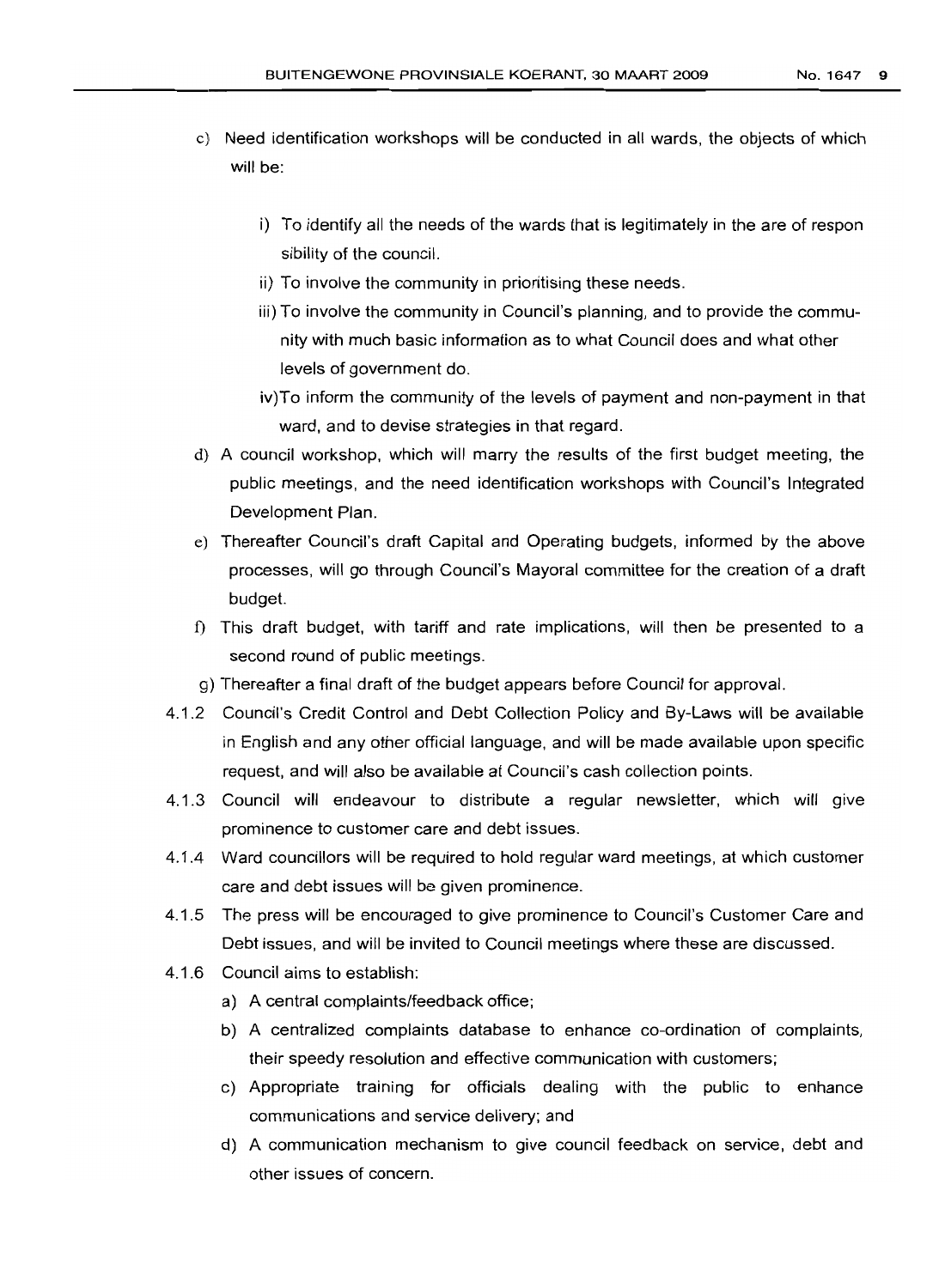#### 4.2 Service application and agreements

- 4.2.1 All customers of services will be required to sign an agreement governing the supply of, and cost of, municipal services. Owners may allow a tenant to sign a separate agreement with the municipality, which the municipality may accept. On default by a tenant, the owner is jointly and severally liable for payment.Owners must co-sign all service agreements with their tenants wherein owners shall bind themselves as sureties and coprincipal debtors for the due fulfilment of the obligations of their tenants. It is the duty of owners to ensure that tenants are not in arrears with payments of their accounts. Council will, within financial and human resource constraints, endeavour to inform property owners regarding the performance of their tenants in terms of the service agreement.
- 4.2.2 Prior to signing these agreements, owners and or tenants will be entitled to receive the policy document of the Council on request.
- 4.2.3 New customers from other municipalities shall be required to submit the particulars of their previous municipal accounts and to agree in writing that any other municipality may indicate whether all amounts due in respect of municipal services, surcharges on fees, property rates and other municipal taxes, levies and duties at the customer's previous address have been paid.
- 4.2.4 On the signing of the agreement, owners and or tenants will receive a copy thereof.
- 4.2.5 The agreement will be referred to the Credit Control and Debt Collection sub-directorate for a full credit check on the customer, where after the customer will be categorised in accordance with its credit rating and the security deposit payable as set out in paragraph 4.3.
- 4.2.6 In the agreement, customers will acknowledge that the information supplied is correct and that they accept liability for all costs of collection, and interest and penalties, in the event of delayed payment. Owners must however give written consent before any extension of payment shall be granted to tenants.
- 4.2.7 Council may require that applications for services for businesses, including but not limited to, trusts, companies, close corporations, partnerships and sole proprietors must include the submission of a resolution delegating authority to the applicant and furnishing, if applicable, the business entity's registration number or IT number. It may also require that the names, addresses and all relevant contact particulars of all the business's directors or members or trustees or proprietors or partners be submitted with the resolution and, at the discretion of the Chief Financial Officer, at least one partner/member/director/trustee to -bind him/herself in his/her personal capacity as surety and co-principle debtor for the due fulfilment of all of the business'/legal entity's obligations. The person, who signs the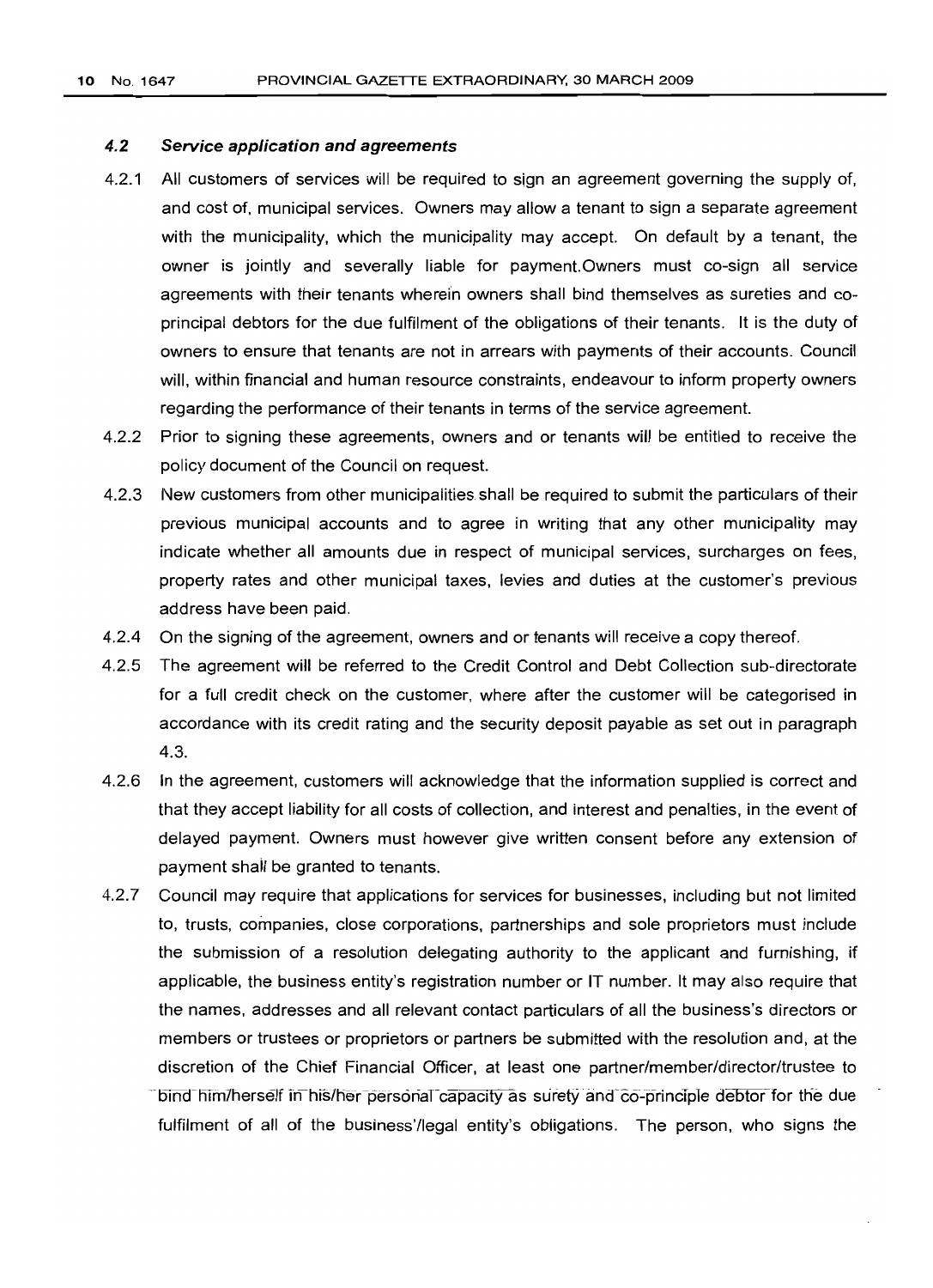agreement on behalf of the business, shall warrant that he/she is duly authorised to do so, that the information supplied is true and correct and that the business is trading in solvent circumstances.

4.2.8 The relevant application form as approved by Council from time to time forms an integral part of this Policy insofar as the contents of such application form are not in conflict with any of the provisions of this policy.

#### 4.3 **Customer screening and securities**

- 4.3.1 All applicants for municipal services may be checked for credit-worthiness including checking information from banks, credit bureau, local authorities, trade creditors, and employers and all information furnished by the customer may be verified by Council.
- 4.3.2 Security deposits either in cash or any other security acceptable to the municipality will be taken, and may vary according to the risk. The municipal Council shall from time to time determine the criteria for the categories in terms whereof customers shall be graded as well as the amount of the deposit payable in each category.
- 4.3.3 The Municipality can, in consultation with the community, increase deposits at any time and implement such increases over an agreed period.
- 4.3.4 Deposits can vary according to the credit-worthiness or legal category of the applicant.
- 4.3.5 The municipality will not pay any interest on deposits.
- 4.3.6 On the termination of the agreement the amount of the deposit less any outstanding amount due to the municipality will be refunded to the consumer.
- 4.3.7 In assessing the credit worthiness of a customer, the Municipality may not unfairly discriminate amongst customers, and the credit assessment must be fair and objective.

### **4.4 Accounts and billing***<sup>1</sup>*

Customers will receive an understandable and accurate bill from the municipality, which bill will consolidate all service costs for that property.

- 4.4.1 Accounts will be produced in accordance with the meter reading cycle and due dates are linked to the statement date.
- 4.4.2 Accounts will be rendered monthly in cycles of approximately 30 days at the address last recorded with the municipality...

<sup>&</sup>lt;sup>1</sup> Section 95 (d) of the Local Government: Municipal Systems Act, 2000 provides that a municipality must, within its financial and administrative capacity take reasonable steps to ensure that the consumption of services has to be measured through accurate and verifiable metering systems.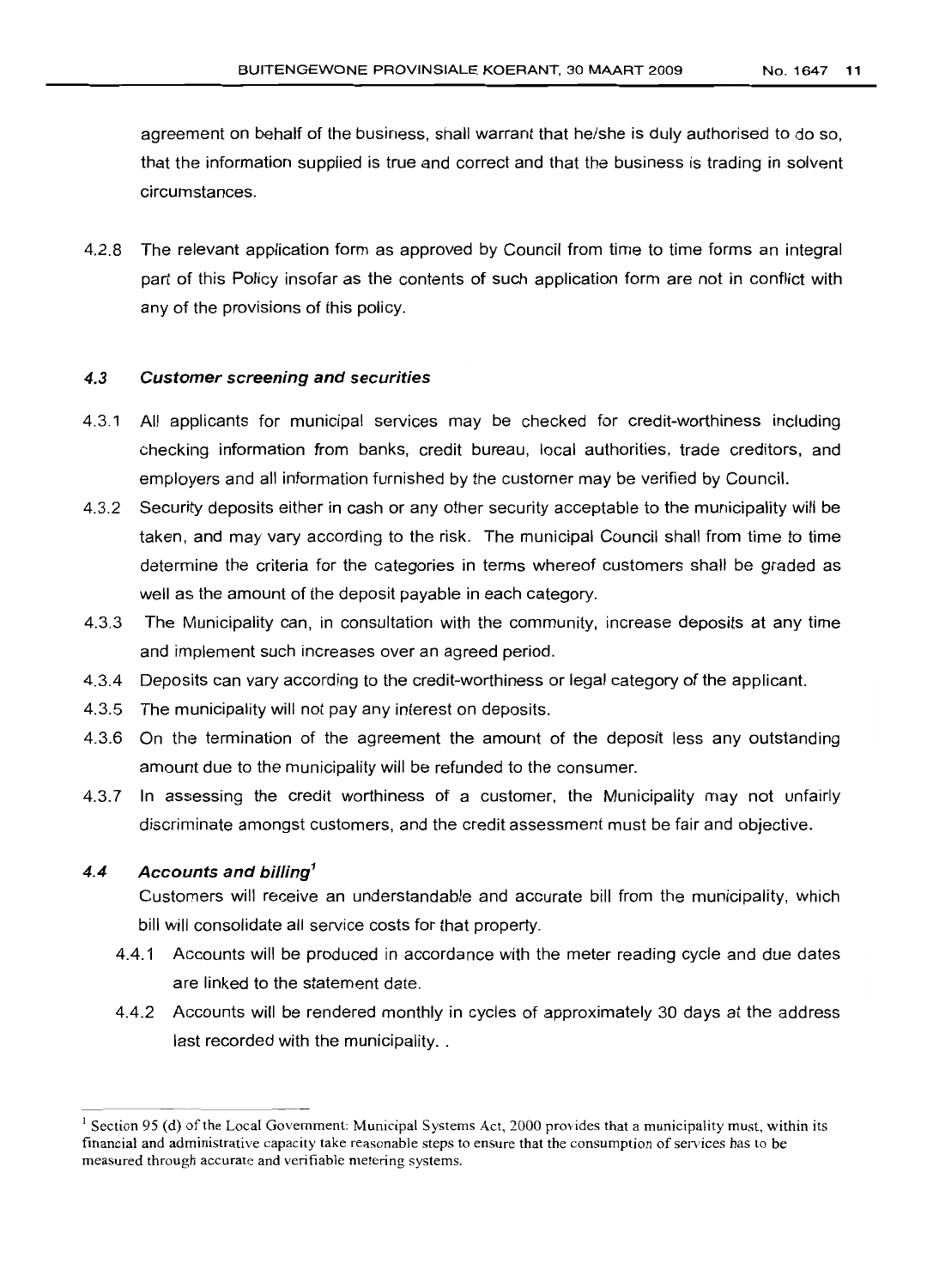- 4.4.3 It is the customer's responsibility to ensure timeous payment in the event of accounts not received or received late.
- 4.4.4 It is the customer's responsibility to ensure that Council is immediately informed in writing of any change of address.
- 4.4.5 Settlement or due date is within 7 days of the beginning of each month..
- 4.4.6 Where an account is not settled in full, any lesser amount tendered and accepted shall not be deemed to be in full and final settlement of such an account, even where a dispute exists.
- 4.4.7 Discretion in terms of negotiable amounts as per this policy is delegated to the Chief Financial Officer with the right to sub-delegate.
- 4.4.8 At all times the most financially beneficial arrangement to Council must be entered into whilst still retaining the principles of this policy.
- 4.4.9 Customers will have a choice to receive their account in either English or any other official language.

Where any payment made to the municipality by negotiable instrument is later dishonoured by the bank, the municipality:

- (a) May recover the average bank charges incurred relating to dishonoured negotiable instruments against the account of the customer;
- (b) Shall regard such an event as default on payment;
- (c) May refuse to accept further cheques from the drawer or beneficiary;
- (d) May place the matter on the national adverse credit listing;
- (e) May institute legal action which may include criminal charges against the offender.
- 4.4.11 the municipality must, if administratively possible, issue a duplicate account to a customer on request, against payment of the prescribed fee.
- 4.4.12 when services are discontinued and the customer applies for services at a different address, Council reserves the right to transfer any outstanding amounts to a customer's new account.

### 4.5 Meterina<sup>1</sup>

4.5.1 The municipality will endeavor, within practical and financial limits, to provide meters to every paying client for all meter able services.

 $<sup>1</sup>$  Section 95 (e) provides that a municipality must ensure that persons liable for payments receive regular and accurate</sup> accounts that indicate the basis for calculating the amount due.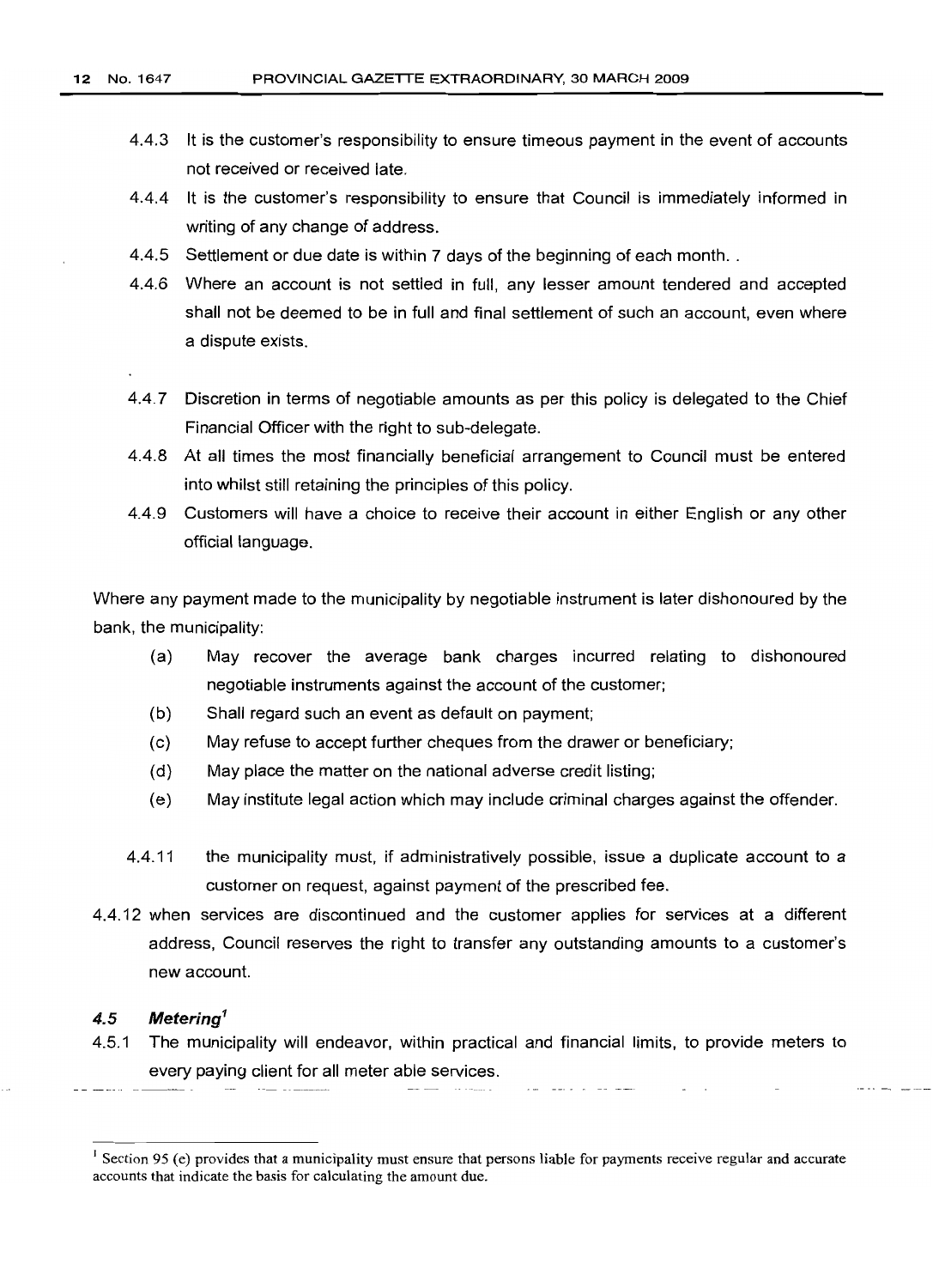- 4.5.2 All meters will be read monthly, if at all possible. If the meter is not read monthly the council will average the consumption for the preceding three months.
- 4.5.3 Customers are entitled to request verification of meter readings and accuracy within reason, but may be held liable for the cost thereof.
- 4.5.4 Customers will be informed of meter replacements in writing.
- 4.5.5 If a service is metered but it cannot be read due to financial and human resource constraints or circumstances out of the control of the municipality or its authorised agent, and the customer is charged for an average consumption the account following the readinq of the metered consumption must articulate the difference between the actual consumption and the average consumption, and the resulting credit or debit adjustments.

#### 4.6 Right of access to premises

- 4.6.1 The owner and or occupier of premises must give an authorised representative of the municipality access at all reasonable hours to the premises in order to read, inspect, install or repair any meter or service connection for reticulation, or to disconnect, stop or restrict, or reconnect, the provision of any service<sup>1</sup>.
- 4.6.2 The owner accepts the cost of relocating a meter if satisfactory access is not possible.
- 4.6.3 If a person contravenes 4.6.1 the municipality may:
	- (a) By written notice require such person to restore access at his/her own expense within a specified period.
	- (b) If it is the opinion that the situation is a matter of urgency, without prior notice restore access and recover the cost from such person.

#### 4.7 Payment facilities and methods and stop orders and debit orders

- 4.7.1 The municipality will operate and maintain suitable banking and cash facilities which facilities will be accessible to all users.
- 4.7.2 The municipality will, at its discretion, allocate all payments received and a customer who has overdue debt may not specify that the payment is for a specific portion of the account.
- 4.7.3 The municipality may, with the consent of a customer, approach an employer to deduct an agreed amount from the employee's weekly or monthly wages/salary to pay towards arrear municipal accounts.
- 4.7.4 The customer will acknowledge, in the customer agreement, that the use of customer agents in the transmission of payments to the municipality is at the risk of the customer –

<sup>&</sup>lt;sup>1</sup> Section 101 provides that the occupier of premises in a municipality must give an authorised representative of the municipality access at all reasonable hours to the premises in order to read, inspect, install or repair any meter or service connection for reticulation, or to disconnect stop or restrict the provision of any service.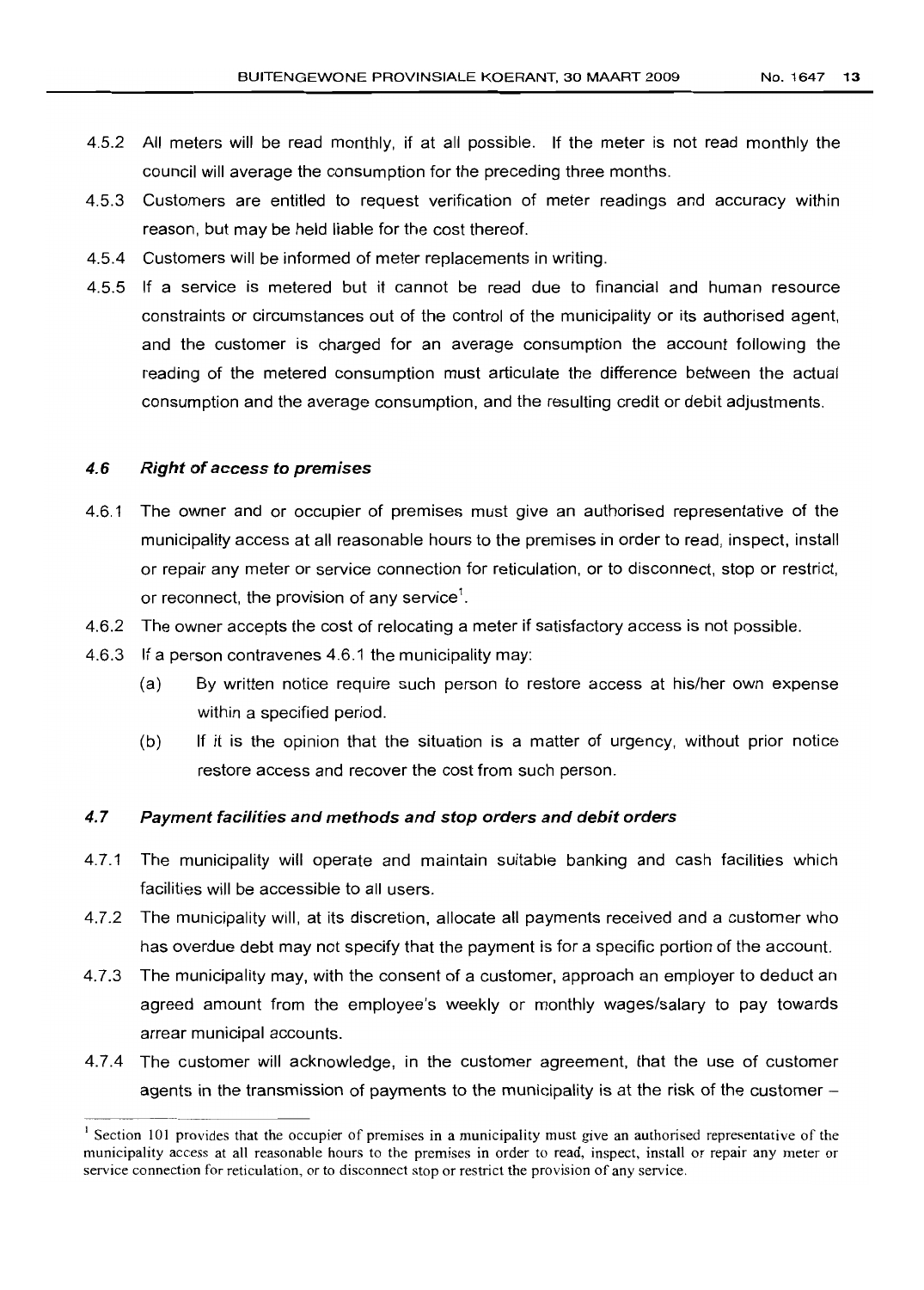$\cdots$ 

 $\sim$   $\sim$ 

also for the transfer time of the payment  $-$  and the customer shall be liable for any additional bank costs which is levied, apart from the normal service charges connected to such a payment.

#### 4.8 Enquiries, appeals and service complaints

- 4.8.1 If a customer is convinced that his or her account is inaccurate, he or she can lodge a written request with the municipality for recalculation of this account<sup>1</sup>.
- 4.8.2 The customer must furnish full personal and/or business particulars, the relevant account number, direct contact number, addresses and any other relevant particulars required by Council.
- 4.8.3 In the interim the customer must pay the average of the last three months account where history of the account is available. Where no such history is available the customer is to pay an estimate provided by the municipality before payment due date until the matter is resolved.
- 4.8.4 The relevant department will give a written acknowledgement of receipt of the request, investigate the matter and inform the customer in writing of the outcome of the investigation and supply details thereof.
- 4.8.5 Any adjustments to the customer's account will be done within one month.
- 4.8.6 Failure to make interim payment or payments will make the customer liable for disconnection.
- 4.8.7 After having been informed of Council's authorised official's decision, a customer may lodge an appeal against that decision by giving written notice of the appeal and reasons to the municipal manager within 21 days of the date of notification of the decision. The municipal manager shall commence with the appeal within six weeks and shall decide the appeal within a reasonable period. His/her decision shall be final and will result in the immediate implementation of any credit control and debt collection measures provided for in this policy after the customer is provided with the outcome of the appeal. .
- 4.8.8 The same dispute/enquiry/complaint will not be reconsidered.
- 4.8.9 If the customer is not satisfied with the outcome of his/her appeal, he/she must first under protest pay the amount in dispute before redressing his/her action in a court of law. Notwithstanding anything to the contrary contained herein, the authorised official and/or municipal manager may not allow or cause to allow the debt referred to in the dispute to prescribe.

<sup>&</sup>lt;sup>1</sup> Section 95 (f) of the Local Government: Municipal Systems Act, 2000 provides that a municipality must provide accessible mechanisms for those persons to query of verify accounts and metered consumption, and appeal procedures which allow such persons to receive prompt redress for inaccurate accounts.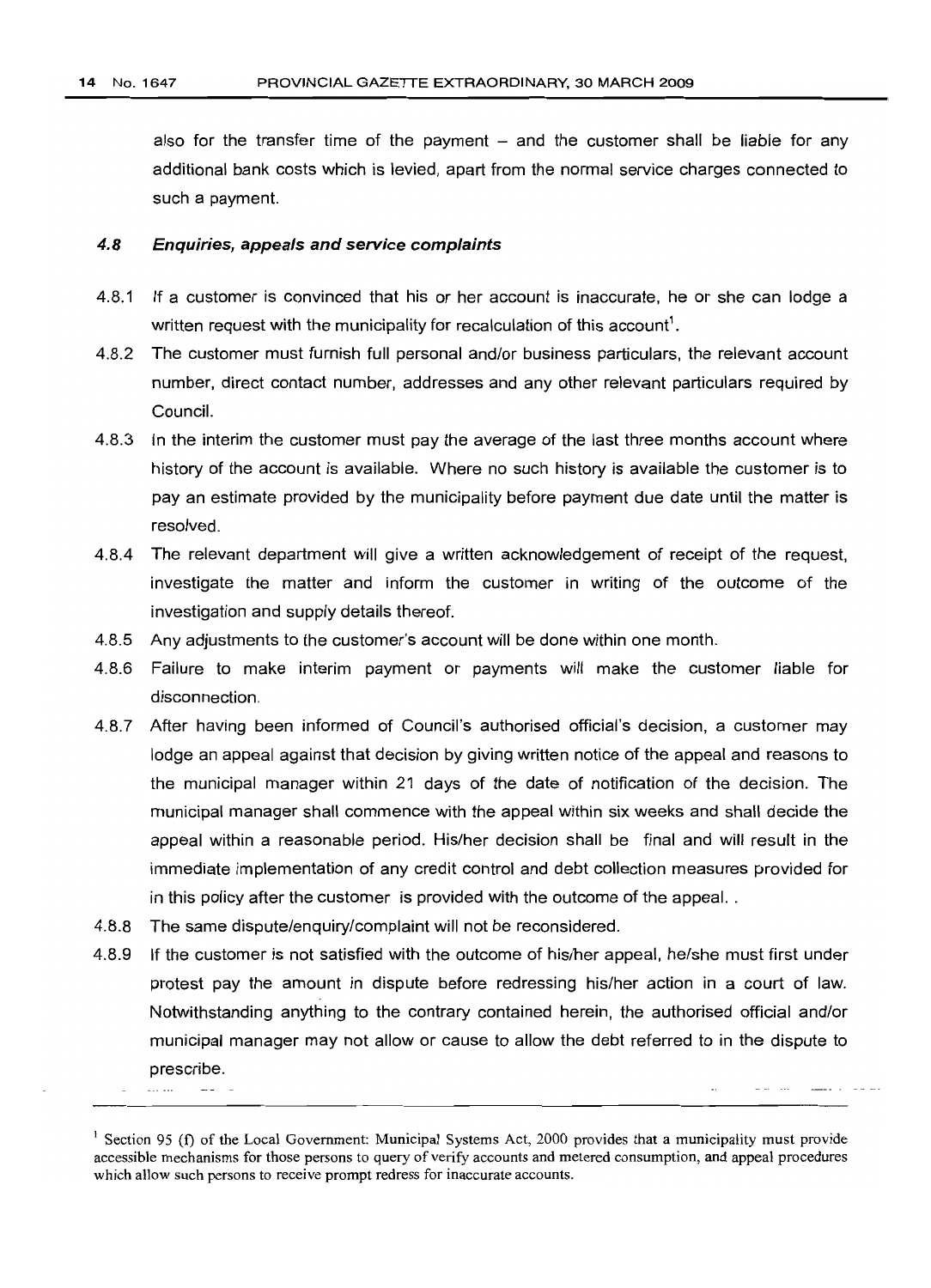4.8.10 The payment of an amount may not be withheld as a result of a dispute and the Municipality may in such an event proceed with debt collection subject to the provisions of the National Credit Act, 2005.

#### 4.9 Business who tender to the Municipality

- 4.9.1 The Procurement Policy and Tender Conditions are to include the following:
	- i. When inviting tenders for the provision of services or delivery of goods, potential contractors may submit tenders subject to a condition that consideration and evaluation thereof will necessitate that the tenderer obtain from the municipality a certificate stating that all relevant municipal accounts owing by the tenderer or its directors, owners or partners have been paid or that suitable arrangements (which include the right to set off in the event of non-compliance) have been made for payment of any arrears.
	- ii. A municipal account to mean any municipal service charge, tax or other fees, fines and penalties, due in terms of a contract or approved tariff or rate, which is outstanding after the due date normally appearing on the consolidated account or overdue in terms of the contract or any other due date that has passed.
	- iii. Tender conditions contain a condition allowinq the municipality to deduct moneys owing to the municipality from contract payments in terms of a reasonable arrangement with the tenderer.

#### 4.10 Incentives for prompt payment

- 4.10.1 The municipality may, to encourage payment, and to reward good payers consider from time to time incentives for the payment of accounts.
- 4.10.2 Such incentive schemes, if introduced, will be reflected in annual budgets as additional expenditure.

#### 4.11 Customer assistance programmes

#### 4.11.1 Water leakages

- 4.11.1.1 If the leakage is on the side of the customer the customer is responsible for the payment of the full account, subject to the municipality's water services by-laws.
- 4.11.1.2 The customer has the responsibility to control and monitor his/her consumption.

#### 4.11.2 Rate rebates

4.11.2.1 Properties used exclusively for residential purposes may qualify for a rebated rate determined annually by Council.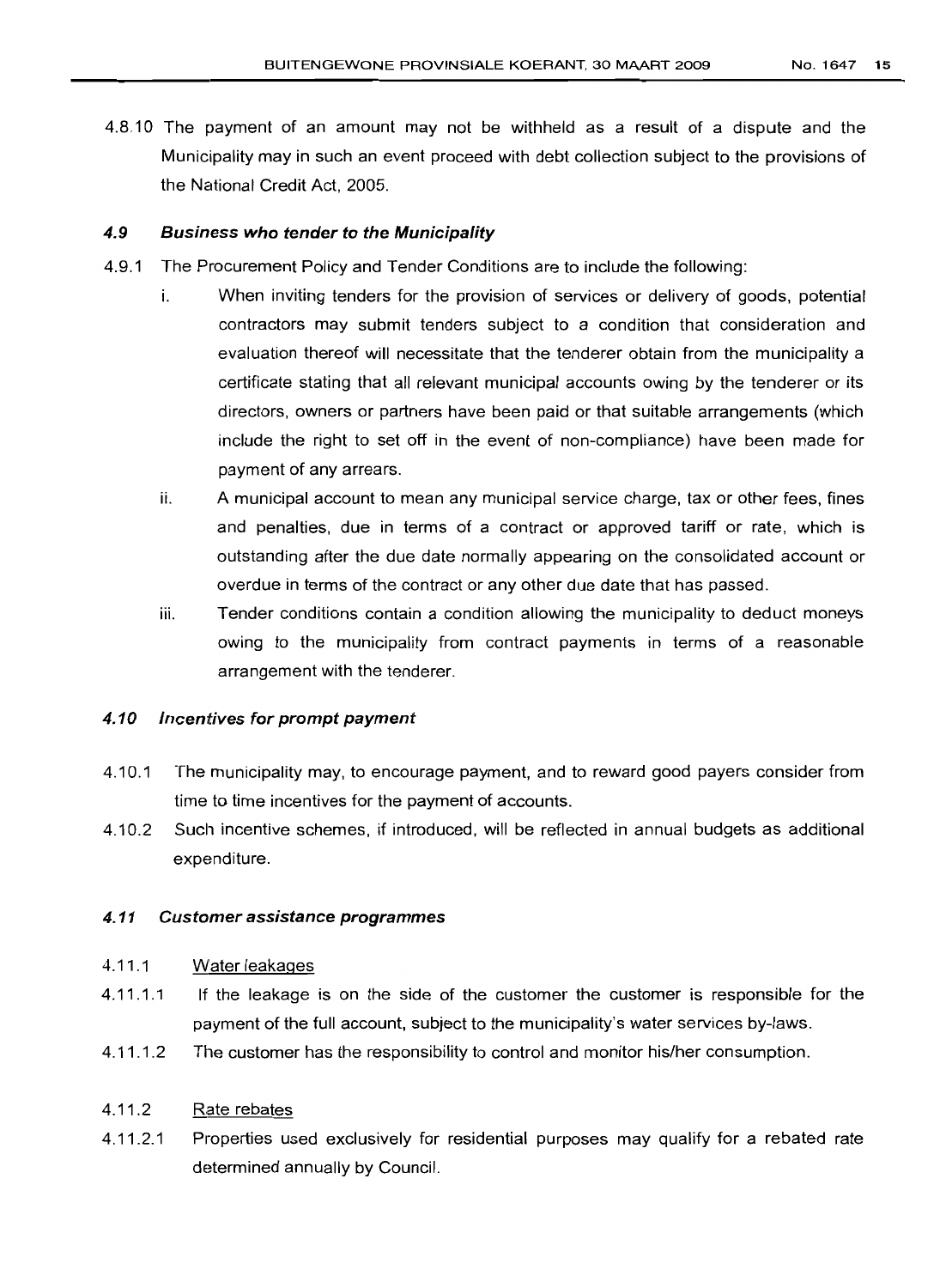- 4.11.2.2 A rate rebate may be granted to old-age pensioners or the receiver of a State disability grant as determined by Council from time to time. To qualify for the concession the following minimum criteria will apply in addition to the criteria as determined by Council in Council's tariff policy:
	- Application must be made each year and reach the Chief Financial Officer on or before 30 June.
	- The applicant must be the registered owner of the property, shall not sub-let any portion of the dwelling or take in boarders or have any employed children or family members living on the property.
	- The applicant should not own any other immovable property.
	- The property must be readily accessible to municipal staff for the purpose of carrying out of inspections.

### 4.11.3 Arrangements for settlements

- 4.11.3.1 Notwithstanding an arrangement between the municipality and a customer whereby the customer is allowed to pay arrear amounts in instalments, the municipality may restrict and/or discontinue services until such time as the arrear payments are paid in full.
- 4.11.3.2 If a customer cannot pay his/her account with the municipality then the municipality may enter into an extended term of payment with the customer. He/she must:
	- i. Sign an acknowledgement of debt;
	- ii. Sign a consent to judgement;
	- iii. Consent to a garnishee order/emolument order/stop order (if he or she is in employment);
	- iv. Acknowledge that interest will be charged at the prescribed rate and in the manner determined by Council from time to time and that the particulars of the customer will be listed with ITC;
	- v. Pay the current portion of the account in cash every month; and
	- vi. Sign an acknowledgement that, if the arrangements are being negotiated later defaulted on, the full outstanding balance will become due and payable, that no further arrangements will be possible and that the restriction and/or disconnection of water and/or electricity will continue as will legal proceedings.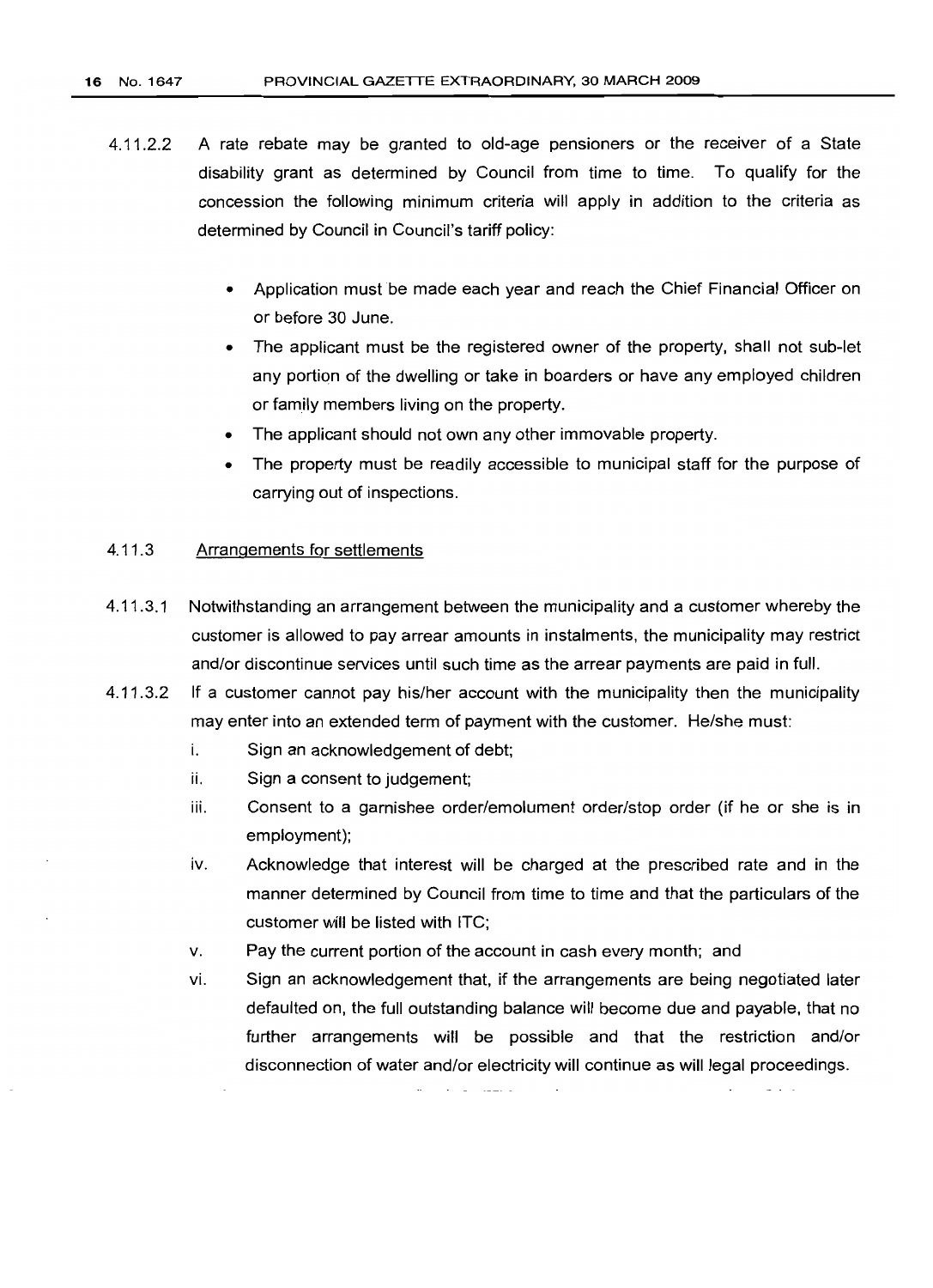- 4.11.3.2 Customers with electricity arrears must agree to the conversion to a prepayment meter upon request of Council, and when implemented the cost of which, together with the arrears total, will be paid off either by
	- i. adding it to the arrears bill and repaying it over the agreed period; or
	- ii. adding it as a surcharge to the prepaid electricity cost, and repaying it with each purchase of electricity until the debt is liquidated.
- 4.11.3.3 Council reserves the right to raise the deposit/security requirement in accordance with paragraph 4.3 of customers who seek arrangements or who default in terms thereof.
- 4.11.3.4 The customer may be required to prove levels of income and must agree to a monthly payment towards arrears on his/her ability to payor based on his total liquidity if Council so requires.
- 4.11.3.5 All negotiations with the customer should strive to result in an agreement that is sustainable and is most beneficial to Council.
- 4.11.3.6 Council may, in the sole discretion of the Chief Financial Officer or any other person authorised by him/her, refuse to allow any further arrangements should a customer default on any arrangement.
- 4.11.3.7 All arrangements shall be subject to periodic review.
- 4.11.3.8 Any arrangement for extension of payment shall be subject to the prior written consent by the owner.

#### 4.11.4 Fates by instalments

4.11.4.1 Customers will be given the opportunity to pay the property rates account monthly in instalments, as determined by Council from time to time.

#### 5. **Credit Control and Debt Collection**

#### 5.1 **Enforcement Mechanisms**

#### 5.1.1 Water, electricity and other services<sup>1</sup>

- 5.1.1.1 Accounts must be paid by the due date shown on the account. Customers who are in arrears with their municipal account will have their supply of electricity and water, and other municipal services, suspended, restricted or disconnected.
- 5.1.1.2 When the municipal account is not paid on the due date shown on the account and unless permission for a deferred payment has been granted, a written warning of . possible disconnection if the account is not paid will be forwarded to the customer as soon as practically possible. The notice shall also contain a proposal by Council that the customer refer the account to a Debt Counsellor with the intent that the parties resolve any dispute under the agreement or develop and agree and to plan to bring the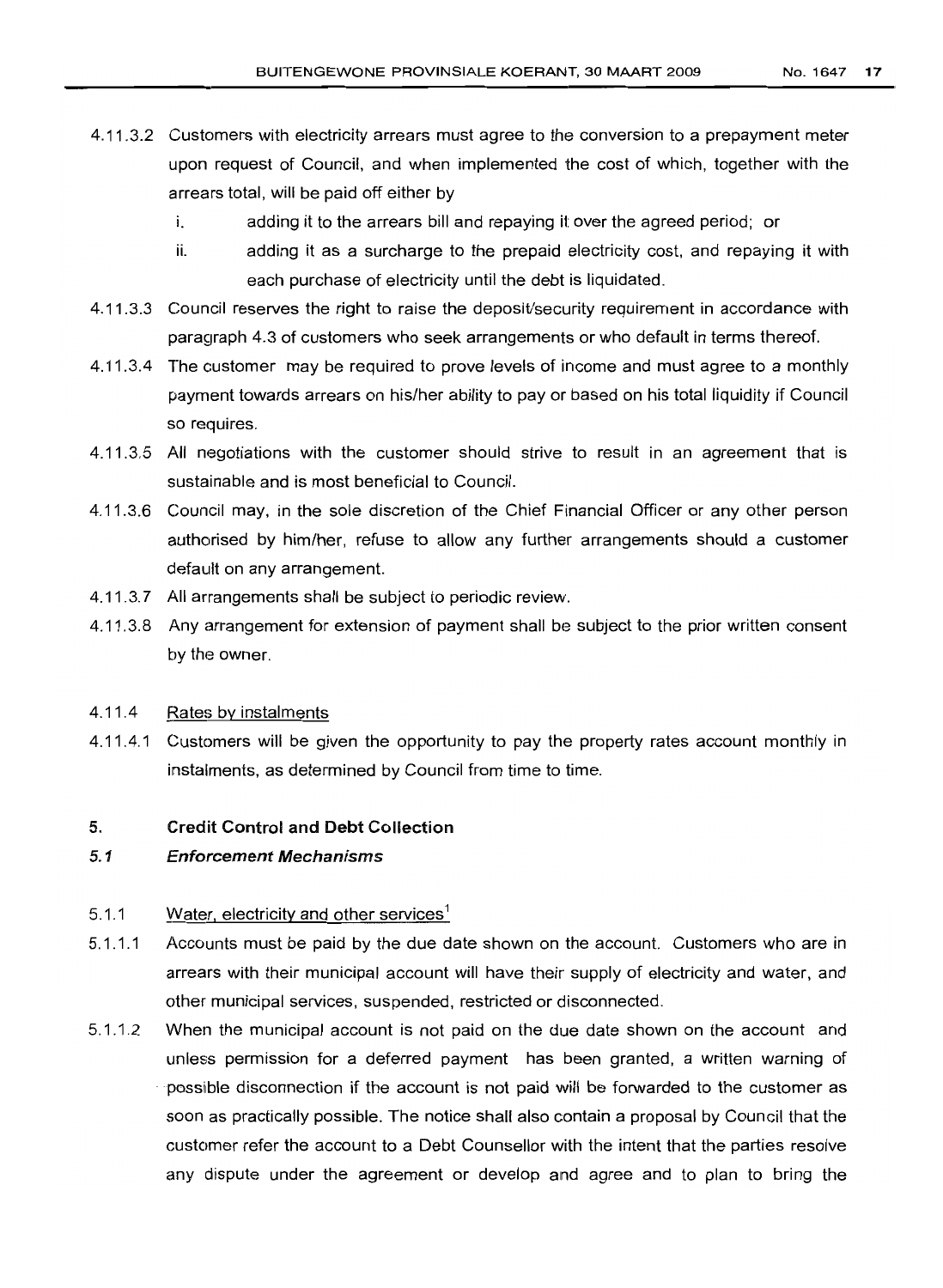payments up to date. The customer will be deemed to have received the notice on the same day if delivered by hand, e-mail or fax, on the third day after date of posting if posted by ordinary mail and on the fourth day after date of posting if posted by registered mail.

- 5.1.1.3 **If** payment is not received by the due date as reflected in the notice, the supply will be disconnected without further notice.
- 5.1.1.4 A notice shall be left at the property advising that the supply has been disconnected, warning that all electric points should be considered live and that all water outlets should be closed. The notice must also advise that the supply will only be reconnected after the total balance of the amount specified in the notice, as well as the prescribed reconnection fee has been paid. The notice must also warn of the consequences of unauthorised reconnection.
- 5.1.1.5 Only the Chief Financial Officer shall have the authority to approve arrangements for delayed payment in terms of this policy, which authority may be delegated.
- 5.1.1.6 Businesses shall be required to pay all arrears and prescribed fees before services are restored.
- 5.1.1.7 Subject to Council's capacity at the time to restore such service, disconnected services will be restored within a reasonable period of time after the customer produces proof of payment of the required amount. Services will only be restored during the official business hours of Council, except in the case of an emergency (in the discretion of Council), when an additional after hours fee will be charged as prescribed by Council.
- 5.1.1.8 The onus is always on the customer to request reconnection and prove payment.
- 5.1.1.9 Council reserves the right to deny or restrict the sale of electricity or water to customers who are in arrears with their rates or other municipal charges.
- 5.1.1.10 The cost of the restriction or disconnection, and the reconnection, will be determined by tariffs agreed by Council, and will be payable by the customer.
- 5.1.1.11 Should a customer default in terms of an arrangement, Council may refuse further extension of payment and the full outstanding amount due to Council will be payable. The full outstanding amount will be payable before services are reconnected.
- 5.1.1.12 Customers who make no further use of any services but still owe an amount are classified as inactive and who, after the rendering of a second inactive account to their latest known postal addresses, shall be handed over to the internal collections division. Should no payment be received in response to a letter of demand addressed to the -above-mentioned address,-the particulars of the customer and the fact of non-paymentshall be listed with lTC, subject to the provisions of the National Credit Act, 2005. If the outstanding amount warrants it, further legal action may be instituted for recovery of the outstanding balance.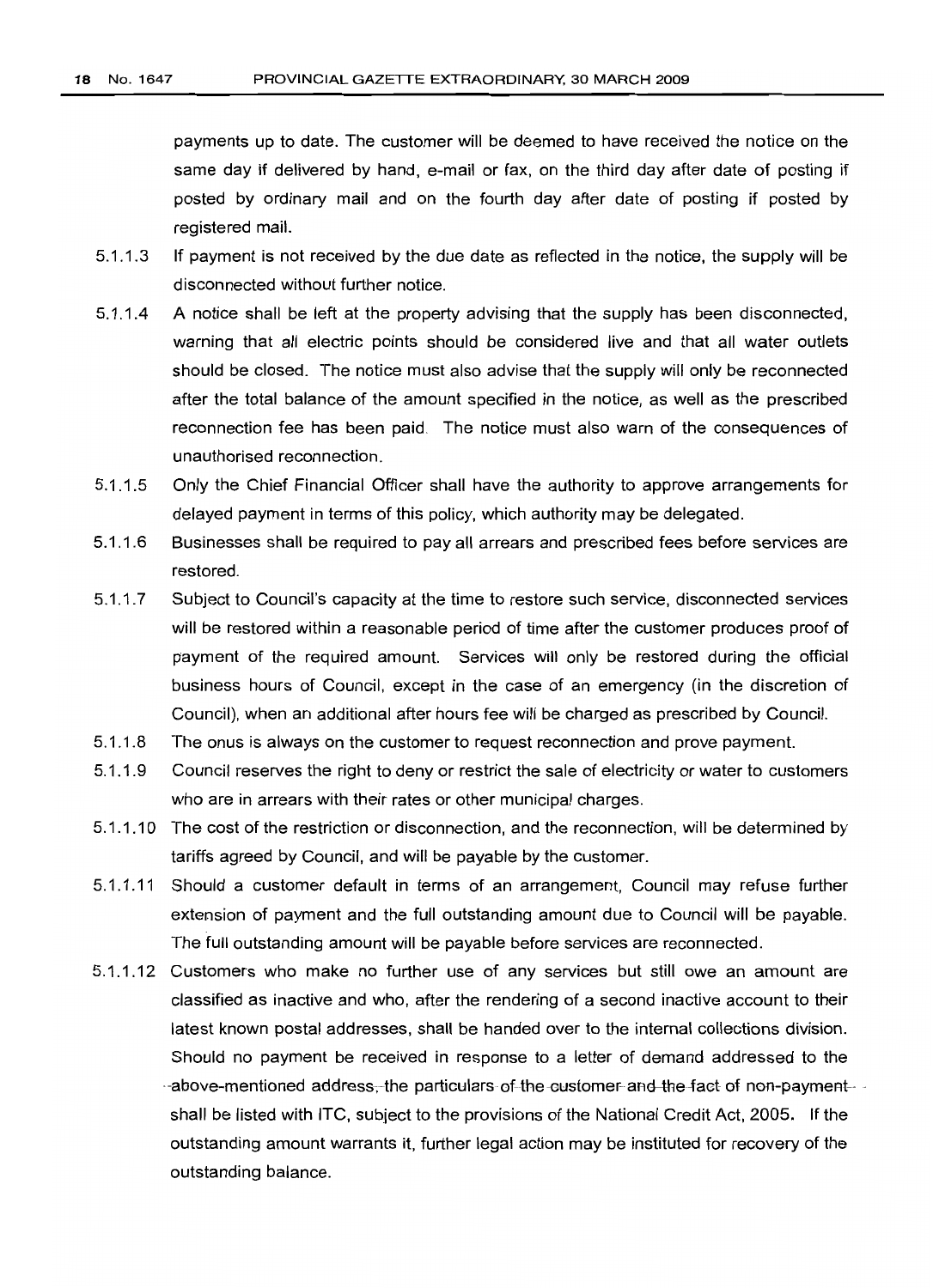### 5.1.2 Rates

### Annual Rates (and other annual levies)

- 5.1.2.1 If the account is not paid by the due date as displayed on the account a notice shall be issued showing the total amount owed to Council.
- 5.1.2.2 If the account is not settled or there is no response from the customer to make acceptable arrangements to repay the debt, summons shall be issued and the legal process followed.
- 5.1.2.3 In instances where the rates debt is in respect of Municipal property sold by suspensive sale agreement or in terms of a lease agreement, the collection thereof will be done in terms of the Deed of Sale or lease agreement or any subsequent applicable written agreement between Council and the customer.
- 5.1.2.4 During the process of debt collection, Council shall within reason give customers an opportunity to make arrangements for payment of arrear accounts without having to resort to sales in execution, which shall be utilized as a last resort. Council shall however not hesitate to proceed with sales in execution where no arrangements have been made or where alternatives provided by Council from time to time are not used.
- 5.1.2.5 Any debtor may be granted the opportunity of converting to paying rates monthly for the following financial year.

### Monthly Rates

- 5.1.2.6 Interest will be charged on all overdue accounts at an interest rate that shall be determined by Council from time to time.
- 5.1.2.7 Customers can make application to the Council to pay current and future rates monthly, the approval of which is at the sole discretion of the Chief Financial Officer with the right to sub-delegate.
- 5.1.2.8 The monthly amount payable for current annual rates will be calculated to allow the total balance of such amount to be paid in equal instalments within the period determined by Council from time to time, but at least by the end of that financial year.
- 5.1.2.9 If a customer's account is in arrears for 30 days, a notice shall be delivered to the customer demanding payment of the arrear amount. The customer will be deemed to have received the notice on the same day if delivered by hand, e-mail or fax, on the third day after date of posting if posted by ordinary mail and on the fourth day after date of posting if posted by registered mail. Should the customer fail to pay the arrears by the due date stipulated in the notice, the full outstanding balance of the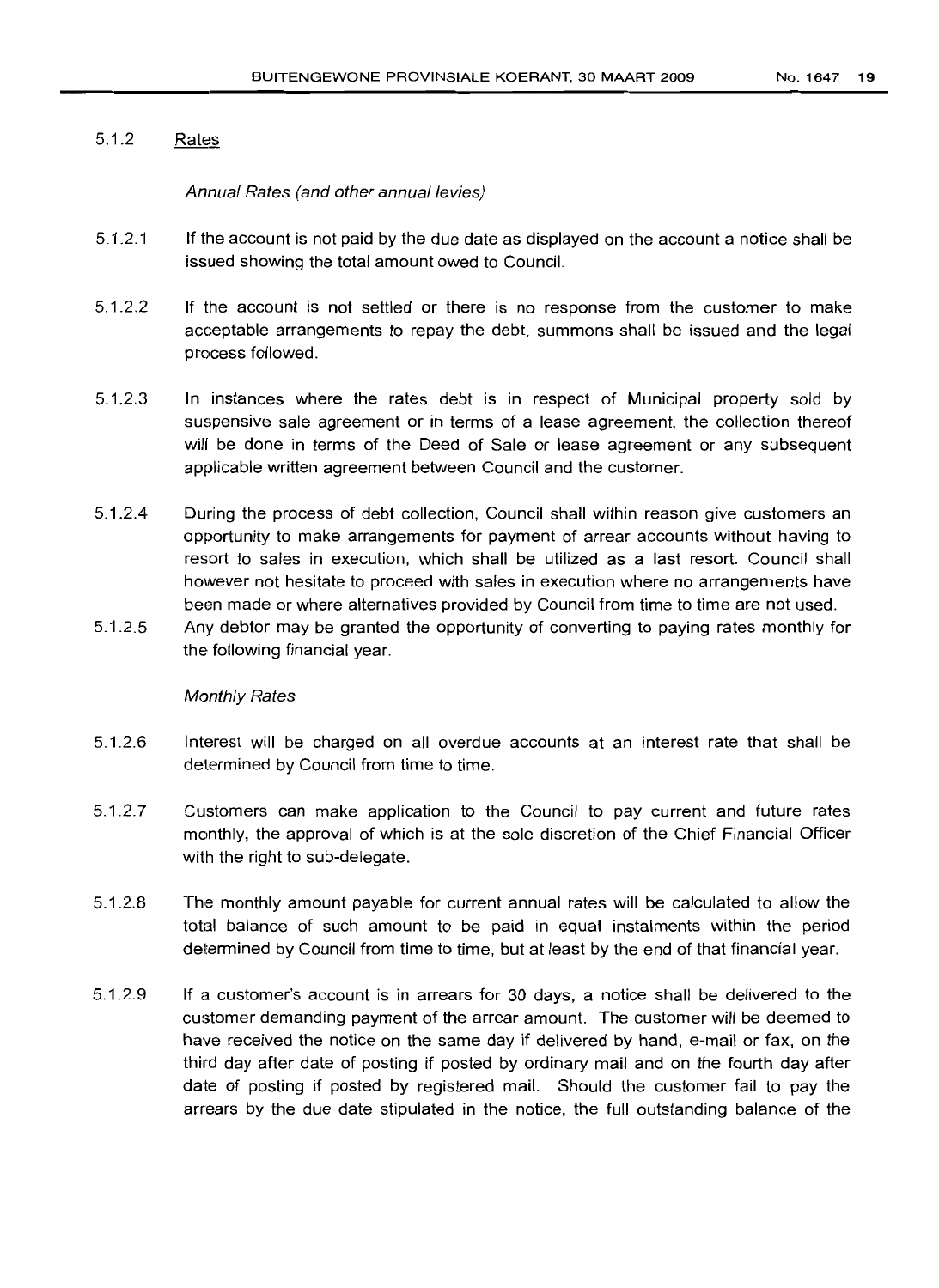annual rates shall become due and payable and Council may institute legal action for the recovery thereof.

#### 5.1.3 Sundry and housing accounts

- 5.1.3.1 A letter of demand shall be forwarded in respect of all accounts 30 days in arrears and should payment not be received by the due date, legal action may be instituted forthwith. The debtor will be deemed to have received the notice on the same day if delivered by hand, e-mail or fax, on the third day after date of posting if posted by ordinary mail and on the fourth day after date of posting if posted by registered mail.
- 5.1.3.3 Property purchased from Council by way of suspensive sale agreement shall be repossessed in terms of the written agreement, subject to the provisions of the National Credit Act, 2005.
- 5.1.3.4 Once a property has been repossessed, the debtor will not be eligible for reinstatement of the agreement or to purchase any other property from Council by way of suspensive sale agreement.

#### 5.1.2 Interest on overdue accounts

- 5.1.2.1 Interest will be raised as a charge on all accounts not paid by the due date in accordance with applicable legislation and as determined by Council from time to time.<sup>1</sup> Interest will be levied and capitalised monthly in arrears, on the monthly outstanding balance, from the due date, if not paid by the due date, and will be calculated for a full month(s) irrespective of when payment is made. The interest charged will appear on the following month's account.
- 5.1.3 Personal contact
- 5.1.3.1 Telephonic contact
- 5.1.3.2 Officials/agents calling on clients
- 5.1.3.2.1 Council will endeavour, within the constraints of affordability, to make personal or telephonic contact with arrear customers to encourage their payment, and to inform them of their arrears state, and their rights (if any) to conclude arrangements or to indigence subsidies, and other related matters, and will provide information on how and where to access such arrangements or subsidies.
- 5.1.3.2.2 The municipality shall maintain a schedule of customers with large amounts outstanding, the cut-off amount to be agreed by Council from time to time, and will maintain intensive contact-with these customers.

<sup>&</sup>lt;sup>1</sup> Section 97 (e) of the Local Government: Municipal Systems Act, 2000 provides that a credit control and debt collection policy must provide for interest on arrears, where appropriate.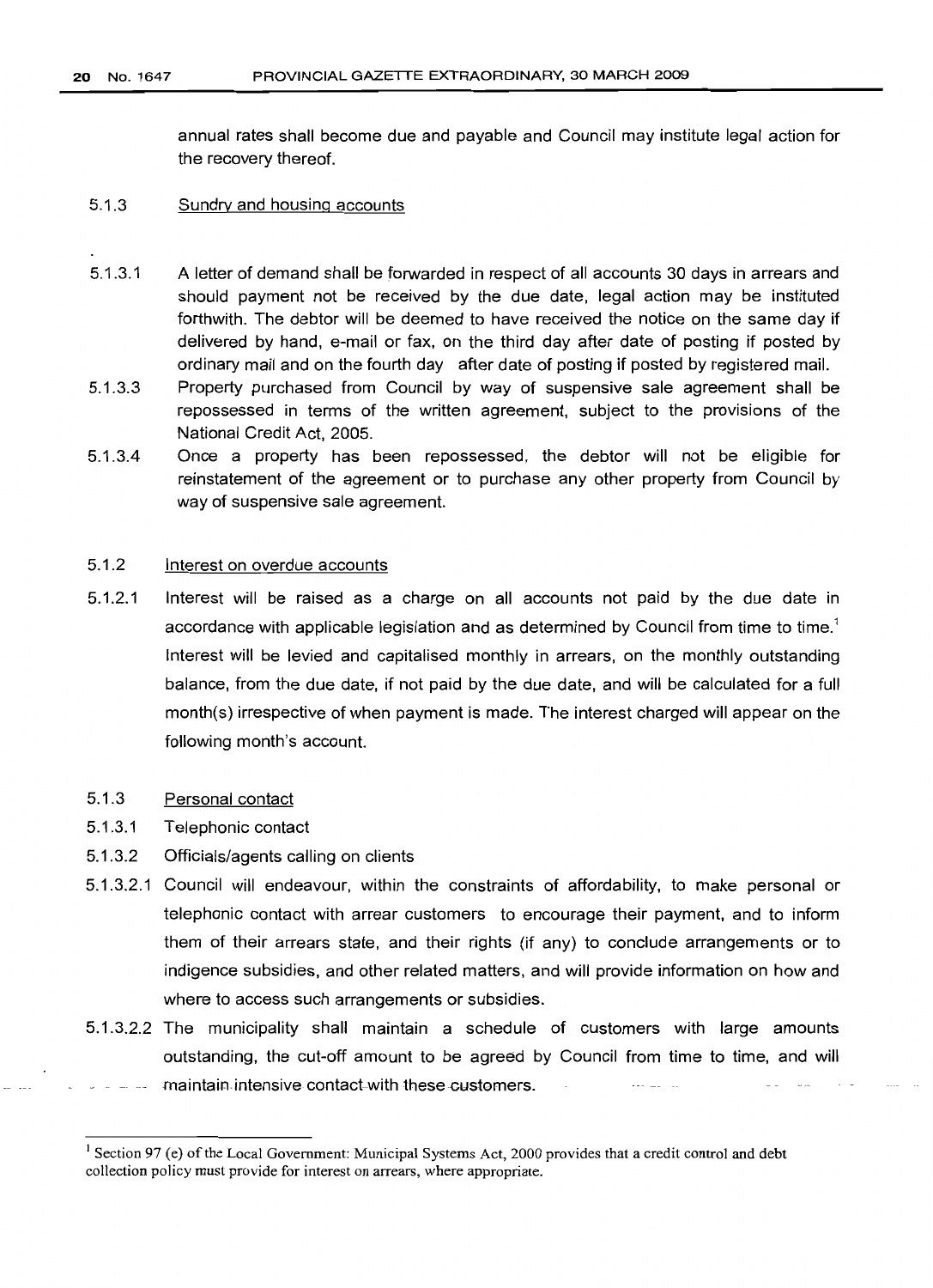5.1.3.2.3 Such contact is not a right for customers that customers enjoy -- disconnection of services and other collection proceedings will continue in the absence of such contact for whatever reason.

#### 5.1.4 Legal Process/Use of attorneys/Use of credit bureaus

- 5.1.4.1 Council may, when any debtor is 60 days in arrears, commence legal process against that debtor, which process could involve final demands, summonses, judgments, garnishee and emolument attachment orders, financial enquiries and/or sales in execution of movable and immovable property, subject to the provisions of the National Credit Act, 2005.
- 5.1.4.2 Council will exercise strict control over this process, to ensure accuracy and legality within it, and will require regular reports on progress from outside parties, be they attorneys or any other collection agents appointed by council.
- 5.1.4.3 Council will establish procedures and codes of conduct with these outside parties.
- 5.1.4.4 All steps in the credit control procedure will be recorded for Council's records and for the information of the debtor.
- 5.1.4.5 All costs of this process are for the account of the customer.
- 5.1.4.6 Individual customer accounts are protected and are not the subject of public information. However Council may release debtor information to credit bureaus and other institutions lawfully entitled to such information. This release will be in writing and this situation will be included in Council's agreement with its customers.
- 5.1.4.7 Council may consider the cost effectiveness of this process, and will receive reports on relevant matters, including cost effectiveness.
- 5.1.4.8 Council may consider the use of agents, and innovative debt collection methods and products. Cost effectiveness, the willingness of agents to work under appropriate codes of conduct and the success of such agents and products will be part of the agreement Council might conclude with such agents or product vendors; and will be closely monitored by Council
- 5.1.4.9 Customers will be informed of the powers and duties of such agents and their responsibilities including their responsibility to observe agreed codes of conduct.
- 5.1.4.10 any agreement concluded with an agent or product vendor shall include a clause whereby breaches of the code of conduct by the agent or vendor will see the contract terminated.
- 5.1.4.11 only payment in full of the outstanding balance reflected on the account shall be deemed acceptable payment before a customer's particulars are removed from any adverse credit listing. In the case of default judgments entered into against customers,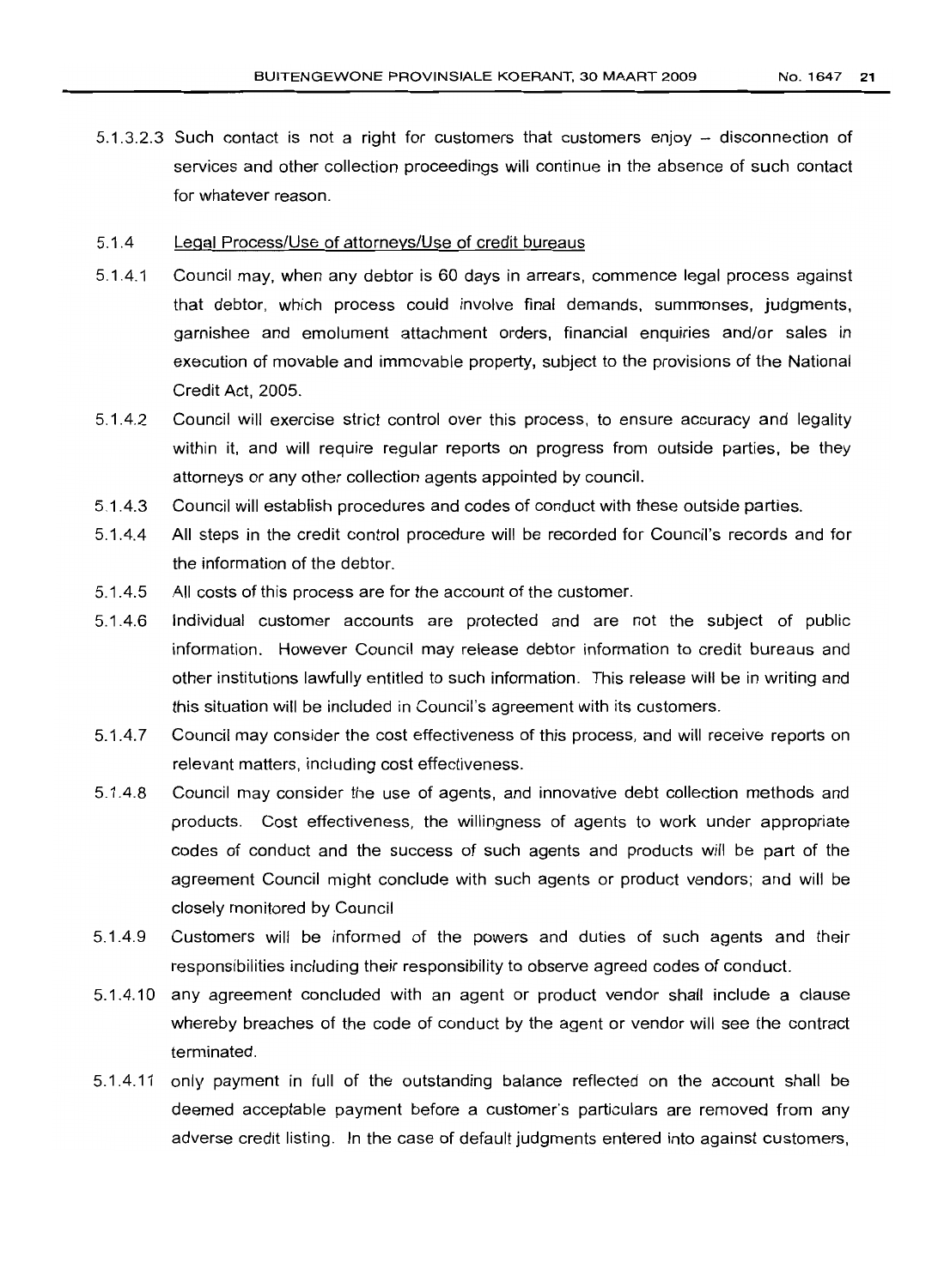the customer shall at its own cost appoint an attorney to set aside the judgment, after payment of the full outstanding balance has been made to Council.

### 5.2 Theft, tampering & fraud

- 5.2.1 Any person (natural or juristic) found to be illegally connected or reconnected to municipal services, interfering or tampering with meters, reticulation network or any other supply equipment or committing any unauthorised service associated with the supply of municipal services, as well as theft and damage to Council property, will be prosecuted and/or liable for penalties as determined from time to time.<sup>1</sup>
- 5.2.2 Council will immediately terminate the supply of services to a customer should such conduct as outlined above be detected.
- 5.2.3 The total bill owing, including penalties, assessment of unauthorised consumption, damages and discontinuation and reconnection fees, and increased deposits as determined by Council if applicable, becomes due and payable before any reconnection can be sanctioned.
- 5.2.4 Council will maintain monitoring systems and teams to detect and survey customers who are undertaking such illegal actions.
- 5.2.5 Council may distinguish in its penalties between cases of vandalism and cases of tampering.
- 5.2.6 Subsequent acts of tampering will lead to penalties and deposits increasing in quantum.
- 5.2.7 Council reserves the right to lay criminal charges and to take any other legal action against both vandals and thieves and any person that contravenes any of Council's By-Laws or any other applicable legislation.
- 5.2.8 Any person failing to provide information or providing false information to the municipality may face immediate disconnection/restriction of services.

### 5.3 Cost of collection

5.3.1 All costs and charges pertaining to the credit control processes as set out herein, interest, administration costs, all penalties, surcharges, damages, service discontinuation and reconnection costs and all legal costs, fees and disbursements associated with credit control and debt collection are for the account of the customer and should reflect at least the actual cost of the particular action.

 $<sup>1</sup>$  Section 97 (h) of the Local Government: Municipal Systems Act, 2000 provides that a credit control and debt</sup> collection policy must provide for matters relating to unauthorised consumption of services theft and damages.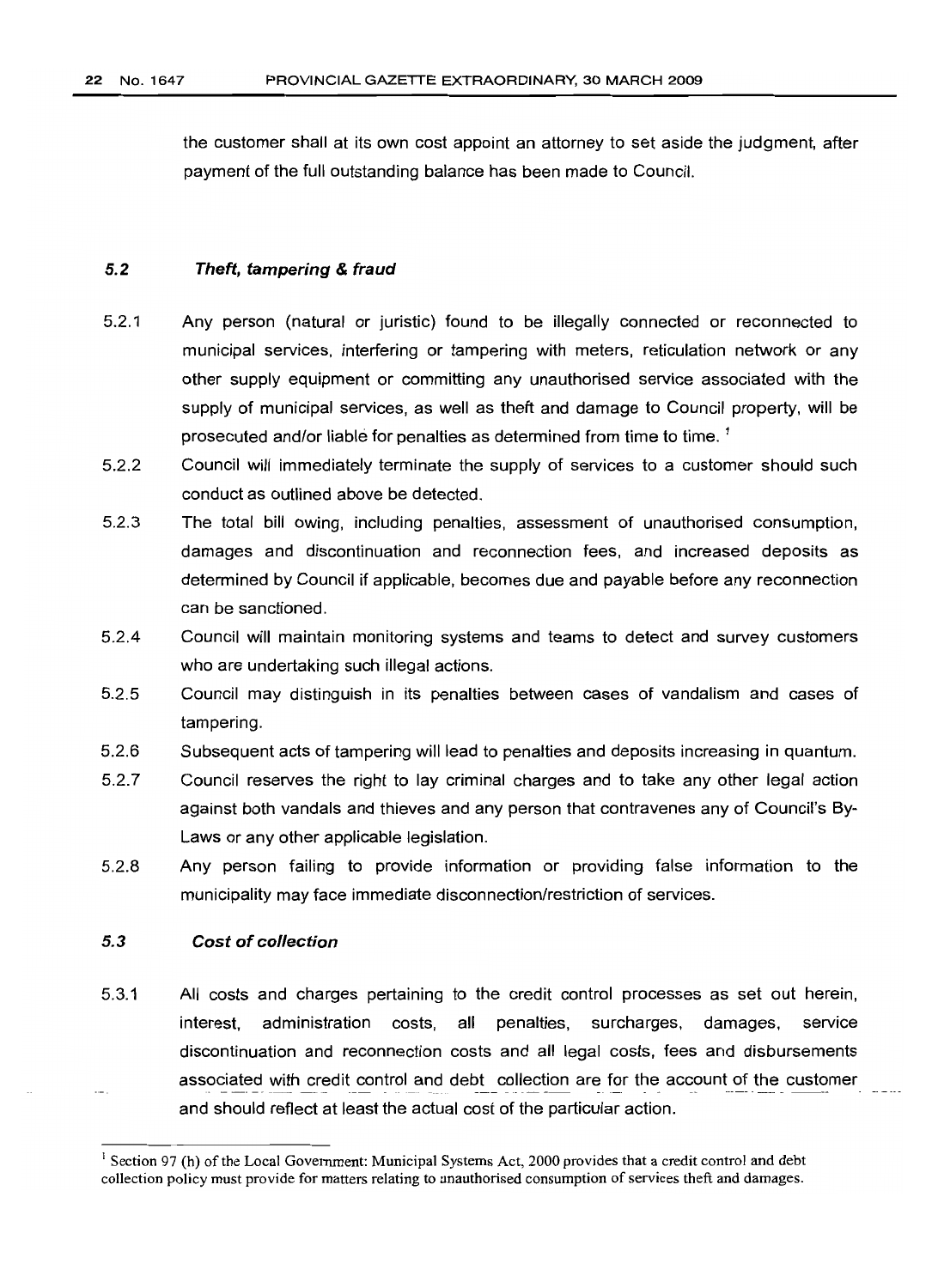### **5.4 Irrecoverable debt**

- 5.4.1 The Municipal Manager must ensure that all avenues are utilized to collect the municipality's debt.
- 5.4.2 There are some circumstances that allow for the valid termination of debt collection procedures:
	- i. The insolvency or demise of the debtor, whose estate has insufficient funds;
	- ii. A balance being too small to recover, for economic reasons considering the cost of recovery;
	- iii. Prescription;
	- iv. When the debtor relocates and three tracing agents are unable to trace the current whereabouts of the debtor;
	- v. All reasonable notifications and cost effective legal avenues to recover the outstanding amount have been exhausted;
	- vi. The amount outstanding is the residue after payment of a dividend in the Rand from an insolvent estate;
	- vii. It is impossible to prove the debt outstanding;
	- viii. The outstanding amount is due to an administrative error by Councilor by Council Resolution, on good cause shown.
- 5.4.3 The municipality will maintain audit trials in such an instance, and document the reasons for the abandonment of the debt.
- 5.4.4 The schedules setting out particulars of the debt and the reasons for abandonment, toqether with a written request authorising the writing off of the indicated debt must be presented to:
	- o The assistant financial officer in charge of credit control and debt collection for debt less than R10 000,00 per customer;
	- o The deputy financial officer in charge of credit control and debt collection for debts less than R15 000,00 per customer;
	- o The chief financial officer for debts less than R25 000,00 per customer;
	- o The municipal manager for debts less than R50 000,00 per customer;
	- $\circ$  The executive mayor for debts less than R150 000,00 per customer;

 $\circ$  The full council for debts more than and equal to R150 000,00 per customer and the officials and political office bearers as set out above shall have all of the necessary delegated powers to write off such amounts in accordance with this policy.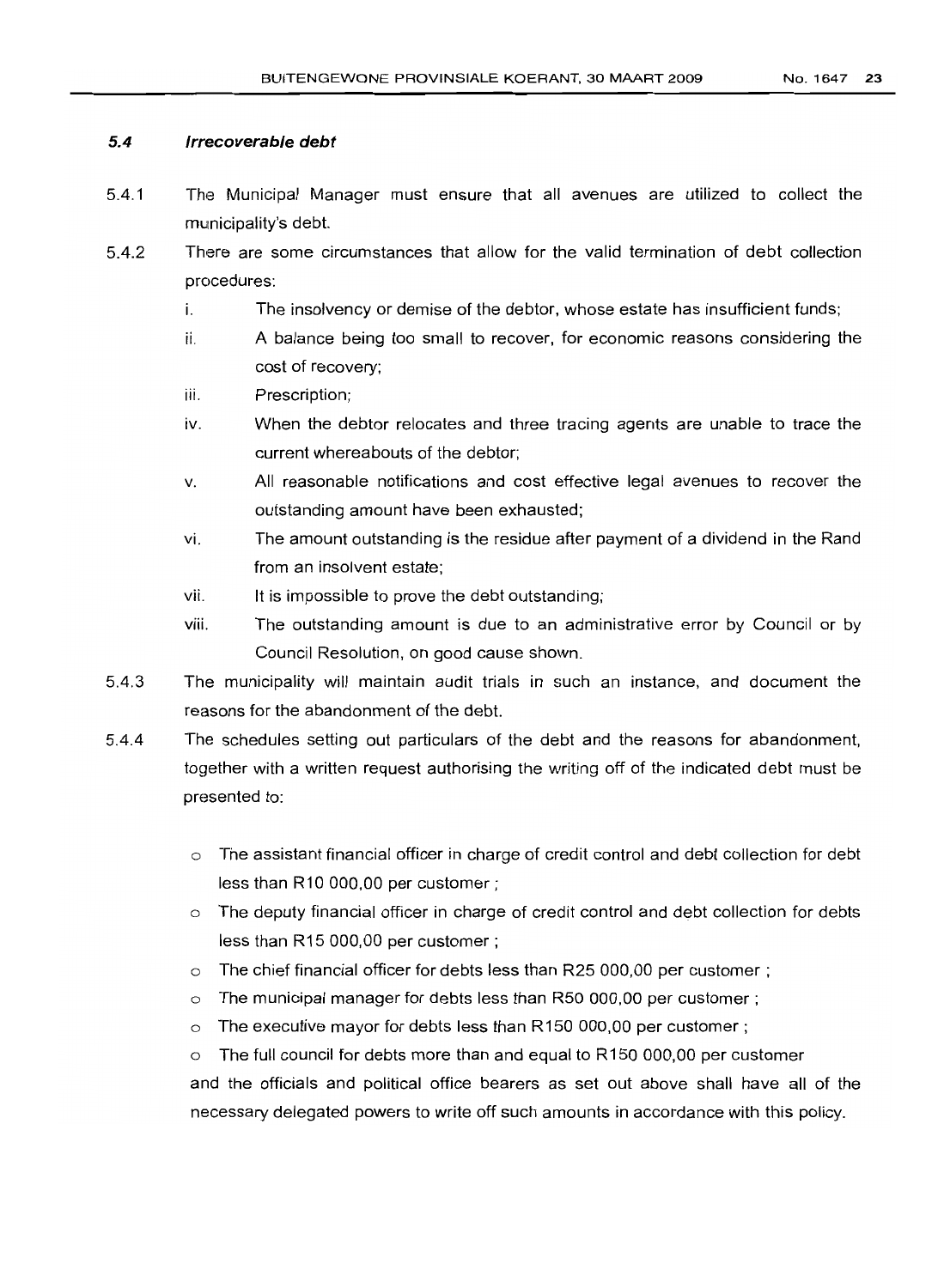- 5.4.5 Notwithstanding the above, Council or its authorised officials will be under no obligation to write off any particular debt and will always have the sole discretion to do so.
- 5.4.6 Except in the case of the executive mayor who will do independent reports to Council, all officials as set out in paragraph 5.4.4 above shall submit a quarterly report to the Finance Committee regarding the exercise of their delegated powers and the Finance Committee shall report any irregularities to Council.

### 5.5 Rates clearance

5.5.1 On the sale of any property in the municipal jurisdiction, Council will withhold the transfer until all amounts due in connection with that property for municipal service fees, surcharges on fees, property rates and other municipal taxes, levies and duties during the two years preceding the date of application for a clearance certificate have been fully paid, by withholding a rates clearance certificate.

### 6. Performance Evaluation

### 6.1 Income Collection Targets

Council shall create targets that include:

i. Reduction in present monthly increase in debtors in line with performance agreements determined by council.

### 6.2 Customer Service Targets

Council shall create targets that will include:

- i. Response time to customer queries.
- ii. Date of first account delivery to new customers.
- iii. Reconnection time lapses.
- iv. Meter reading cycles.

### 6.3 Administrative Performance

Council shall create targets that will include:

- i. Cost efficiency of debt collection.
- ii. Query rates.
- -- iii. Enforcement mechanism ratios.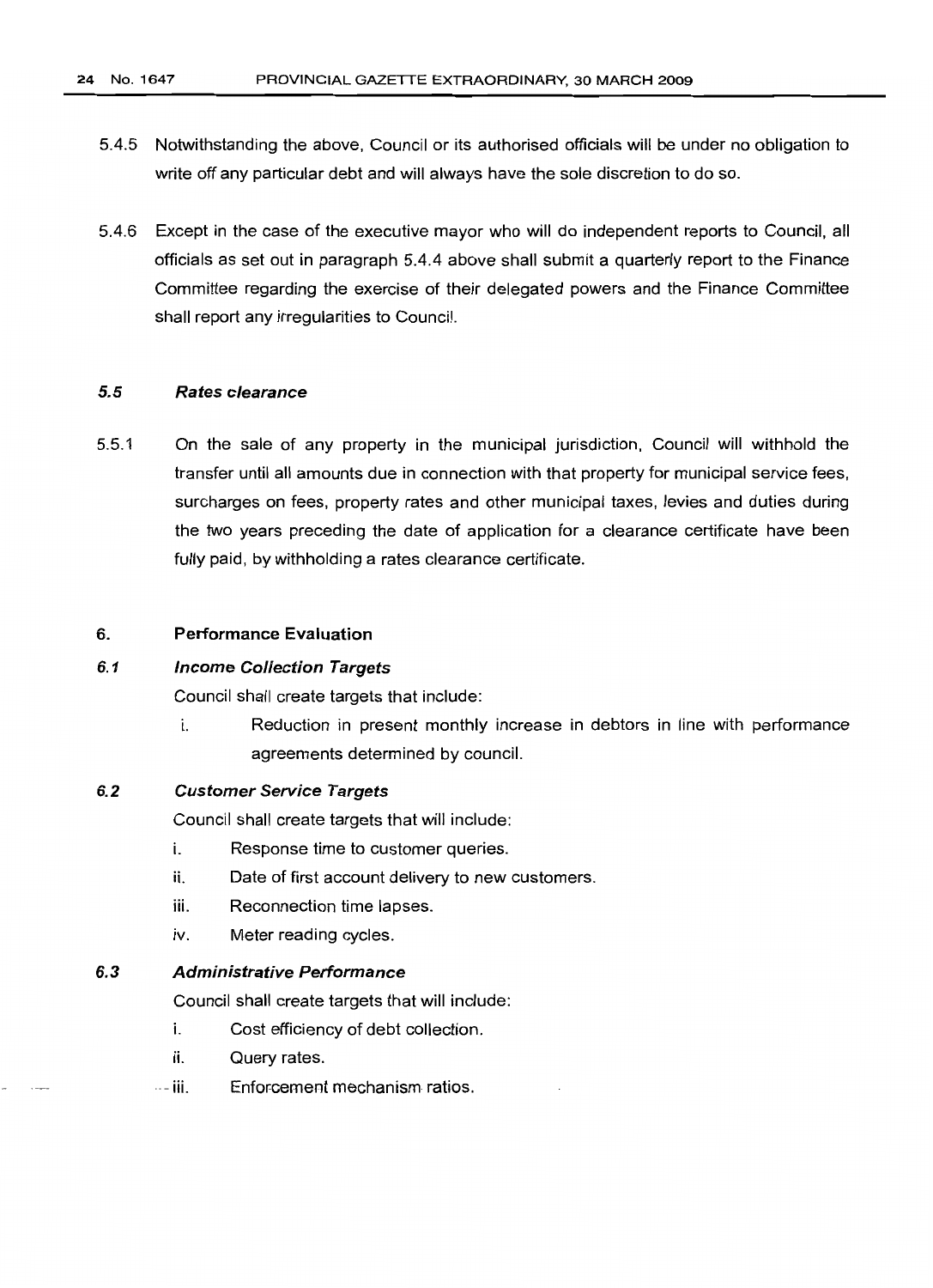6.4 Council will create a mechanism wherein these targets are assessed; Council's performance is evaluated and remedial steps taken.

### 7. **Reporting to Council**

- 7.1. The Chief Financial Officer shall report quarterly to the Municipal Manager in a suitable format to enable the municipal Manager to report to the Finance Committee, who will report to the Executive Mayor, who will report to Council. This report shall report on:
	- i. Cash flow information for the capital and operating accounts, and combined situation, showing Council's actual performance against its cash flow budgets.
	- ii. Cash collection statistics, showing high-level debt recovery information (numbers of customers; enquires; default arrangements; growth or reduction of arrear debtors; ideally divided into areas, business (commerce and industry) domestic, state, institutional and other such divisions.
	- iii. Performance of all areas against targets agreed to in item 6 of this policy document.
	- iv. Council's ongoing income and expenditure statements, comparing both billed income and cash receipt income, against ongoing expenditure in both the capital and operating accounts.
- 7.2. If in the opinion of the Chief Financial Officer, Council will not achieve cash receipt income equivalent of the income projected in the annual budget as approved by Council, the Chief Financial Officer will report this with motivation to the Municipal Manager who will, if he agrees with the Chief Financial Officer, immediately move for a revision of the budget according to realistically realizable income levels.

### 8. **Structures of the Financial Directorate**

8.1. Council shall regularly receive a report from the Chief Financial Officer, if necessary after consultation with suitable consultants, on the manpower and systems requirements of the financial directorate which requirements take into account Council's agreed targets of customer care and management, and debt collection, and, after considering this report, Council will within reason vote such resources as are necessary to ensure that the financial directorate has the staffing and structures to meet Council's targets in this regard or to outsource the service.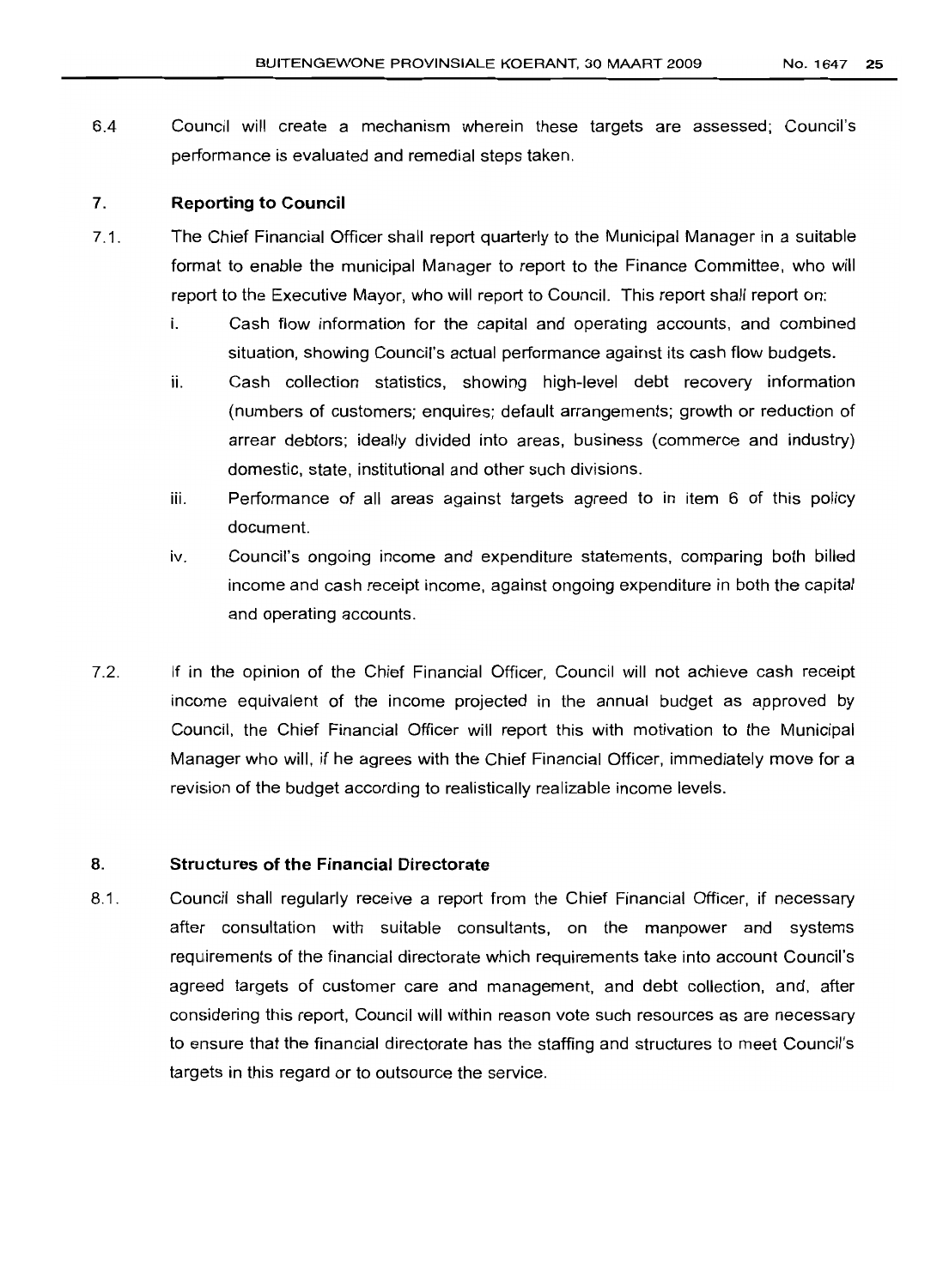### 9. **Indigent support policy**

- 9.1 Council shall,
	- 9.1.1 In accordance with Section 74.2 (c) of the Local Government: Municipal Systems Act, 2000 which stipulates that poor households must have access to at least basic services through
		- tariffs that cover only operating and maintenance costs;
		- special tariffs or life line tariffs for low levels of use or consumption of services or for basic levels of service; and
		- Any other direct or indirect method of subsidisation of tariffs for poor households.
	- 9.1.2 and in accordance with Section 97 (c) of the Local Government: Municipal Systems Act, 2000 which states that a municipality must make provision for indigent debtors that is consistent with its rates and tariff policies and any national policy on indigents, and
	- 9.1.3 subject to the terms and conditions as set out herein below; assist households who cannot afford to pay in full for services in proportion to their use or consumption.
- 9.2 Indigents are defined as those households, who due to a number of socio-economic factors are unable to make a full monetary contribution towards services provided by Municipalities as determined by Council.
- 9.3 For a household to qualify to be indigent, a household must comply with the following requirements:
	- 9.3.1 The applicant must be over eighteen (18) years of age;
	- 9.3.2 The total household income of all occupants must be less than the equitable share which has been allocated to council (subject to annual adjustments by council or -- --- --- ---~- --- .\_.\_- - -~ other spheres of government) per month;
	- 9.3.4 The applicant must have an active account with the Municipality;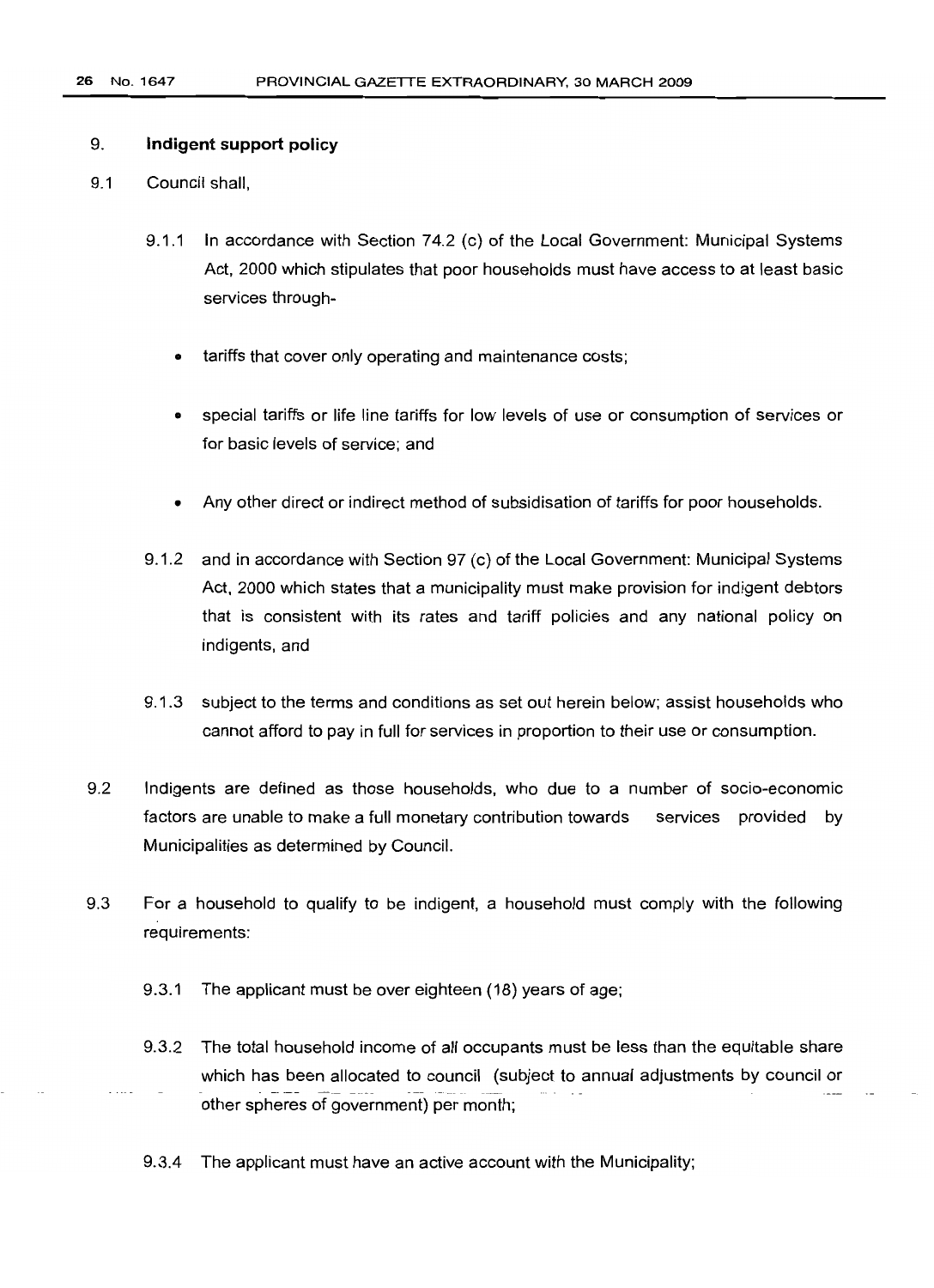- 9.3.5 The applicant may not own more than one immovable property.
- 9.4 Council shall provide funds annually on the budget for the subsidisation of indigent households for rates, refuse removal and sewerage to sustain the free basic services (water and electricity services);
- 9.5 The indigent subsidies shall be financed from a portion of the equitable share contribution to the municipality obtained from the National Government's fiscals;
- 9.6 Existing indigent arrears on rates, tariffs and services charges will be written off against the provision for bad debts or in terms of the abeyance schemes.
- 9.7 Household must apply on a specific council application form at service centres designated to their respective areas and not at any other places; and the following documentary proof will be required to be submitted with the application forms:
	- 9.7.1 Applicant's identity document;
	- 9.7.2 Latest municipal account and proof of ownership;
	- 9.7.3 Documentary proof of total monthly income of the household (e.g. UIF card, salary advice, letter from an employer etc)
	- 9.7.4 A sworn affidavit to the effect that all information supplied is true and that income from all sources has been declared;
	- 9.7.5 In addition, a recommendation by a Ward Councillor.
	- 9.8 The application forms will be processed and information provided will be assessed or screened by a relevant Directorate/division within the council or its agencies;
	- 9.9 Council may cause inspectors to visit the applicants to verify the correctness of the information provided in the application forms, and to record any changes in circumstances, and make recommendations for approval or decline of the applications to an Indigent Committee which will be a Sub-Committee of the Finance Committee;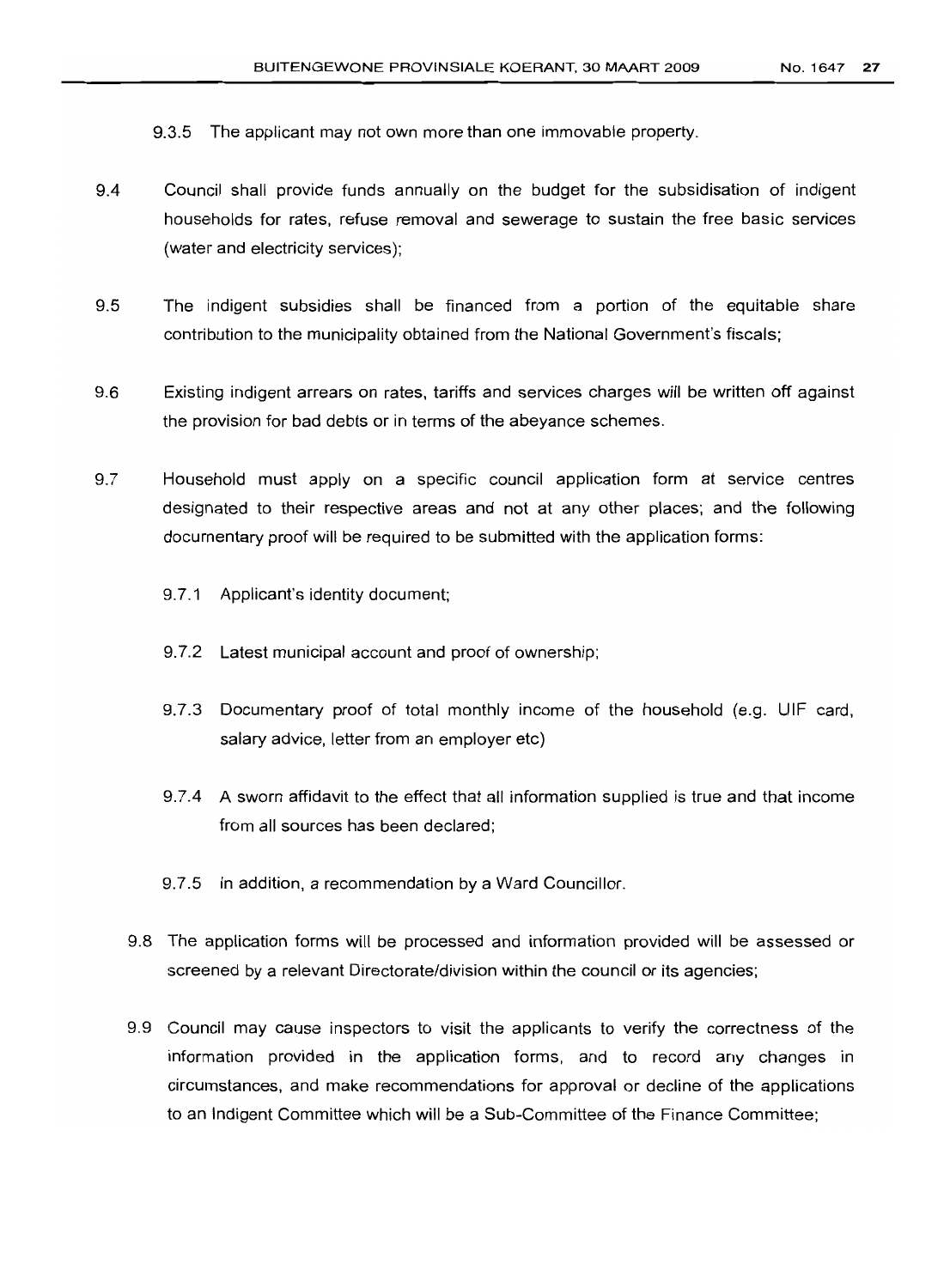- 9.10 An Indigent Committee on recommendations of the inspectors will approve or decline the applications and determine the subsidy amount to be granted;
- 9.11 Indigent households must re-apply for indigent support every twelve (12) months;
- 9.12 The re-application for indigent support will not be approved if the consumer's account for water and electricity consumption exceed the free basic services approved by the Council is not paid up to date;
- 9.13 An indigent must immediately request de-registration if his/her circumstances have changed to the extent that he/she no longer comply with the requirement set out in the definition and
- 9.14 All applicants will be informed in writing about the outcome of their applications, if the application is approved the applicant will be informed of the validity of the assistance (that is date of commencement and termination of the assistance) with no guarantee of renewal.
- 9.15 Approved indigent households will be entitled to:-
	- 9.15.1 A maximum subsidy as approved by Council from time to time per indigent household to cover basic services (i.e. rates, refuse removal and sewerage);
	- 9.15.2 water will not be subsidised due to the free basic services of 6 kilolitres per month.
	- 9.15.3 Council intends to implement a free basic service policy in respect of electricity. Electricity will not be subsidised until the free basic service policy is implemented by council.
	- 9.15.4 Indigent households may be required to convert to prepayment electricity meters on request of Council, the cost of which can be met either by:
		- (a) The equitable share fund;
		- (b) A surcharge on the electricity coupon cost; or
		- (c) Cash payment by the household.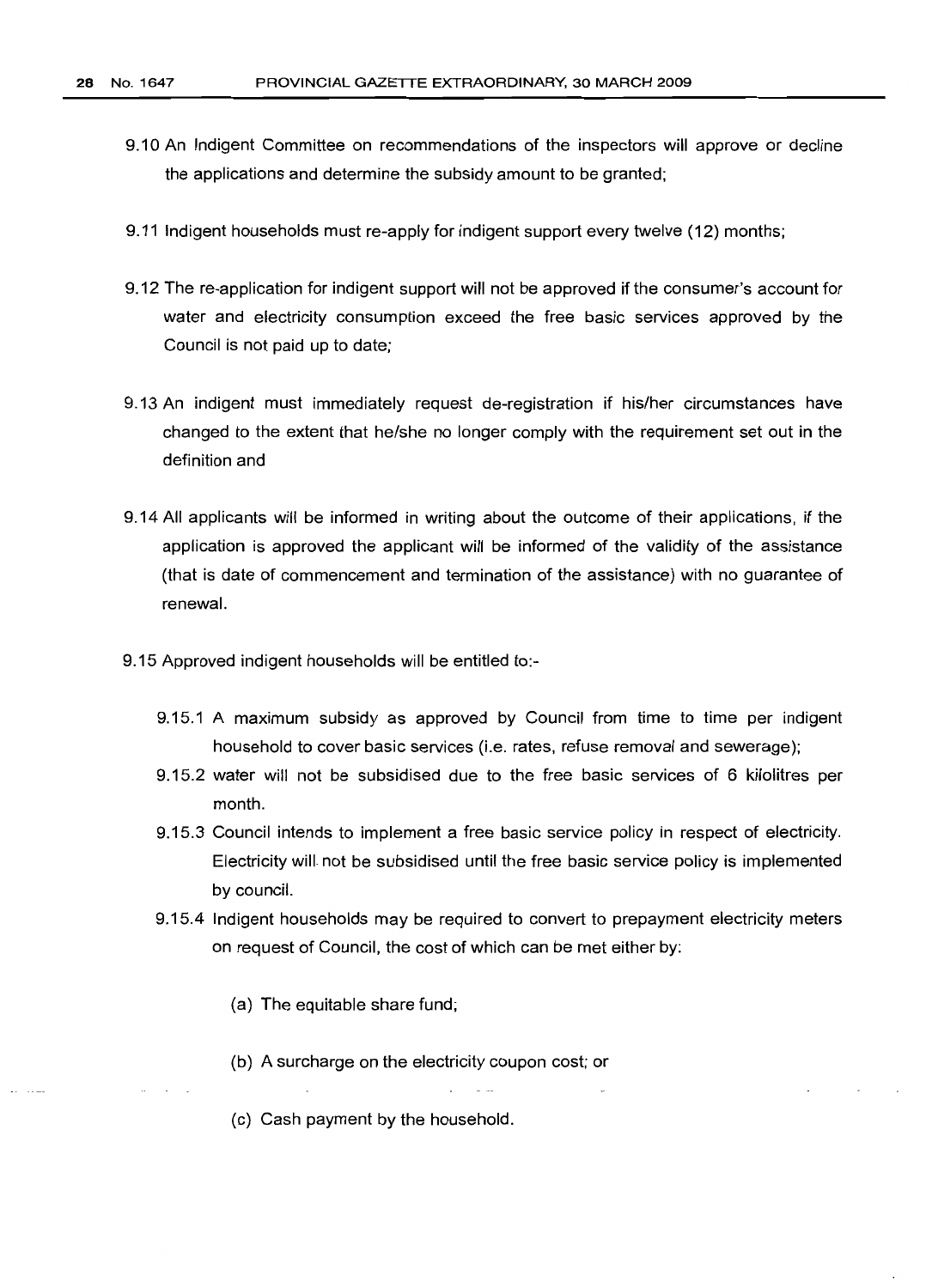- 9.16 Council will determine the amount of targeted subsidies on a yearly basis which may vary between categories of indigent consumers.
- 9.17 All outstanding arrears of the approved indigent will be written off against the provision for bad debts or in terms of abeyance schemes.
- 9.18 If an indigent consumer's consumption or use of a municipal service is less than the subsidised service or free basic service, the unused portion may not be accrued by the customer and will not entitle the customer to cash or a rebate in respect of the unused portion.
- 9.19 If an indigent consumer's consumption or use of a municipal service is in excess of the subsidised service or free basic service (in excess of 6 kl of water), the customer will be obliged to pay for such excess consumption at the applicable/normal rate.
- 9.20 Indigent support shall automatically terminate  $-$ 
	- 9.20.1 On death of the indigent;
	- 9.20.2 When the indigent disposes of his/her immovable property;
	- 9.20.3 When the indigent's circumstances change or indigent criteria for approval changes to the extent that approval no longer applies;
	- 9.20.4 If the indigent fails to pay for the account of his/her consumption or use of a municipal service in excess of the subsidised service or fails to honour any arrangements made by him/her for payment of outstanding account; and
	- 9.20.5 If it is discovered after approval that the indigent has supplied false information, in which event all subsidies provided will be reversed.
- 9.21 An indigent policy is a revenue protection mechanism and for Mbombela Municipality to protect its revenue, it shall apply the indigent support policy consistently.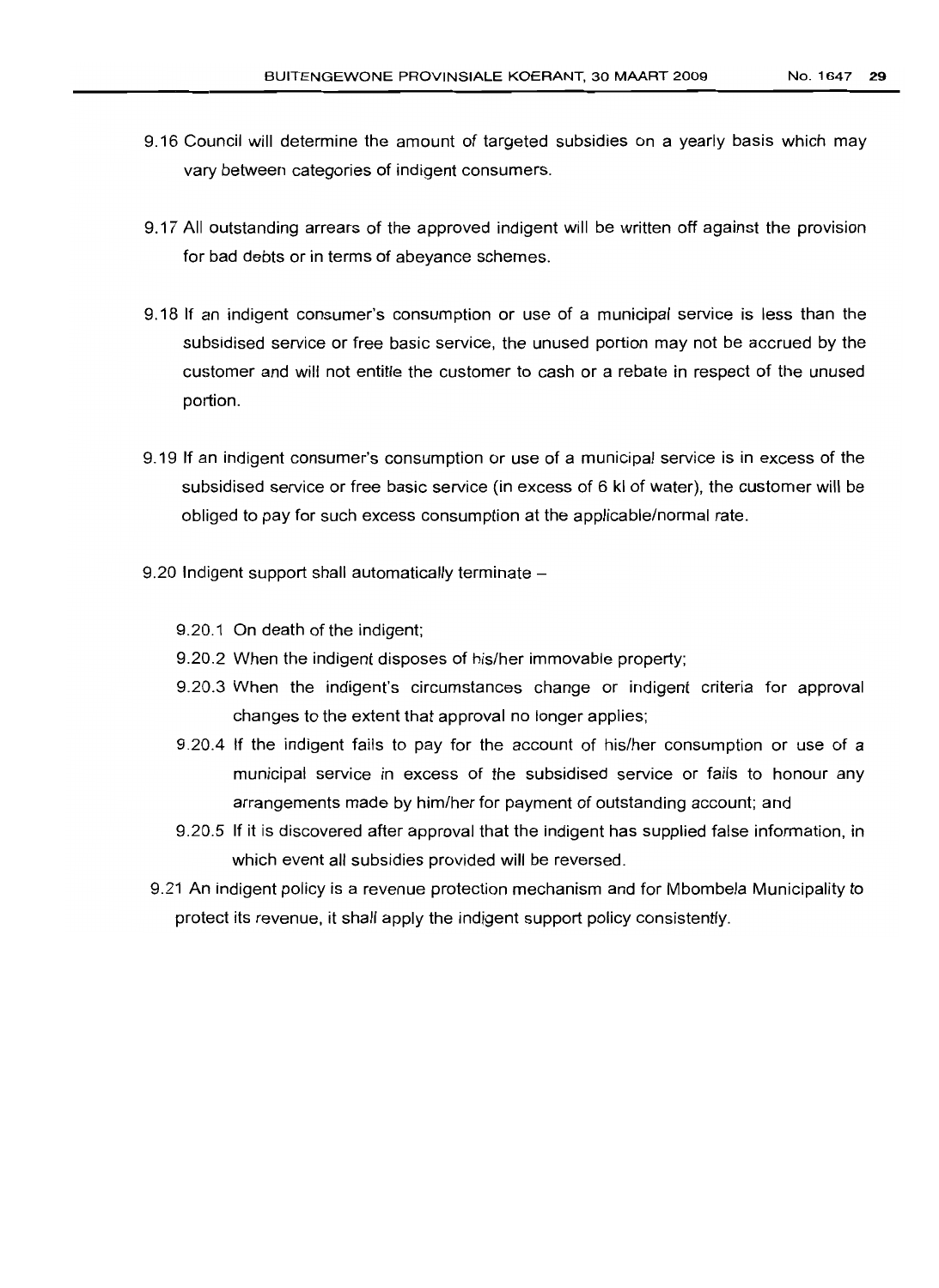Annexure "A"

### MBOMBELA LOCAL MUNICIPALITY

### APPLICATION FOR MUNICIPAL SERVICES

### A. PLEASE RENDER/\*DISCONTINUE THE FOLLOWING SERVICES ON (DATE) (2 WORKING DAYS' NOTICE IS REQUIRE

| <b>WATER PROVISION</b>                                                                                                 |               |            |                      | <b>SEWERAGE</b><br>(TOILET) |             |                      | <b>ELECTRICITY</b> |              |  | <b>REFUSE</b> |  |  |
|------------------------------------------------------------------------------------------------------------------------|---------------|------------|----------------------|-----------------------------|-------------|----------------------|--------------------|--------------|--|---------------|--|--|
| Communal                                                                                                               | Yard<br>House |            | Pit Latrine<br>Water |                             | Prepaid     | Conventional Removal |                    |              |  |               |  |  |
| Standpipe                                                                                                              | Tap           | Connection | (VIP)                |                             | Connection  |                      | meter              |              |  |               |  |  |
|                                                                                                                        |               |            |                      |                             |             |                      |                    |              |  |               |  |  |
| <b>TYPE OF SUPPLY:</b>                                                                                                 |               |            |                      |                             |             |                      |                    |              |  |               |  |  |
| Domestic                                                                                                               | Commercial    | Industrial |                      |                             | Educational | State                |                    | Agricultural |  | Other         |  |  |
| State whether any type of business activities to be conducted from residential address<br><b>YES</b><br>N <sub>O</sub> |               |            |                      |                             |             |                      |                    |              |  |               |  |  |

### PHYSICAL ADDRESS: \_

| <b>TYPE OF BUILDING</b> |  |                      |  |      |  |         |  |                    |  |       |  |  |
|-------------------------|--|----------------------|--|------|--|---------|--|--------------------|--|-------|--|--|
| $\mathbf{r}$<br>House   |  | -<br><b>Business</b> |  | Flat |  | Complex |  | Sectional<br>Title |  | Other |  |  |

### B. PERSONAL INFORMATION OF APPLICANT/CUSTOMER

| Trust/Close Corporation/Company name                            |                      |                                                                  |                                                                                                                                        |                                      |
|-----------------------------------------------------------------|----------------------|------------------------------------------------------------------|----------------------------------------------------------------------------------------------------------------------------------------|--------------------------------------|
| Trust/ Close Corporation/Company registration no <sup>1</sup> . |                      | $\ddot{\phantom{a}}$                                             |                                                                                                                                        |                                      |
| Surname <sup>2</sup>                                            | $\ddot{\phantom{a}}$ |                                                                  | ID Number                                                                                                                              |                                      |
| First names                                                     |                      |                                                                  |                                                                                                                                        |                                      |
|                                                                 |                      |                                                                  |                                                                                                                                        |                                      |
| Physical Address                                                |                      |                                                                  |                                                                                                                                        |                                      |
| Postal Address                                                  |                      |                                                                  |                                                                                                                                        |                                      |
| Employer                                                        |                      |                                                                  |                                                                                                                                        |                                      |
| Work Address                                                    |                      |                                                                  |                                                                                                                                        |                                      |
| Employee number                                                 |                      |                                                                  |                                                                                                                                        |                                      |
| Postal Code                                                     |                      | .                                                                |                                                                                                                                        | Number of years at current address : |
| Tel. Work                                                       |                      | .                                                                | Tel. Home:                                                                                                                             |                                      |
| Occupation                                                      |                      | ,,,,,,,,,,,,,,,,,,,,,,,,,,,,,,,,,,,,,,                           | Cell No:                                                                                                                               |                                      |
| <b>Marital Status</b>                                           |                      |                                                                  | <b>Bank Details:</b>                                                                                                                   |                                      |
| <b>Spouse Details:</b>                                          |                      |                                                                  | <b>Branch</b>                                                                                                                          |                                      |
| ID number                                                       |                      |                                                                  | Account No.                                                                                                                            |                                      |
| Cell No.                                                        |                      |                                                                  | Do you wish to make use of:                                                                                                            |                                      |
| Name of Employer                                                | $\ddot{\cdot}$       | ,,,,,,,,,,,,,,,,,,,,,,,,,,,,,,,,,,,,,,                           | Debit order:                                                                                                                           | YES/NO                               |
| Work Address                                                    |                      | ,,,,,,,,,,,,,,,,,,,,,,,,,,,,,,,,,,,,,,                           | Stop order:                                                                                                                            | YES/NO                               |
| Work Tel. No.                                                   |                      |                                                                  |                                                                                                                                        |                                      |
|                                                                 |                      | (In/out community of property/Marital Status Contract /Divorced) |                                                                                                                                        |                                      |
|                                                                 |                      |                                                                  |                                                                                                                                        |                                      |
| List of other accounts held:                                    |                      |                                                                  |                                                                                                                                        |                                      |
|                                                                 |                      |                                                                  | $\ldots$ $\ldots$ $\ldots$ $\ldots$ $\ldots$ $\ldots$ $\ldots$ $\ldots$ $\ldots$ $\ldots$ $\ldots$ $\ldots$ $\ldots$ $\ldots$ $\ldots$ |                                      |

<sup>1</sup> No application form will be considered unless copies of the relevant registration forms are attached.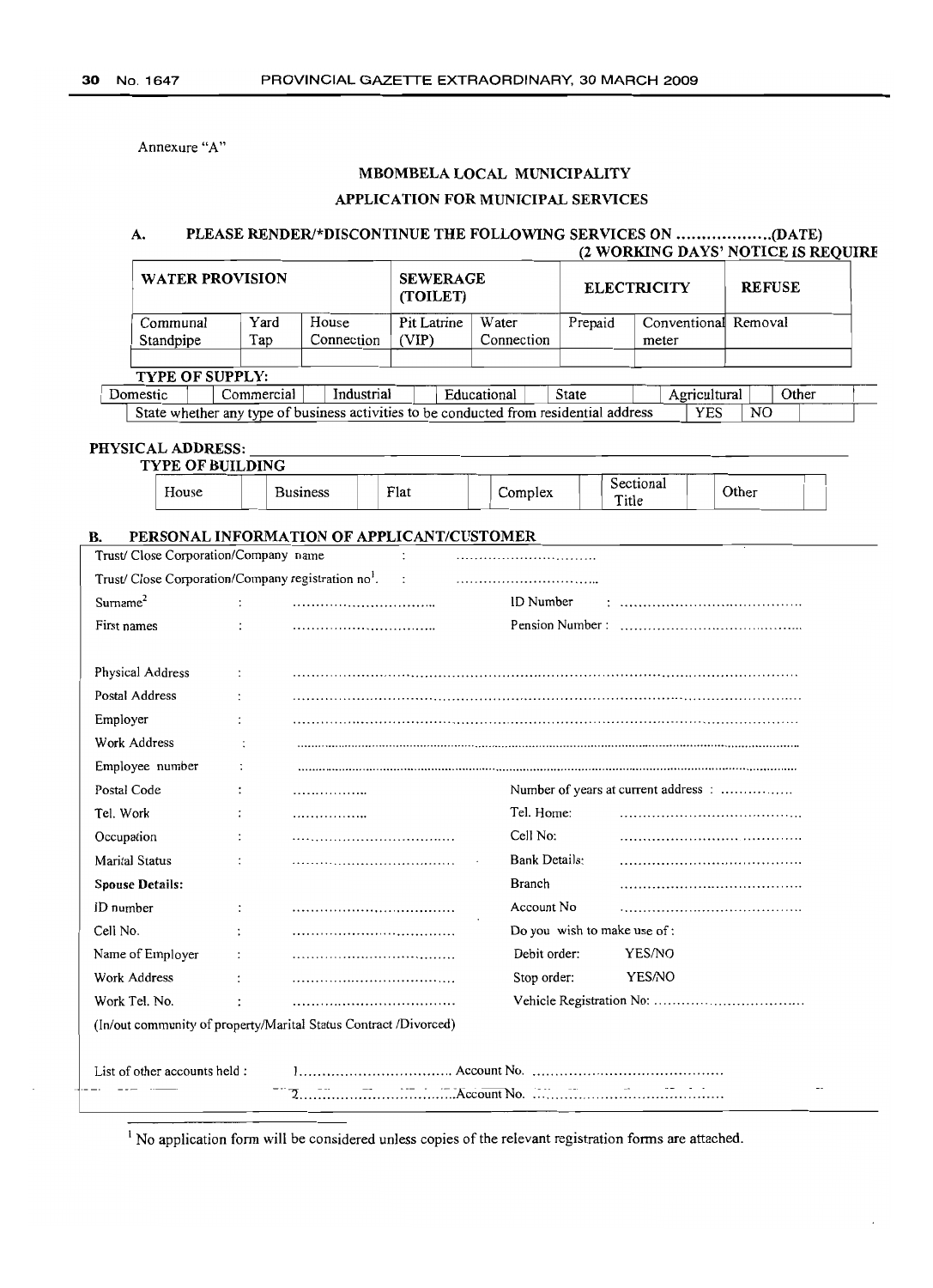| Number of people residing on property<br>APPLYING FOR INDIGENT SUPPORT?             | Under $18$ :<br>Over $18$ :<br><b>YES</b><br>NO                                                                            |
|-------------------------------------------------------------------------------------|----------------------------------------------------------------------------------------------------------------------------|
|                                                                                     | Total income of household if applying for indigent support: (lnclude all sources of revenue of all the persons residing on |
| R                                                                                   |                                                                                                                            |
| Post<br>Method of account delivery:<br>Fax                                          | E-mail address<br>E-mail                                                                                                   |
| Name and address of a family member and/or friend not residing at the same address: | Tel. No. $\ldots$ . $\ldots$ . $\ldots$ . $\ldots$                                                                         |
| If not the owner, to whom do you pay rent:                                          |                                                                                                                            |
|                                                                                     |                                                                                                                            |

### C. TO BE COMPLETED BY OWNER/AGENT/CARETAKER FOR LEASED PROPERTIES

| Surname                                                                                                                                                                                                                                                              |  |  | First Name  |  |  |  |  |  |
|----------------------------------------------------------------------------------------------------------------------------------------------------------------------------------------------------------------------------------------------------------------------|--|--|-------------|--|--|--|--|--|
| Street Address                                                                                                                                                                                                                                                       |  |  | ID NUMBER : |  |  |  |  |  |
| Name of Employer :                                                                                                                                                                                                                                                   |  |  |             |  |  |  |  |  |
| Date                                                                                                                                                                                                                                                                 |  |  | Signature   |  |  |  |  |  |
| I confirm that the applicant has concluded a lease agreement in respect of the property as set out above and I understand that<br>should the applicant fail to make payment in respect of the services as agreed, I will be the debtor of last resort and liable for |  |  |             |  |  |  |  |  |

### D. DECLARATION BY APPLICANT

payment of any outstanding balance due and owing to the municipality.

L'we hereby declare that I/we agree to the conditions of supply of the mentioned services as laid down in the by-laws of the Municipality and any other laws that are applicable. I specifically acknowledge that I/we with my/our signature hereto, I/we warrant that the information supplied herein is correct, the application was completed in full at the time of signature thereof, that I/we amJare duly authorised to conclude this agreement, that I/we understand the full effect and meaning thereof and that, if this agreement is concluded on behalf of a husiness or a juristic person, l/we warrant that the business is trading in solvent circumstances.

l/wc hereby indemnify and hold harmless the municipality, its principals. agents. contractors and successors in title against all claims, demands, damages, expenses and legal costs. however caused. arising from the supply. interruption or fluctuation of any services.

I/We hereby choose the street address/stand number specified above as domicilium citandi et cxecutandi where I will accept any notices and legal processes to he served.

I/We received a duplicate of this application form and am/are aware of the applicable further conditions of supply set out in the annexure at the back of this fonn.

| <b>CUSTOMER/APPLICANT</b> |   | ON BEHALF OF MUNICIPALITY |
|---------------------------|---|---------------------------|
| Name in print:            |   | Name in print:            |
| FOR OFFICE USE:           |   |                           |
| DEPOSIT RATING            | В |                           |

 $2$  In the case of a juristic person, the full particulars of the duly authorised partner/director/member/trustee must be supplied, together with a resolution authorising such a person to conclude the agreement on behalf ofthe juristic person. In the case of a natural person. proof of identity, ownership. lease or agreement ofsale must be attached.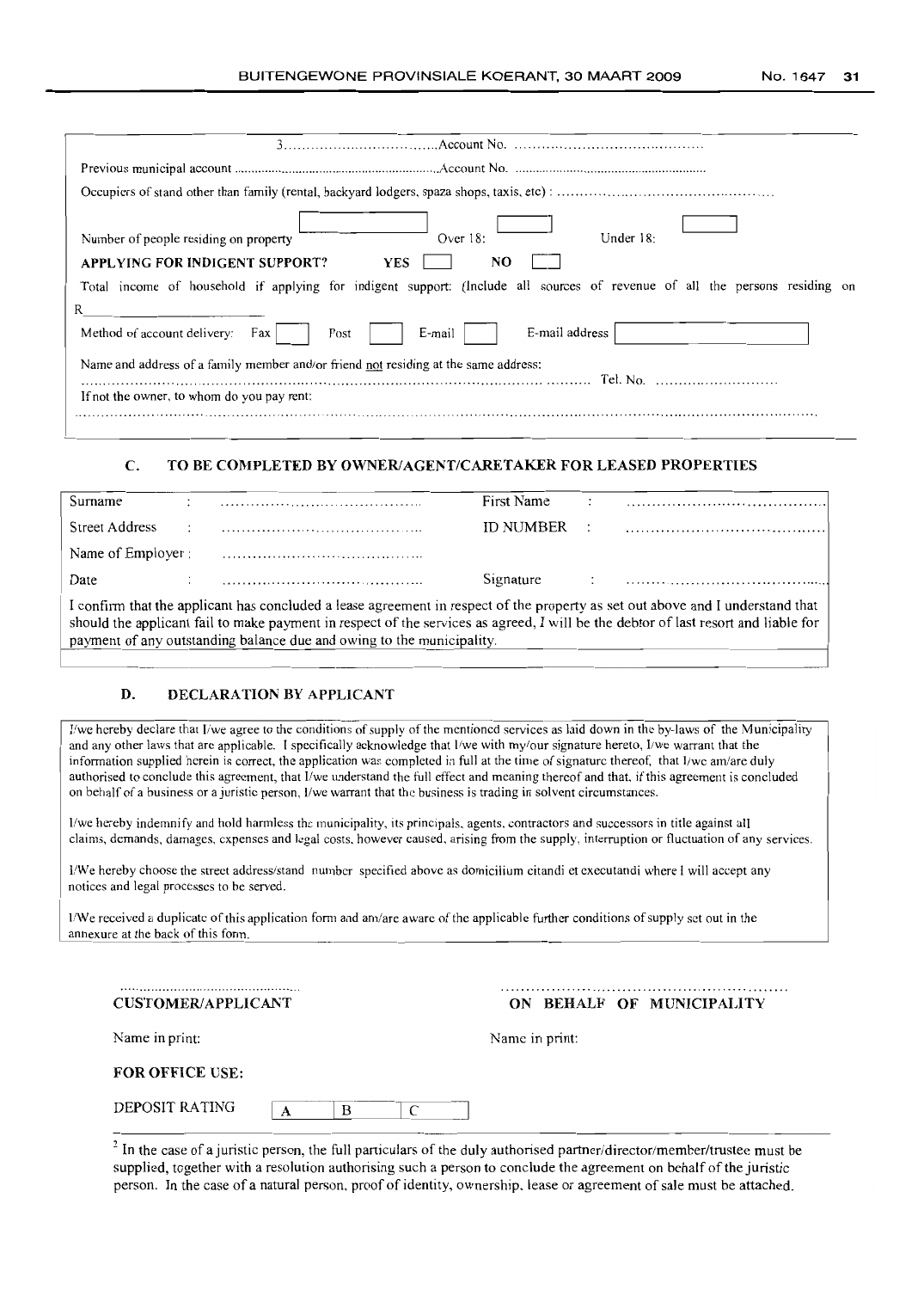|                       |                |                                                     | RECEIPT NO.                                                                                                                                                                                                                                  |
|-----------------------|----------------|-----------------------------------------------------|----------------------------------------------------------------------------------------------------------------------------------------------------------------------------------------------------------------------------------------------|
| EXISTING ACCOUNT NO.  |                |                                                     | NEW ACCOUNT NO.                                                                                                                                                                                                                              |
| ELECTRICITY READINGS  | 1.<br>2.<br>3. | the contract of the contract of the contract of the | <u> 1989 - Johann John Stein, markin fan it ferstjer fan it ferstjer fan it ferstjer fan it ferstjer fan it fers</u><br><u> 1989 - Johann John Stein, markin fan it ferstjer fan it ferstjer fan it ferstjer fan it ferstjer fan it fers</u> |
| <b>WATER READINGS</b> | 1.<br>2.<br>3. |                                                     | the contract of the contract of the contract of                                                                                                                                                                                              |

DATA CAPTURER FULL NAMES:

DATE: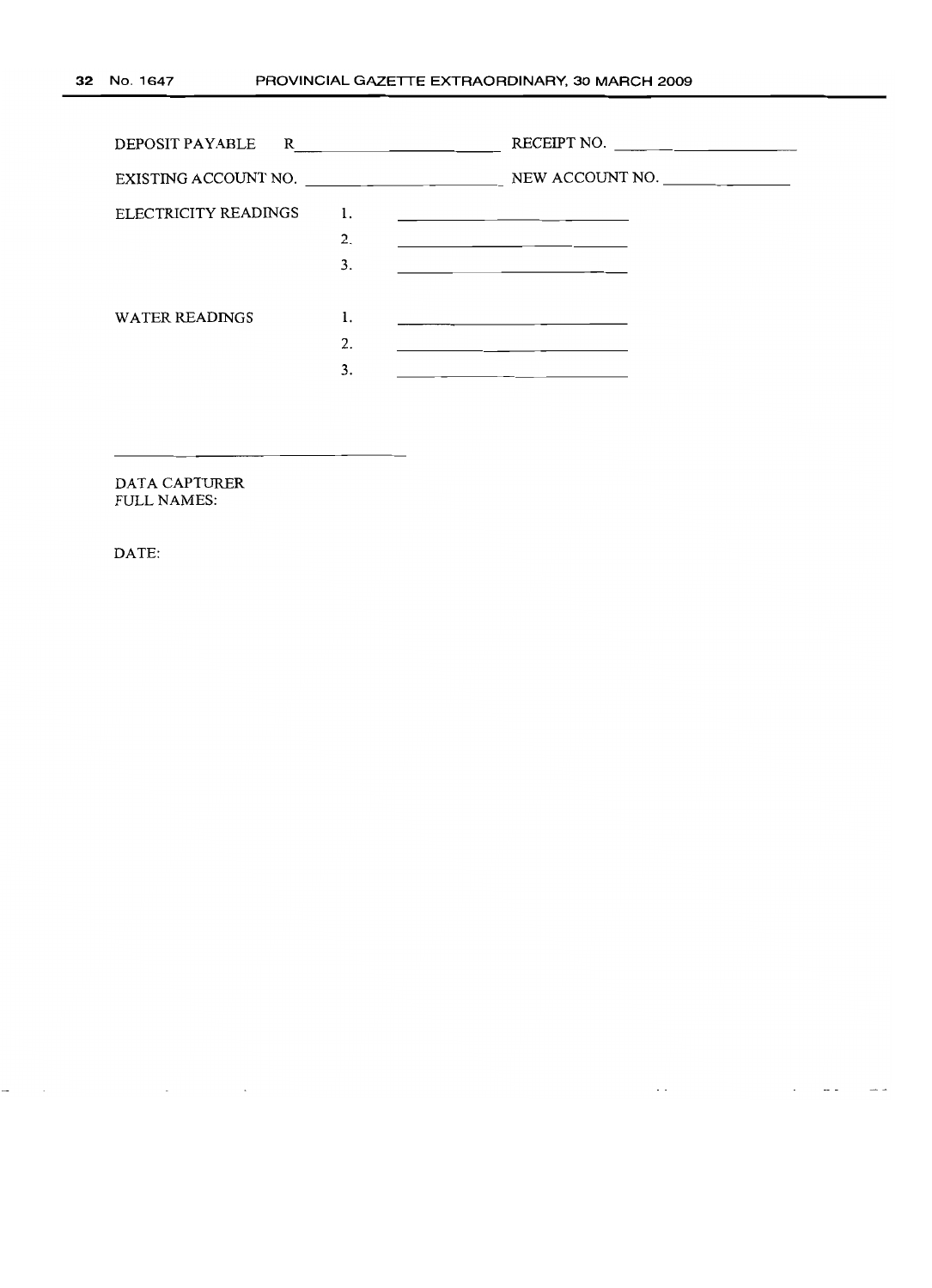|--|

|        | Annexure "B"                  |                                                                                                                                                                                                                                |                    |         |                                                                                                           |                                   |
|--------|-------------------------------|--------------------------------------------------------------------------------------------------------------------------------------------------------------------------------------------------------------------------------|--------------------|---------|-----------------------------------------------------------------------------------------------------------|-----------------------------------|
|        |                               | <b>INDIGENT SUPPORT APPLICATION FORM</b>                                                                                                                                                                                       |                    |         |                                                                                                           |                                   |
| 1.     |                               | Applicant: Name                                                                                                                                                                                                                |                    |         | 2. ID NO.: $\_\_$                                                                                         |                                   |
| 3.     |                               | Residential Address / Stand No.: \\contact \\contact \\contact \\contact \\contact \\contact \\contact \\contact \\contact \\contact \\contact \\contact \\contact \\contact \\contact \\contact \\contact \\contact \\contact |                    |         |                                                                                                           |                                   |
| 4      |                               |                                                                                                                                                                                                                                |                    |         |                                                                                                           |                                   |
| 5.     |                               |                                                                                                                                                                                                                                |                    |         |                                                                                                           |                                   |
| 6.     |                               |                                                                                                                                                                                                                                |                    |         |                                                                                                           |                                   |
| 8.     | Is the Applicant: The Tenant: |                                                                                                                                                                                                                                |                    |         |                                                                                                           |                                   |
| 9.     | Employment of Pensioner:      |                                                                                                                                                                                                                                |                    |         |                                                                                                           |                                   |
|        |                               |                                                                                                                                                                                                                                |                    |         |                                                                                                           |                                   |
|        | Address:                      | the contract of the contract of the contract of the contract of the contract of                                                                                                                                                |                    |         |                                                                                                           |                                   |
|        | Pension:                      | <u> 1989 - Johann John Stone, mars eta industrial eta industrial eta industrial eta industrial eta industrial e</u>                                                                                                            |                    |         |                                                                                                           |                                   |
|        |                               |                                                                                                                                                                                                                                |                    |         |                                                                                                           |                                   |
|        |                               |                                                                                                                                                                                                                                |                    |         |                                                                                                           |                                   |
|        | Monthly Income: (Yourself)    |                                                                                                                                                                                                                                |                    |         | $R_{\perp}$ and $R_{\perp}$ and $R_{\perp}$ and $R_{\perp}$                                               |                                   |
| 10.(A) | domestic workers).            | Number of income earning people staying in household                                                                                                                                                                           |                    |         | (A household is all the people who eat and sleep with you on this stand at least once per week, excluding |                                   |
|        | Person                        | <b>Initial</b><br>and<br>Surname                                                                                                                                                                                               | Employed<br>Yes/No | ID. No. | 9. Name of<br>Employer                                                                                    | Gross<br>Monthly<br><b>Income</b> |
|        | $\mathbf{1}$ .                |                                                                                                                                                                                                                                |                    |         |                                                                                                           |                                   |
|        | 2.                            |                                                                                                                                                                                                                                |                    |         |                                                                                                           |                                   |
|        | З.<br>4.                      |                                                                                                                                                                                                                                |                    |         |                                                                                                           |                                   |
|        | 5.                            |                                                                                                                                                                                                                                |                    |         |                                                                                                           |                                   |
| 11.    | Other income not stated:      | Are there any tenants on the stand:<br>IF YES, monthly rental received from the tenants<br>TOTAL INCOME OF HOUSEHOLD:                                                                                                          |                    | YES:    | or                                                                                                        | No:                               |
| 12.    | (a)<br>(b)<br>(c)<br>(d)      | The following copies must be attached to this application:<br>Applicant's identity document<br>Latest municipal account<br>Documentary proof of total monthly income of the household<br>sources has been declared.            |                    |         | A sworn affidavit to the effect that all information supplied is true and that income from all            |                                   |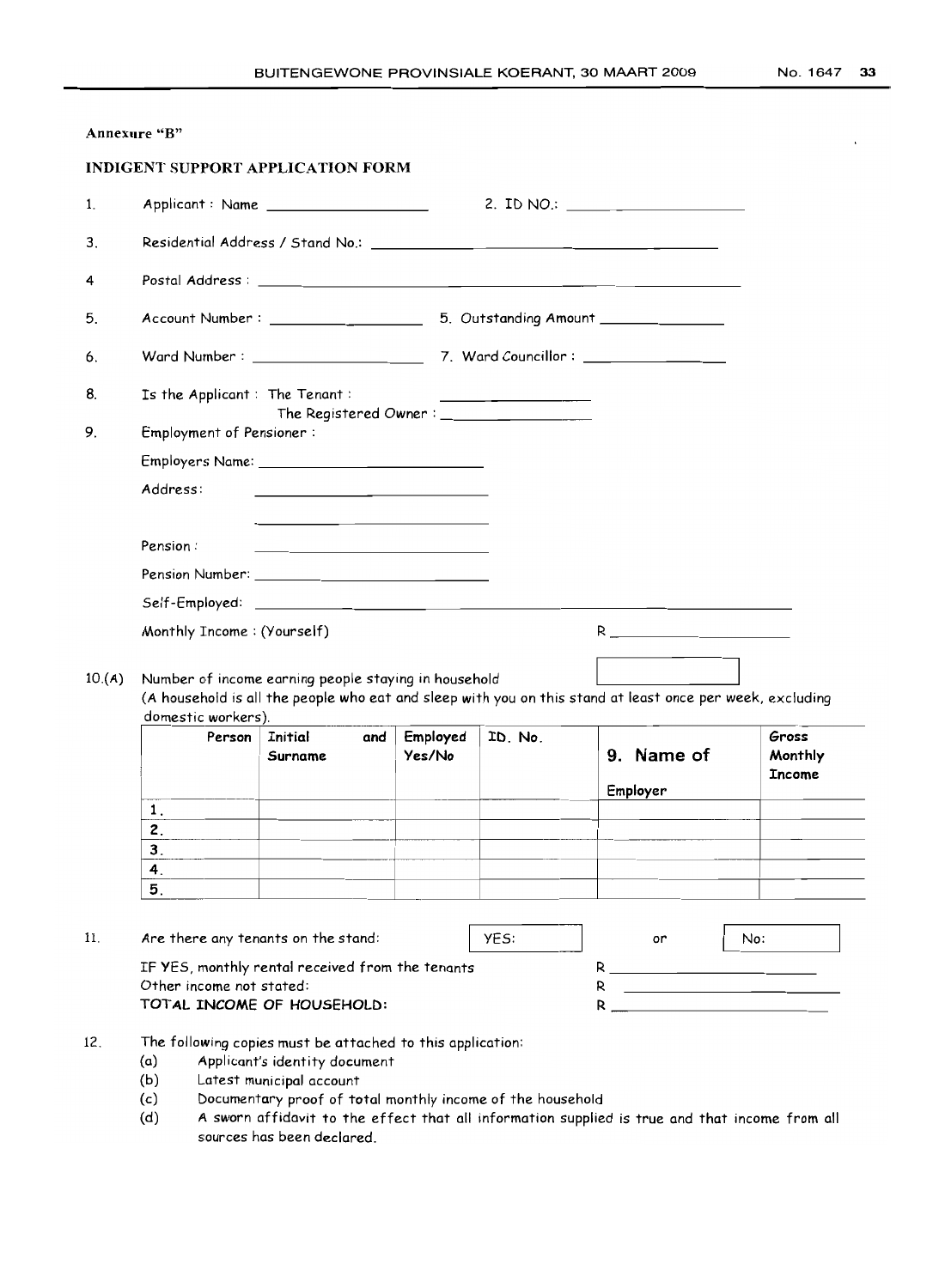$\sim$   $\sim$ 

 $\sim$   $\sim$   $\sim$   $\sim$ 

| This application is approved / not approved as indigent debtor and put forward for processing:                                  |             |                                                                                                                                                              |  |
|---------------------------------------------------------------------------------------------------------------------------------|-------------|--------------------------------------------------------------------------------------------------------------------------------------------------------------|--|
| YES APPROVED AS AN INDIGENT:                                                                                                    |             | NOT APPROVED AS AN INDIGENT:                                                                                                                                 |  |
|                                                                                                                                 |             |                                                                                                                                                              |  |
|                                                                                                                                 |             |                                                                                                                                                              |  |
| SIGNATURE                                                                                                                       | <b>WARD</b> | DATE                                                                                                                                                         |  |
|                                                                                                                                 |             |                                                                                                                                                              |  |
|                                                                                                                                 |             |                                                                                                                                                              |  |
| <b>AFFIDAVIT:</b>                                                                                                               |             |                                                                                                                                                              |  |
| I, the undersigned:                                                                                                             |             |                                                                                                                                                              |  |
|                                                                                                                                 |             |                                                                                                                                                              |  |
| hereby declare under oath as follows:                                                                                           |             |                                                                                                                                                              |  |
|                                                                                                                                 |             |                                                                                                                                                              |  |
|                                                                                                                                 |             |                                                                                                                                                              |  |
| I am duly authorised to make this affidavit and the contents hereof foll within my personal knowledge ond ore true and correct. |             |                                                                                                                                                              |  |
|                                                                                                                                 |             |                                                                                                                                                              |  |
|                                                                                                                                 |             |                                                                                                                                                              |  |
|                                                                                                                                 |             |                                                                                                                                                              |  |
|                                                                                                                                 |             |                                                                                                                                                              |  |
|                                                                                                                                 |             |                                                                                                                                                              |  |
|                                                                                                                                 |             |                                                                                                                                                              |  |
|                                                                                                                                 |             |                                                                                                                                                              |  |
|                                                                                                                                 |             |                                                                                                                                                              |  |
|                                                                                                                                 |             |                                                                                                                                                              |  |
|                                                                                                                                 |             |                                                                                                                                                              |  |
|                                                                                                                                 |             |                                                                                                                                                              |  |
|                                                                                                                                 |             | <b>DEPONENT</b>                                                                                                                                              |  |
| $\ddot{\phantom{a}}$                                                                                                            |             | I certify that before administering the oath, I asked the depondent the following questions and wrote down his/her answers in his/her presence:              |  |
| (a) Do you know and understand the contents of this declaration?                                                                |             |                                                                                                                                                              |  |
| (b) Do you have any objection to taking the prescribed oath?                                                                    |             |                                                                                                                                                              |  |
| (c) Do you consider the prescribed oath to be binding on your conscience?                                                       |             |                                                                                                                                                              |  |
|                                                                                                                                 |             | I certify that the deponent has acknowledge that he/she knows and understands the contents of the declaration, which was sworn before me, and the deponent's |  |
| signature was placed thereon in my presence.                                                                                    |             |                                                                                                                                                              |  |
|                                                                                                                                 |             |                                                                                                                                                              |  |
|                                                                                                                                 |             |                                                                                                                                                              |  |
|                                                                                                                                 |             |                                                                                                                                                              |  |
|                                                                                                                                 |             |                                                                                                                                                              |  |
|                                                                                                                                 |             |                                                                                                                                                              |  |
|                                                                                                                                 |             |                                                                                                                                                              |  |

 $\sim$   $\sim$ 

 $-$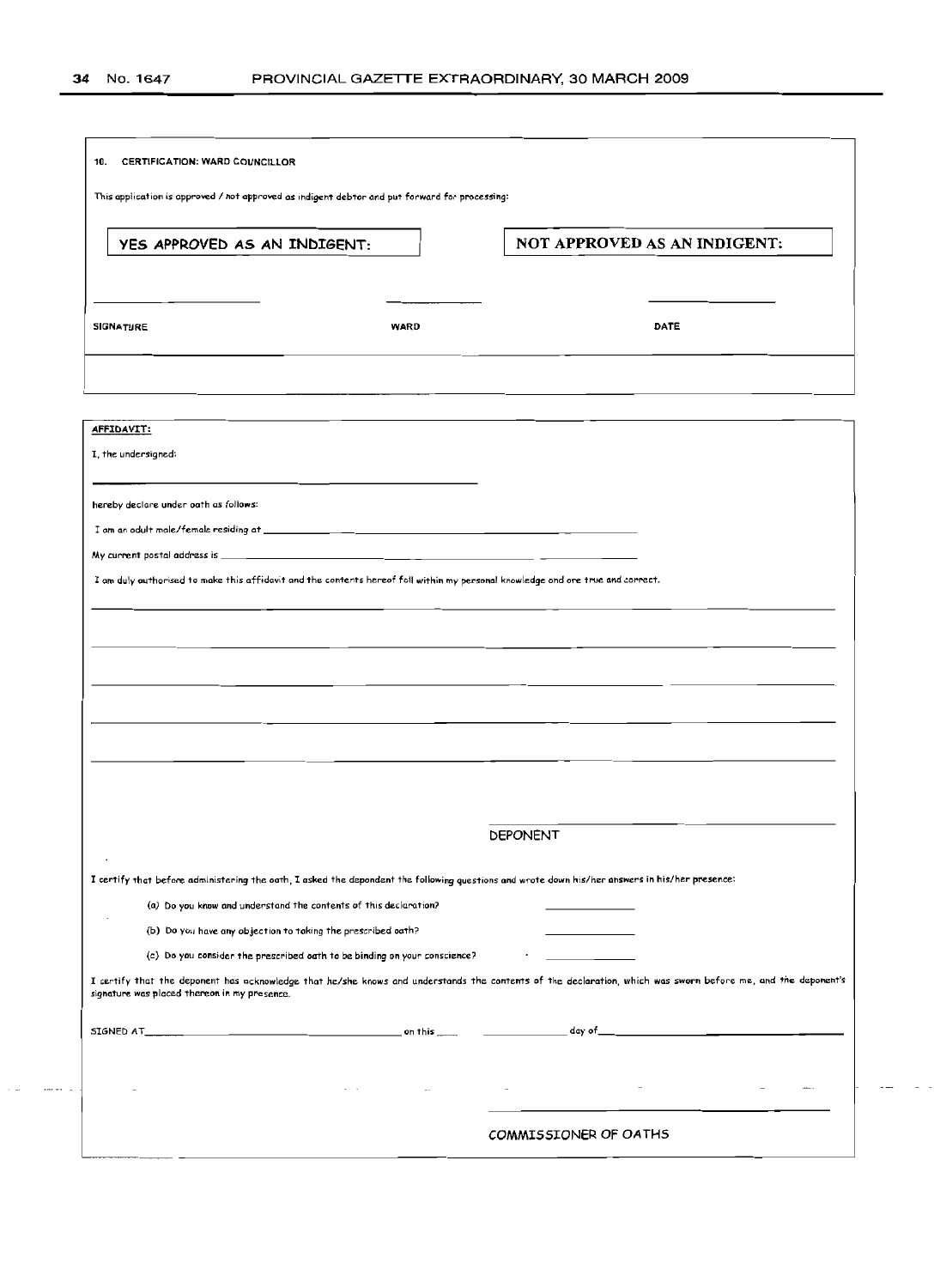| RECOMMENDATION BY INSPECTING OFFICER:                       |  |
|-------------------------------------------------------------|--|
|                                                             |  |
|                                                             |  |
|                                                             |  |
|                                                             |  |
|                                                             |  |
|                                                             |  |
|                                                             |  |
|                                                             |  |
|                                                             |  |
|                                                             |  |
|                                                             |  |
|                                                             |  |
|                                                             |  |
|                                                             |  |
|                                                             |  |
| <u> 1989 - Johann Stoff, Amerikaansk politiker (* 1989)</u> |  |
|                                                             |  |
|                                                             |  |
|                                                             |  |
|                                                             |  |
|                                                             |  |
|                                                             |  |
|                                                             |  |
|                                                             |  |
|                                                             |  |
|                                                             |  |
|                                                             |  |
|                                                             |  |
|                                                             |  |

### DECISION BY INDIGENT COMMITTEE:

| This applicant is approved as an indigent debtor: | YES: | NO:         |  |
|---------------------------------------------------|------|-------------|--|
| <b>SIGNATURE: CFO</b>                             |      | <b>DATE</b> |  |
| SIGNATURE MUNICIPAL MANAGER                       |      | <b>DATE</b> |  |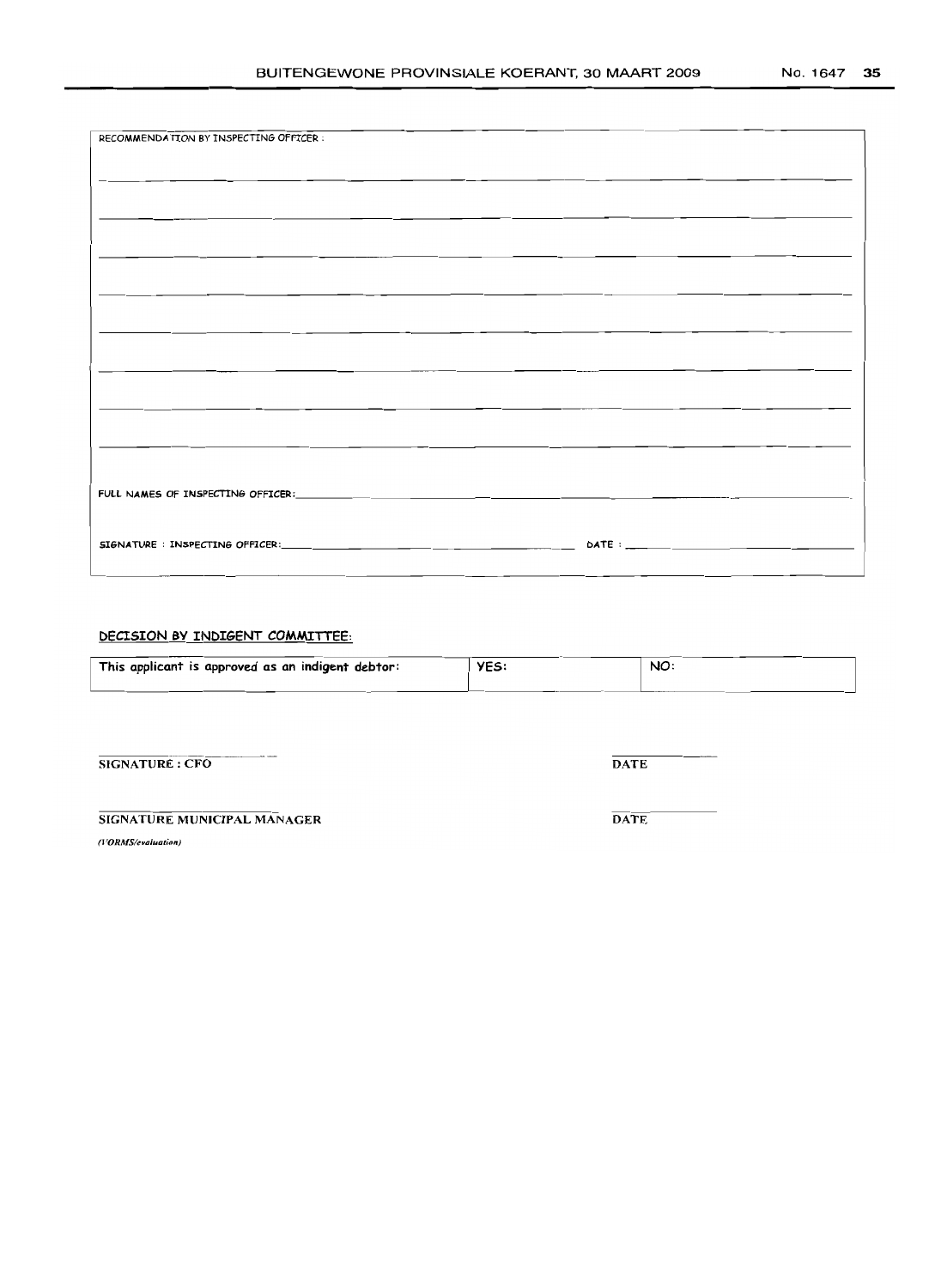### **LOCAL AUTHORITY NOTICE 62**

# **CREDIT CONTROL AND DEBT COLLECTION BY-LAWS**

In terms of Section 13 of the Local Government: Municipal Systems Act 32 of 2000, the Mbombela Local Municipality ("the municipality") hereby publishes the Credit Control and Debt Collection by-laws set forth hereinafter, which have been made by the municipality in terms of Section 98 of the Local Government: Municipal Systems Act 32 of 2000.

### **INDEX**

# **CHAPTER 1 GENERAL PROVISIONS**

### Section:

- 1. Definitions
- 2. Purpose of By-law

### **CHAPTER 2**

### **CUSTOMER CARE AND MANAGEMENT**

- 3. Communication
- 4. Service Agreements
- 5. Screening
- 6. Accounts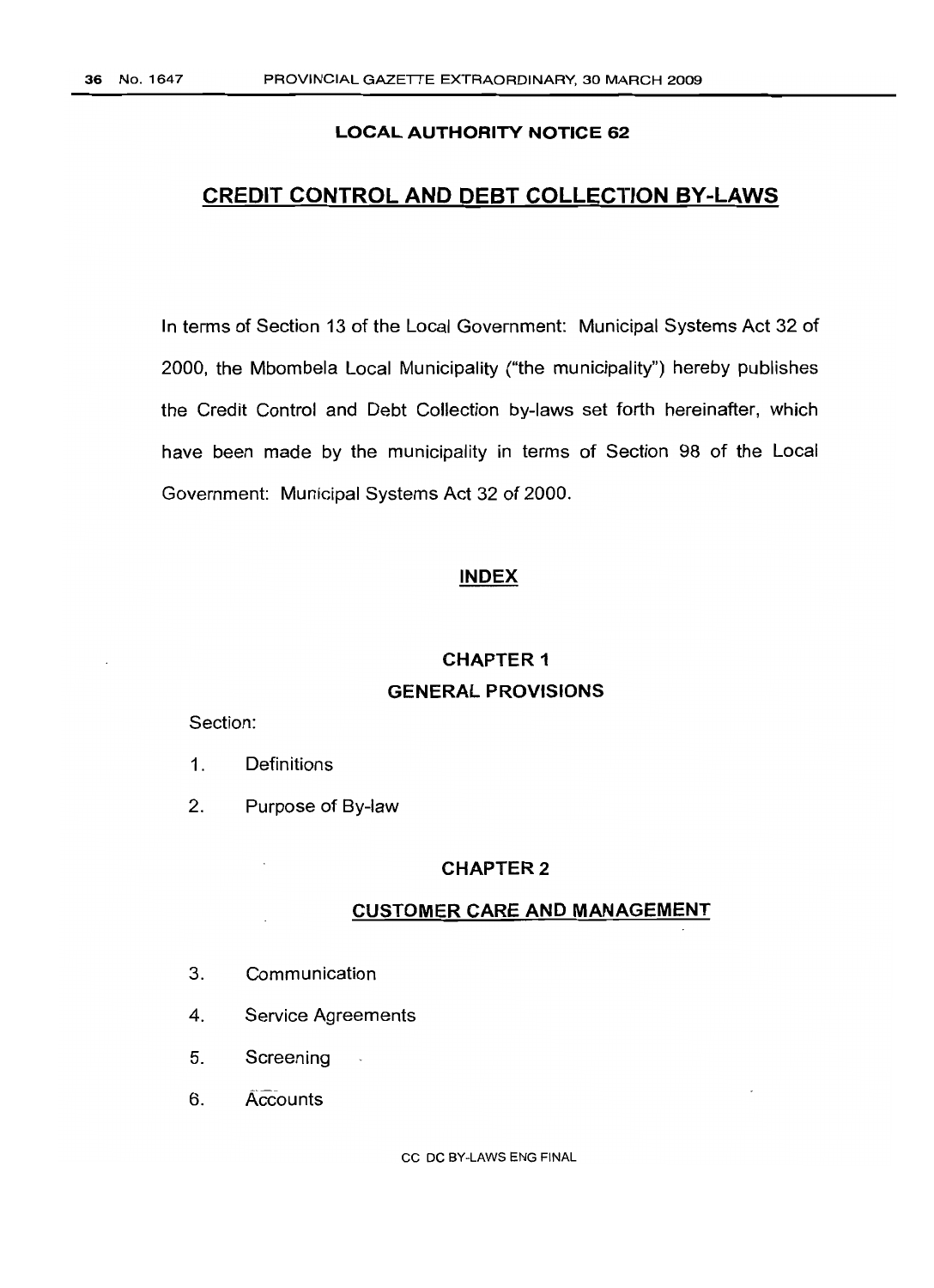- 7. Metering
- 8. Complaints and appeals
- 9. Customer assistance

# **CHAPTER** 3

## **INDIGENT SUPPORT**

10 - 25

 $\mathbf{1}$ 

# **CHAPTER 4**

## **CREDIT CONTROL AND DEBT COLLECTION**

26. Enforcement Mechanisms

- (1) Water /electricity and other services
- (2) Theft, Tampering & Fraud
- (3) Collection costs
- (4) Magistrate Court jurisdiction
- (5) Irrecoverable debt
- (6) Clearance certificates

## **CHAPTER** 5

# **MISCELLANEOUS PROVISIONS**

- 27. Offences
- 28. Commencement date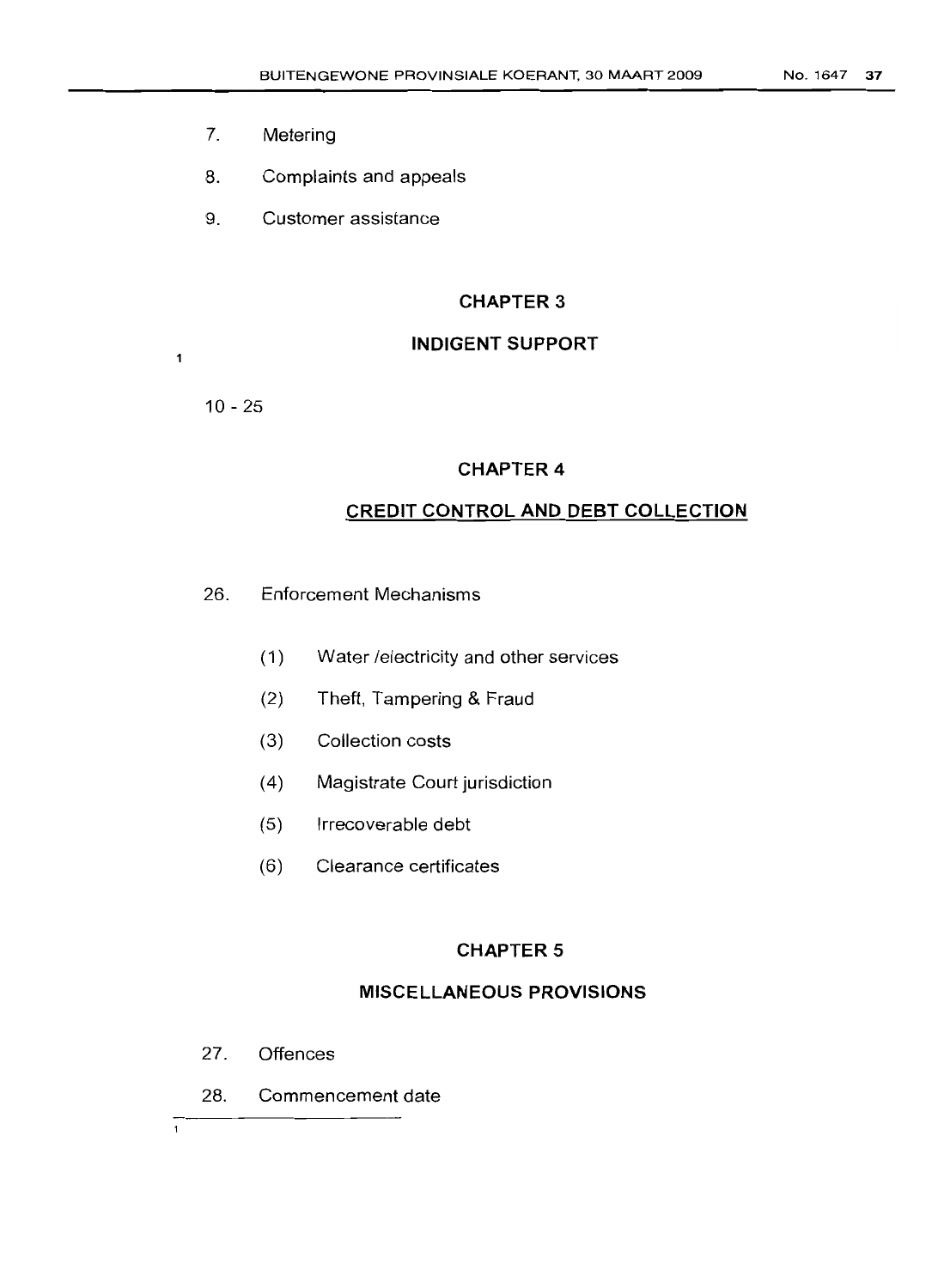# **CHAPTER 1**

# **GENERAL PROVISIONS**

#### 1. **DEFINITIONS**

(1) For the purpose of this By-law, any word or expression to which a meaning has been assigned in the Local Government: Municipal Systems Act 32 of 2000 shall bear the meaning so assigned to it and, unless the context otherwise indicates:

> "apparatus" means any equipment, tool, device, meter, connection, system or network, service connection, service protection device, articulation network or supply mains, part thereof supplied or used in the supply, distribution or conveyance of services or the measurement or consumption of services;

> "authorized personnel" means any employee, agent, sub-contractor, or representative of a Service Provider or any person duly authorised by a Service Provider to perform any function under this By-law;

> "debtor" means a person owing an amount of money to the municipality for a reason other than through the provision of municipal services;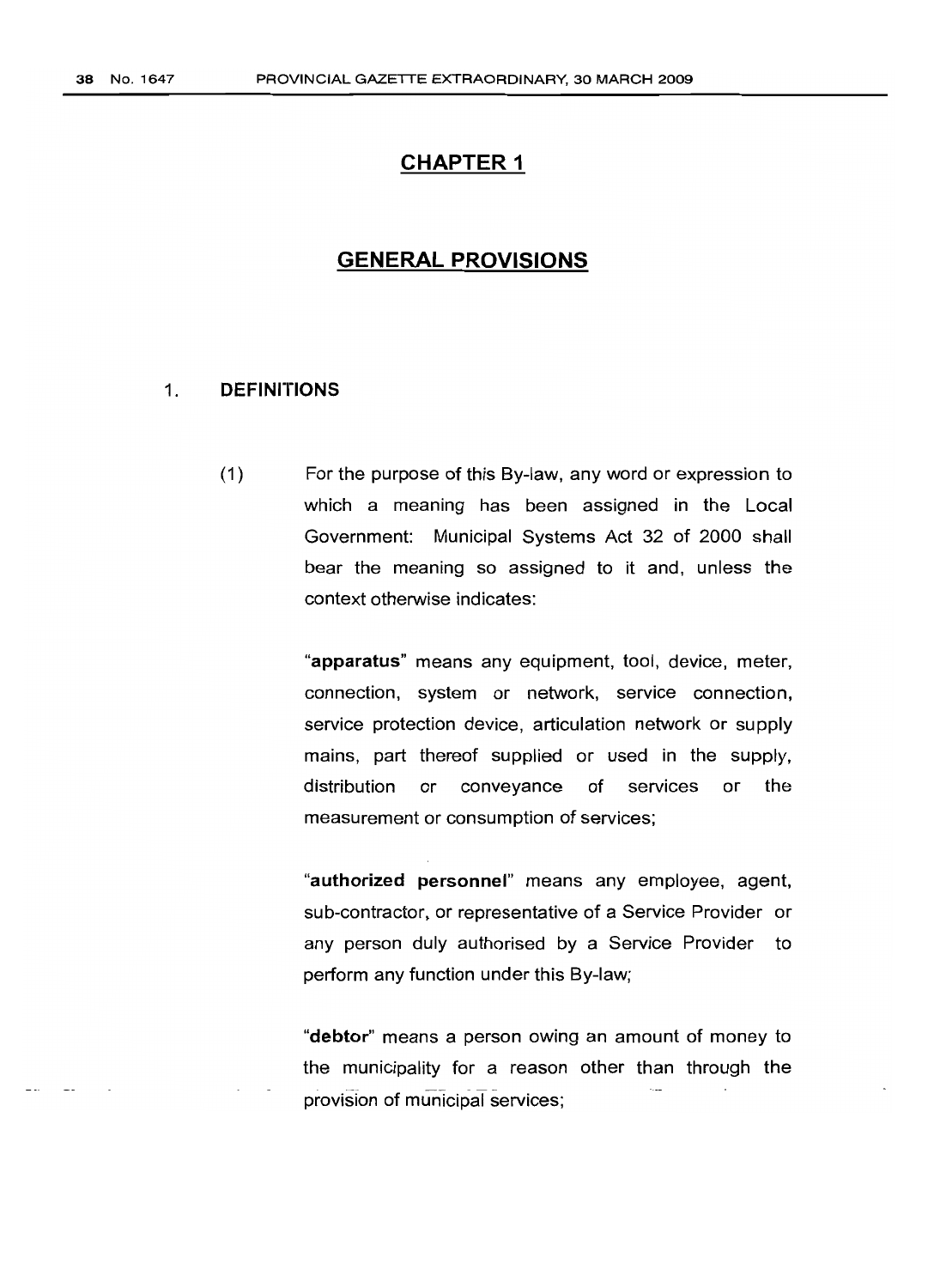"charges" means surcharges on fees, penalties, property rates, taxes, levies and duties;

"community" means persons who are obliged to pay for services and/or charges and include interested parties.

"customer" means the owner of any premises upon which charges are levied as well as a person to whom a Service Provider supplies with services, and the occupier thereof, where applicable;

"council" means the Council of the municipality;

"household" means the total number of people who occupy a property for residential purposes whether permanently or on a temporary basis, but excludes persons employed by the household;

"indigent" means a household who cannot afford to make a full monetary contribution towards charges and refuse removal services as determined by council;

"interested parties" means a coherent, social group of persons with interests or rights in a particular area of land which the members have or exercise communally in terms of an agreement, custom, law or interest;

"the municipality" means Mbombela Local Municipality, a municipality established in terms of the Local Government: Municipal Structures Act 117 of 1998.

"occupier" in relation to any premises means-

a) any person in actual occupation of such premises;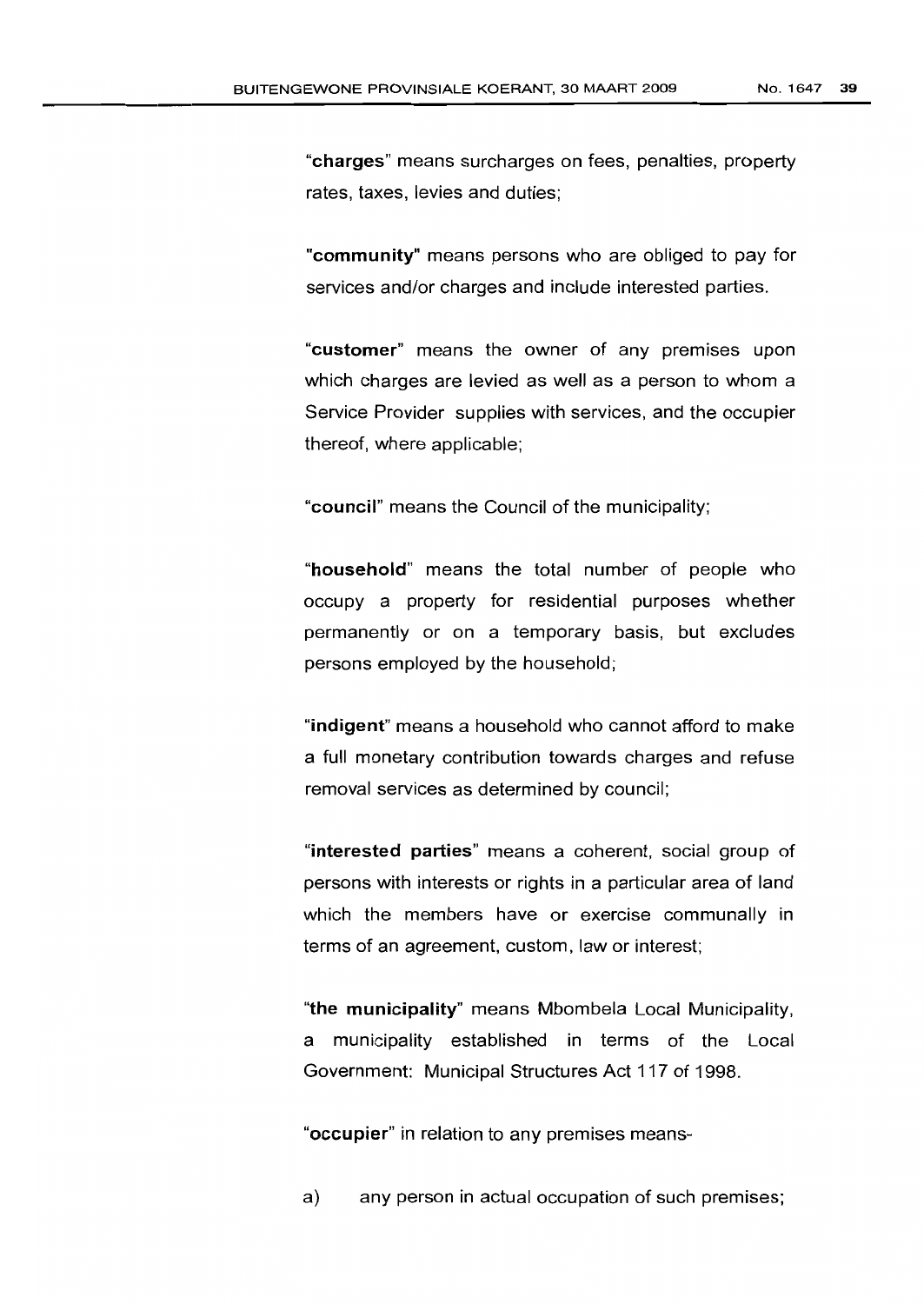- b) a person indicated as such in the service agreement;
- c) any person legally entitled to occupy such premises;
- d) in the case of such premises being subdivided and let to boarders or tenants, the person receiving the rent payable by such boarders or tenants, whether for his/her own account or as agent for any person entitled thereto or , or entitled to receive such rent;
- e) any person in charge of such premises or responsible for the management thereof, and includes the agent of any such person when he is absent from the Republic of South Africa or his/her whereabouts are unknown;
- f) any person appearing as such on the records of the Municipality.

"owner" means the owner of land in terms of the common law and includes:

- a) a lessee or other person who controls the land in question in terms of a contract, testamentary document, law or order of court;
- b) in relation to land controlled by a community, the executive body of the community in terms of its constitution or any law or custom;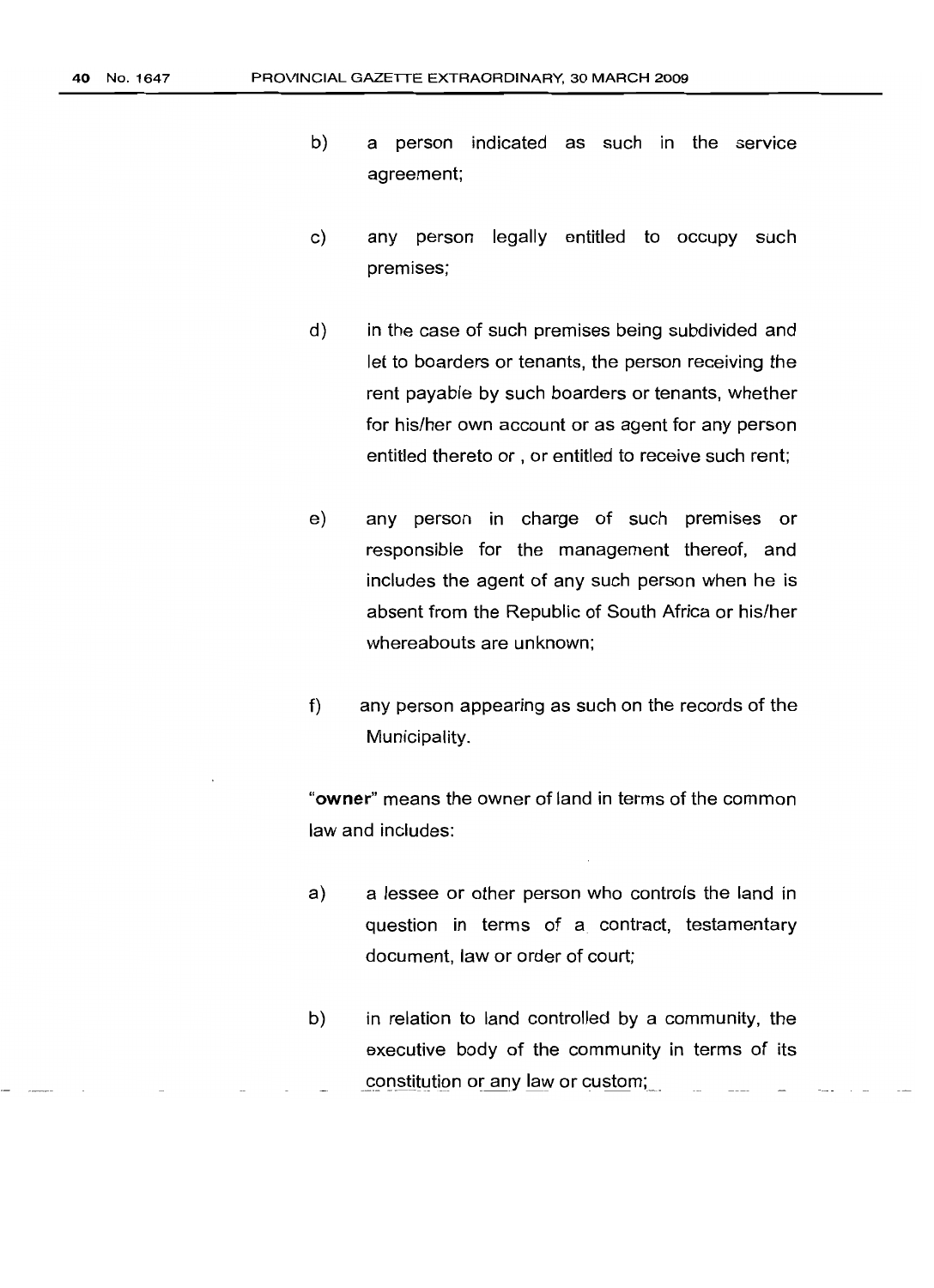- c) in relation to state land not controlled by a person contemplated in par  $(a)$  or a community  $-$ 
	- (i) the Minister of the Government department or the Member of the Executive Council of the provincial administration exercising control over that state land; or
	- (ii) a person authorised by him or her; and
- d) in relation to a local authority, the municipal manager of the local authority or a person authorised by him or her;

And "own" shall have a corresponding meaning

"person" includes a juristic person, voluntary association, trustee, curator and liquidator;

"property" means  $-$ 

a) immovable property registered in the name of a person, and includes a unit as defined in section 1 of the Sectional Titles Act, 1986 (Act No. 95 of 1996); or

b) a right registered against immovable property in the name of a person; ,

And "premises" shall have a corresponding meaning.

"reside" means the occupation of residential purposes;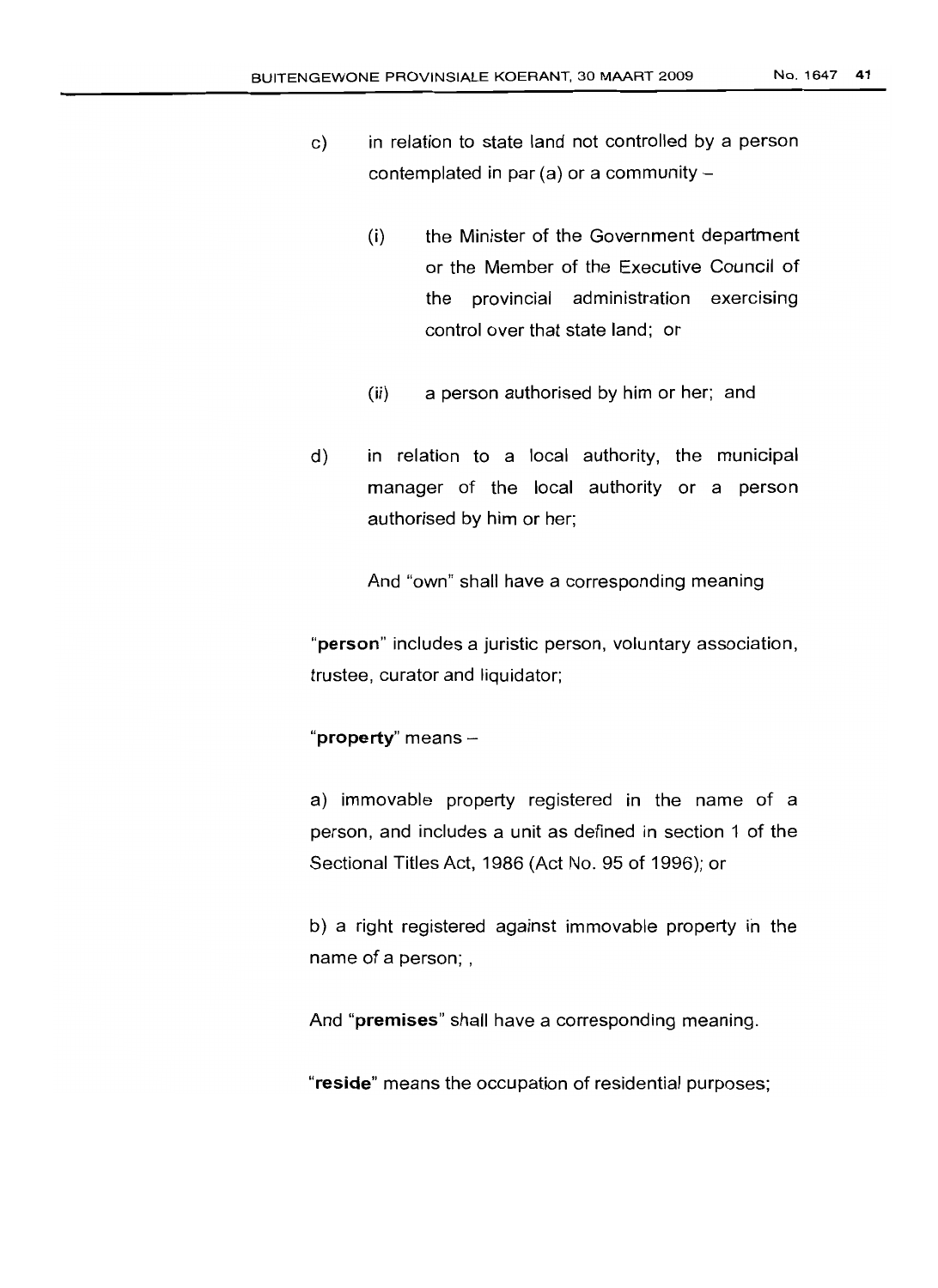"services" mean the provision of municipal services, including water, electricity, sanitation, sewerage and refuse removal;

" service contribution" means a contribution towards bulk services and facilities levied in terms of the Local Government Ordinance, No 17 of 1939, the Local Authorities Rating Ordinance, No 11 of 1977 and the Town-planning and Townships Ordinance, No 15 of 1986, as the case may be;

"service provider" means the Municipality as well as any entity who provides services to customers pursuant to a service delivery agreement entered into with the Municipality in terms of Section 80 of the Local Government: Municipal Systems Act 32 of 2000.

"sundry and housing accounts" mean an account where a person owes an amount to the municipality for a reason other than through the provision of municipal services;

"tamper" means the interference with, damage to, alteration of, connection to or removal of any apparatus and includes the consumption or use of any service not in accordance with this By-law.

(2) Words derived from the words defined have corresponding meanings, unless the context indicates otherwise.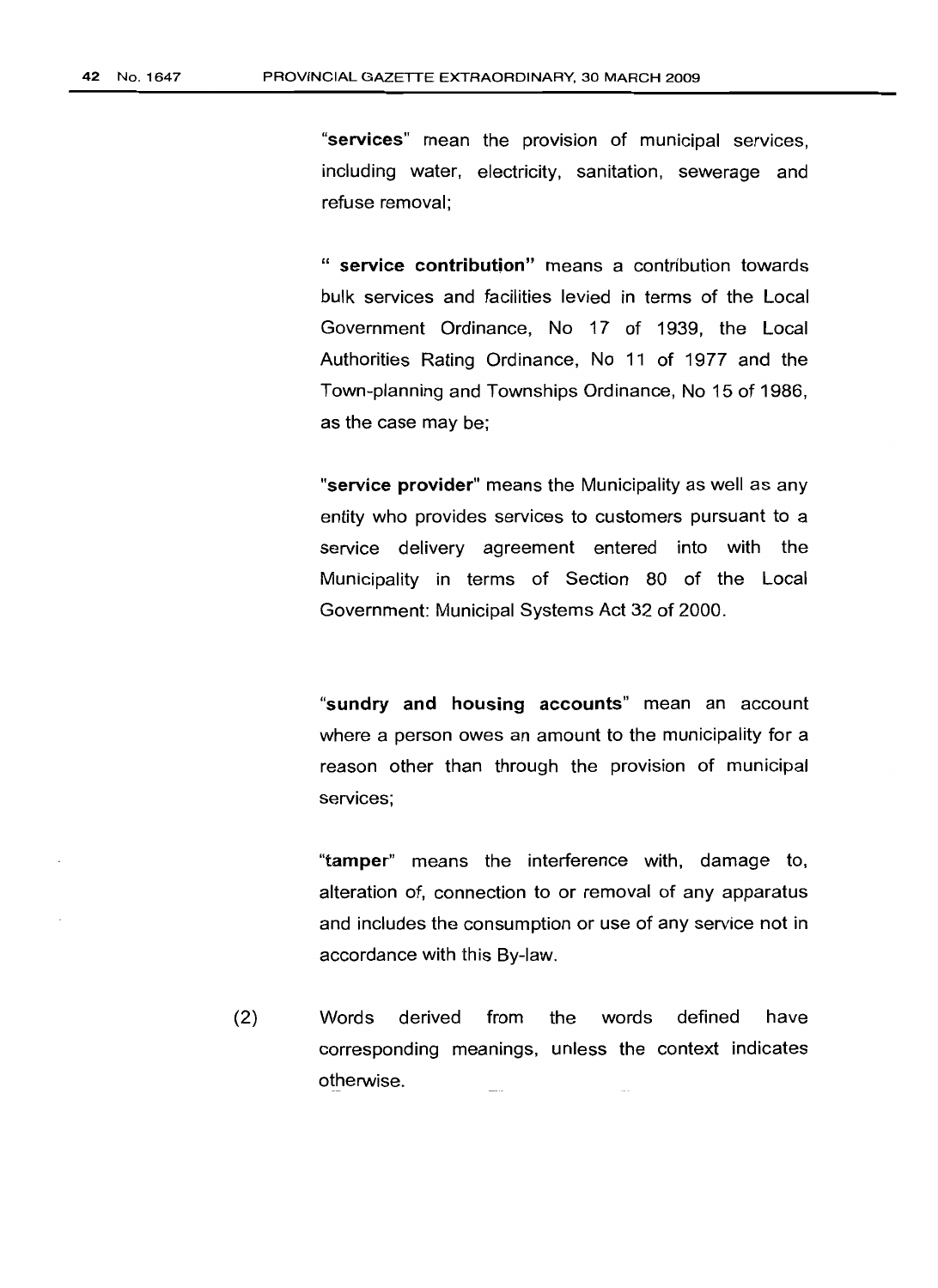- (3) A reasonable interpretation of a provision which is consistent with the purpose of this By-law must be preferred over an alternative interpretation which is not.
- (4) If there is any contradiction or inconsistency between this By-law and the Drainage and Sanitation Services Bylaws, the Water Services By-laws or the Electricity Supply By-laws, this By-law shall take preference.
- $(5)$  Neither
	- (I) a reference to a duty to consult, nor
	- (II) the absence of any reference to a duty to consult

in this By-law exempts a Service Provider or its authorised personnel to act fairly in respect of all persons entitled to be heard.

# 2. **PURPOSE OF BY-LAW**

The purpose of this By-law is to:

- (1) Ensure that all monies due and payable to a Service Provider are collected;
- (2) Outline the procedures that will ensure that the members of the community are afforded an opportunity to contribute in the decision-making processes of the municipality and that they are informed thereof;
- (3) Outline credit control and debt collection policy procedures and mechanisms;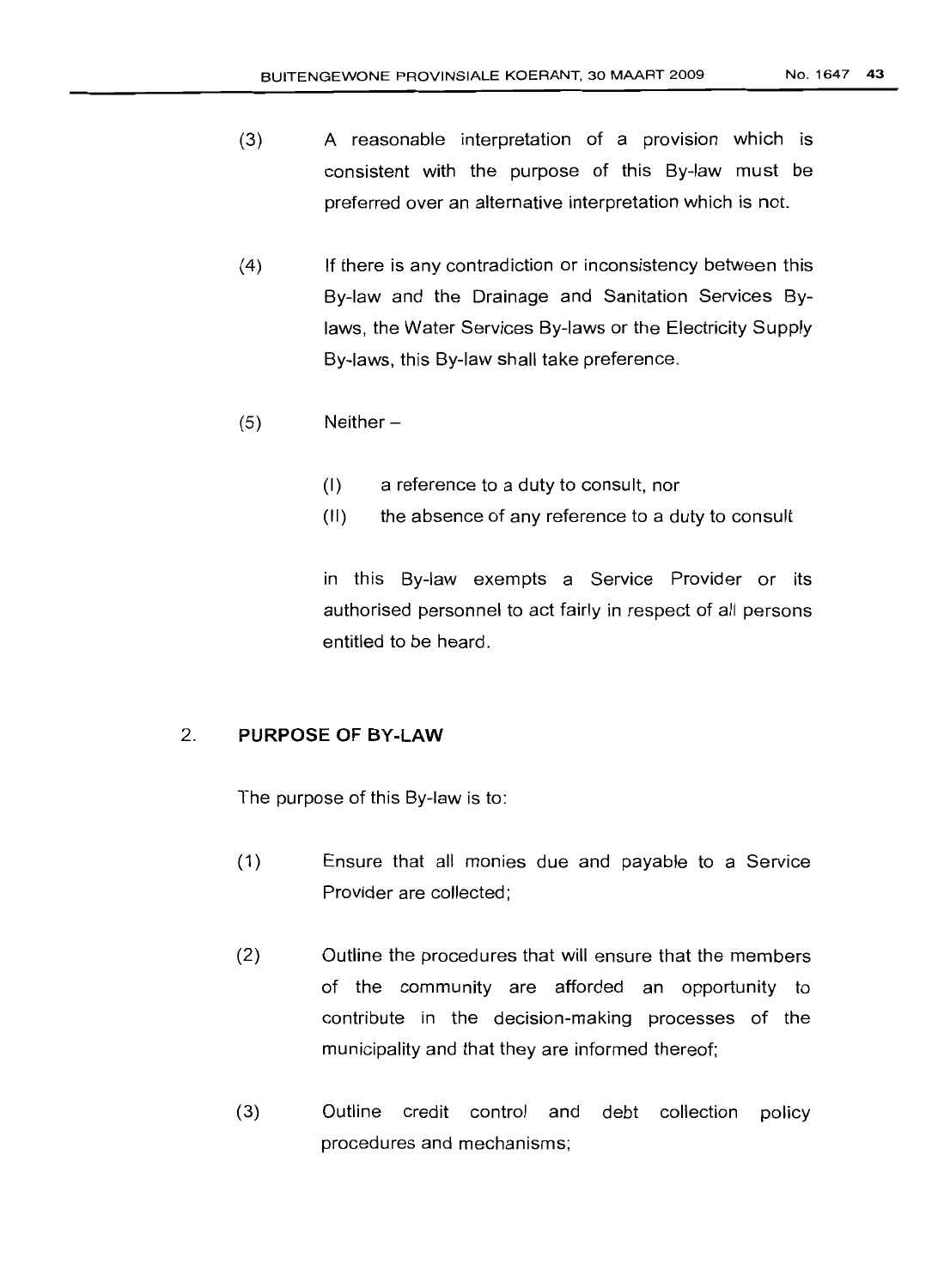- (4) Provide for conditions pertaining to the supply of services and the discontinuation thereof;
- (5) Provide for mechanisms whereby accounts or meter able services are queried or verified and for written objections;
- (6) To make provision for indigent support;
- (7) To provide for mechanisms where irrecoverable debt are written off;
- (8) To provide for penalties for non-compliance with this Bylaws.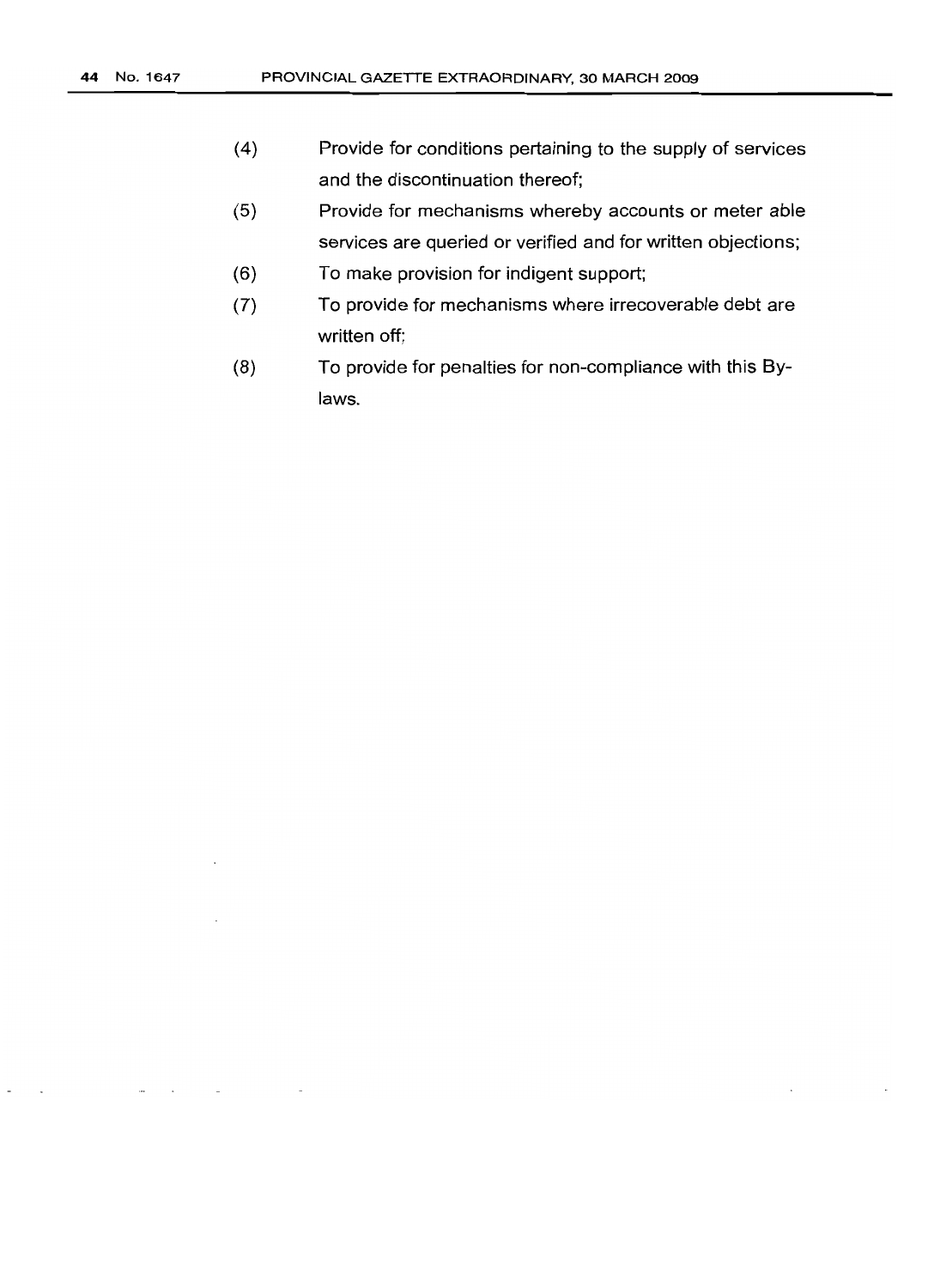# CHAPTER 2

# **GENERAL PROVISIONS**

#### 3. **COMMUNITY PARTICIPATION IN BUDGETARY PROCESS**

- (1) The municipality, through its Financial Committee, shall hold an annual budget meeting during January (to be called the first budget meeting) where budget priorities, principles and a budget frame work will be considered.
- (2) Before the end of February of each year at least one public meeting shall be held where the local community and interest groups will be able to participate in the discussion and debating of budget priorities, budget principles and a budget framework.
- (3) At least 14 days notice shall be given of such public meeting by posting it on the designated notice board at the municipal offices and by publication thereof at least once in two local newspapers.
- (4) Before the end of March of each year a workshop shall be held in each ward, in order to:
	- Identify the needs of each ward;
	- Involve the community in prioritising those needs;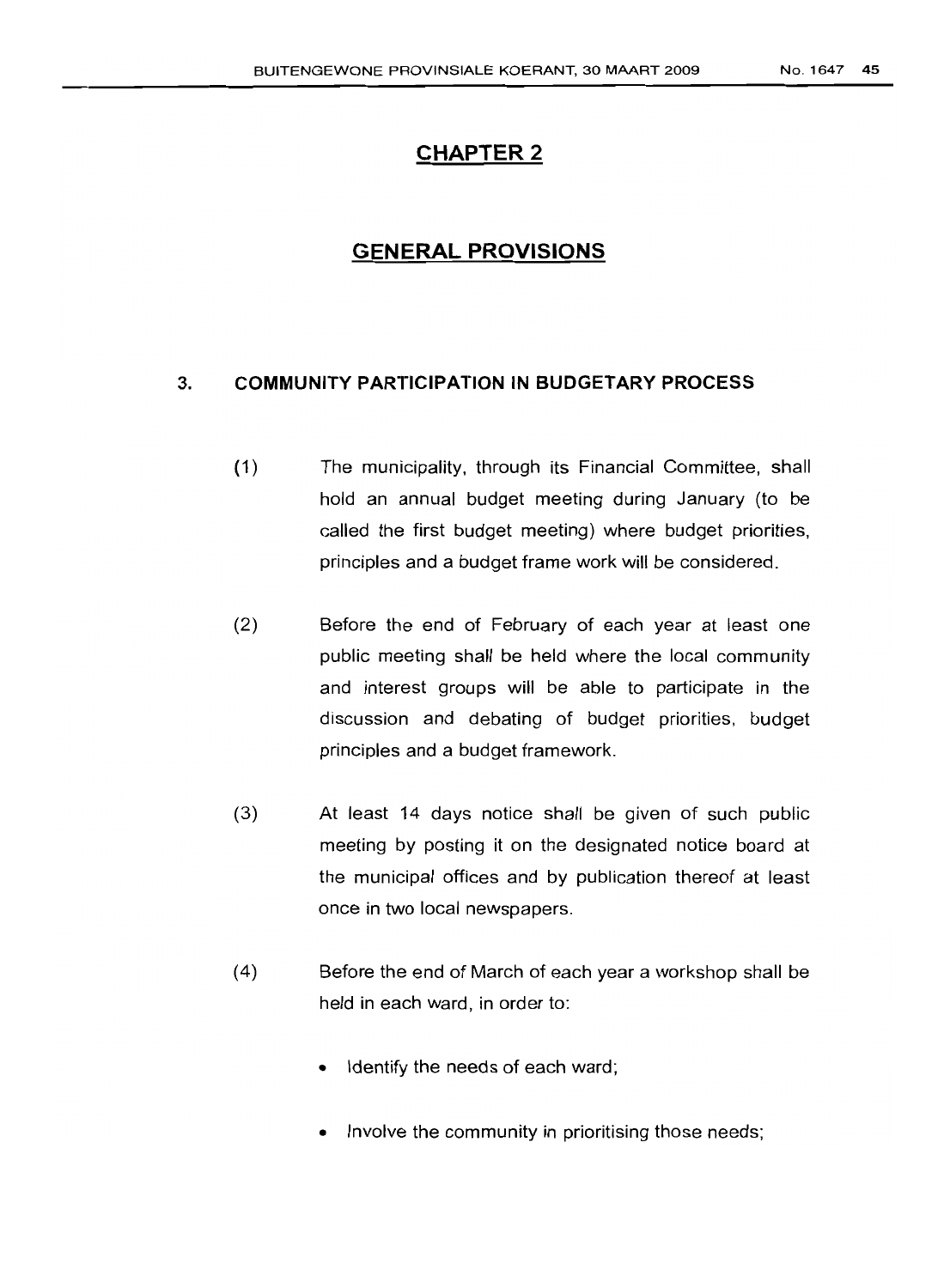- Provide information regarding the budgetary process, levels of payment and non-payment and to devise strategies regarding non-payment;
- (5) Before the end of April:
	- (I) A council workshop shall be held to reconcile the results of the first budget meeting, the public meeting and the ward workshops with council's integrated development plan.
	- (II) Council's mayoral committee shall create a draft budget.
- (6) Before the end of May of each year the draft budget shall be discussed at a second round of at least one public meeting, to be held and convened in the same manner as the first round of public meetings;
- (7) Council shall approve the final budget before the end of June of each year;
- (8) a. Council shall levy the fees, charges and tariffs in respect of services and charges by way of Council Resolution.
	- b. The tariffs and charges so payable and the date of its implementation shall be published as prescribed in the Local Government: Municipal Systems Act No. 32 of 2000, as amended.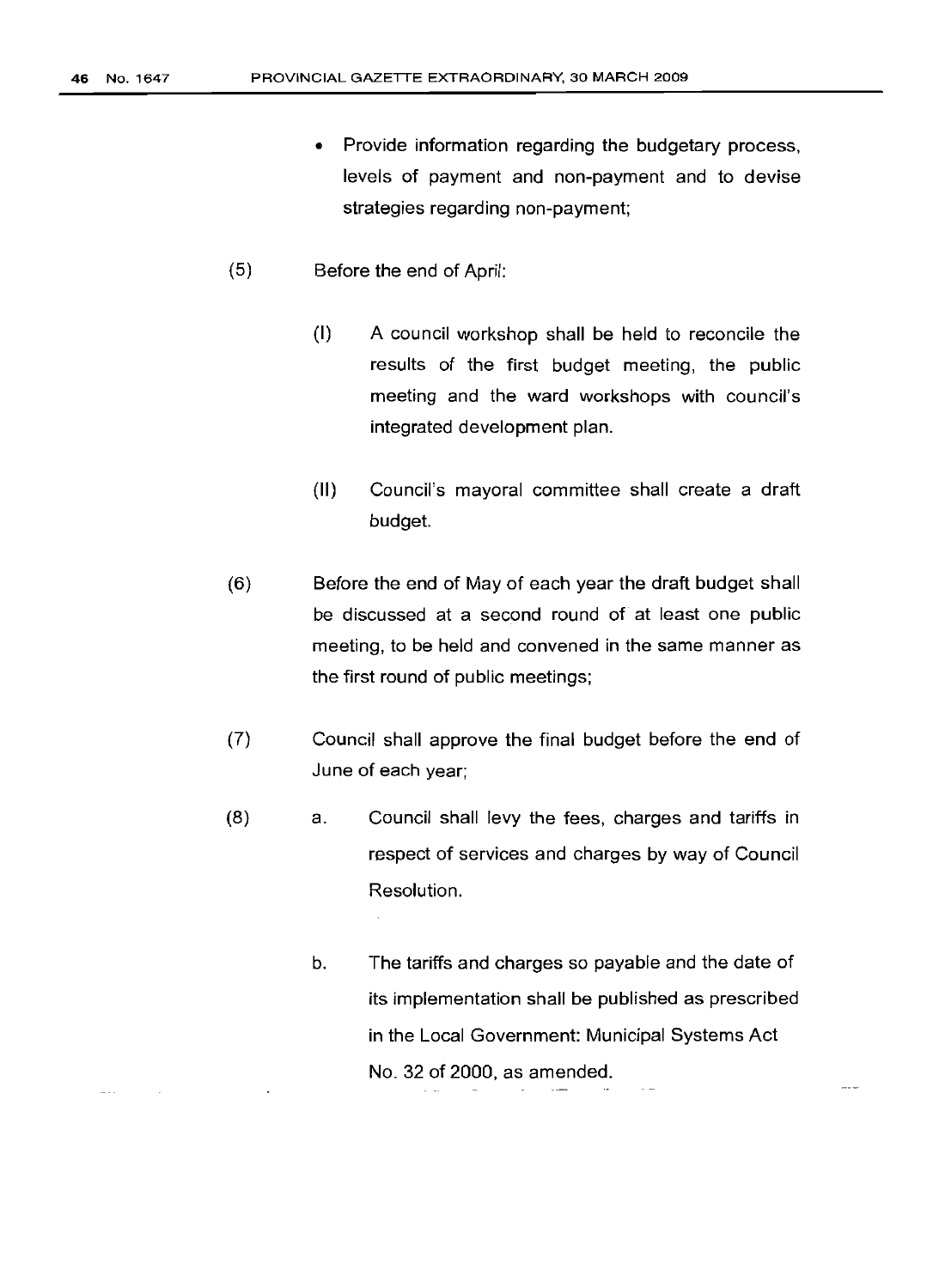- c. Such tariffs and charges may differentiate between different categories of customers, services and service standards as well as geographical areas.
- (9) The dates and procedure mentioned in this section are indicative only and are further subject to the financial and administrative capacity of the municipality.

#### 4. **SERVICE AGREEMENTS**

- (1) No municipal services shall be provided to any property unless a written agreement governing the supply and cost thereof has been entered into with a Service Provider subject to its administrative, logistical and financial capability.
- (2) Such agreement shall be entered into by both the owner and occupier, where applicable. The owner shall bind himself/herself as surety and co- principal debtor in favour of the Service Provider for the fulfilment of the obligations of the occupier towards the Service Provider;
- (3) The owner and occupier shall be jointly and severally liable for payment of all municipal services and charges.

It is the duty of the owner to ensure that at all times that the occupier of the premises are not in arrears with payments, but the Municipality shall, where it is the Service Provider, and within financial and human resource constraints,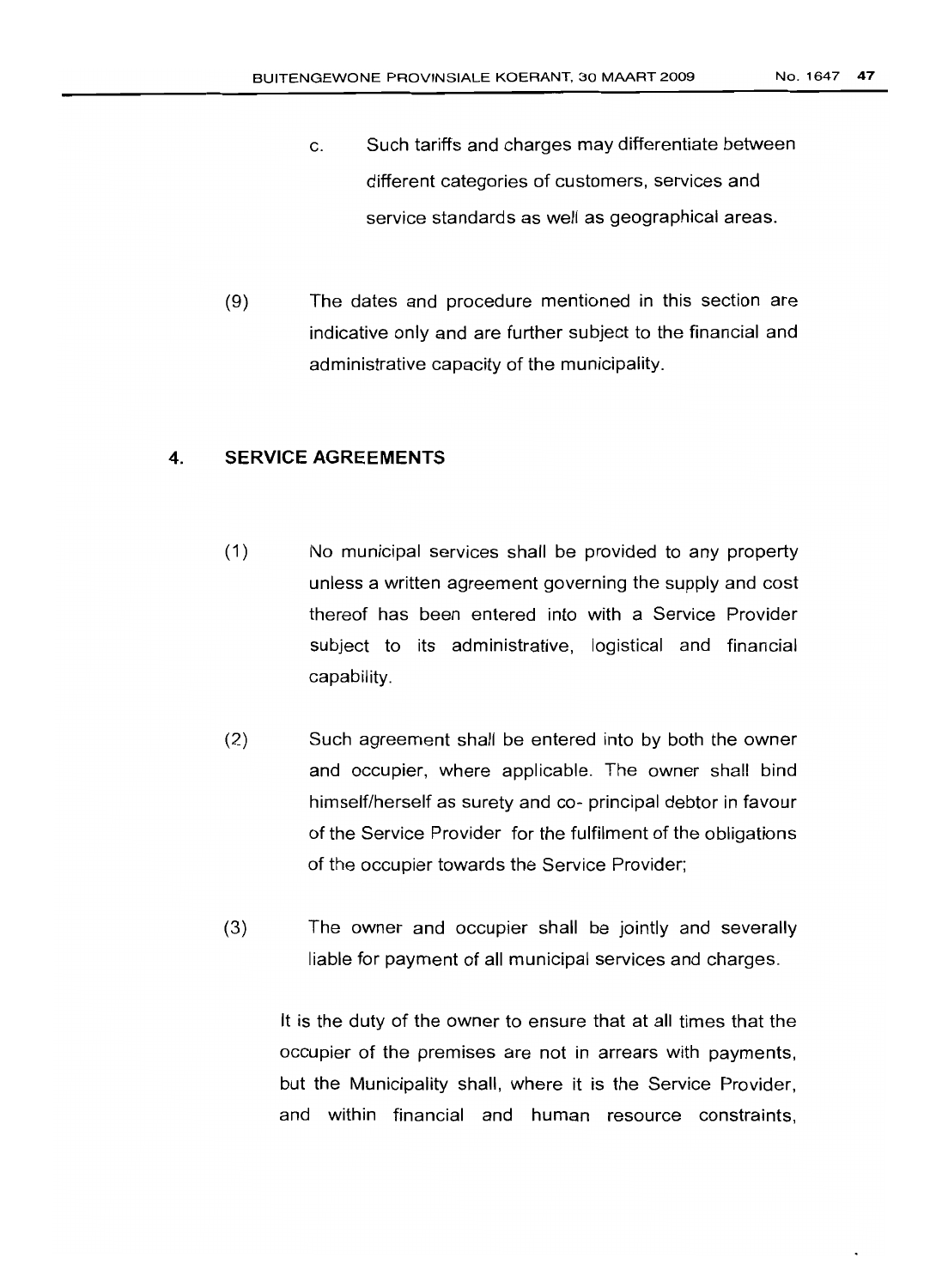endeavour to inform the owner of the performance by the occupier in terms of the agreement.

- (5) A Service Provider may require that service applications for business entities, including but not limited to trusts, companies, close corporations, partnerships, sole proprietors and voluntary associations be accompanied by any one or more or all of the following:
	- i. A resolution whereby authority to enter into the agreement is delegated to the signatory;
	- ii. The business entity's registration number or IT number, if applicable;
	- iii. The names, addresses and all relevant contact particulars of all the businesses' directors or members or trustees or proprietors or partners or executive members;
	- iv. That any one or more or all partners/members/directors/trustees must sign as surety and co-principal debtor for the due fulfilment of all the obligations of the business entity;
	- v. That the signatory to the agreement warrants that he/she is duly authorised to do so, that all information supplied is true and correct and shall further warrant that the business is not trading in insolvent circumstances.
- (6) Upon application for municipal services, and if so required by the Municipality, customers emanating from other municipalities shall submit the particulars of the municipal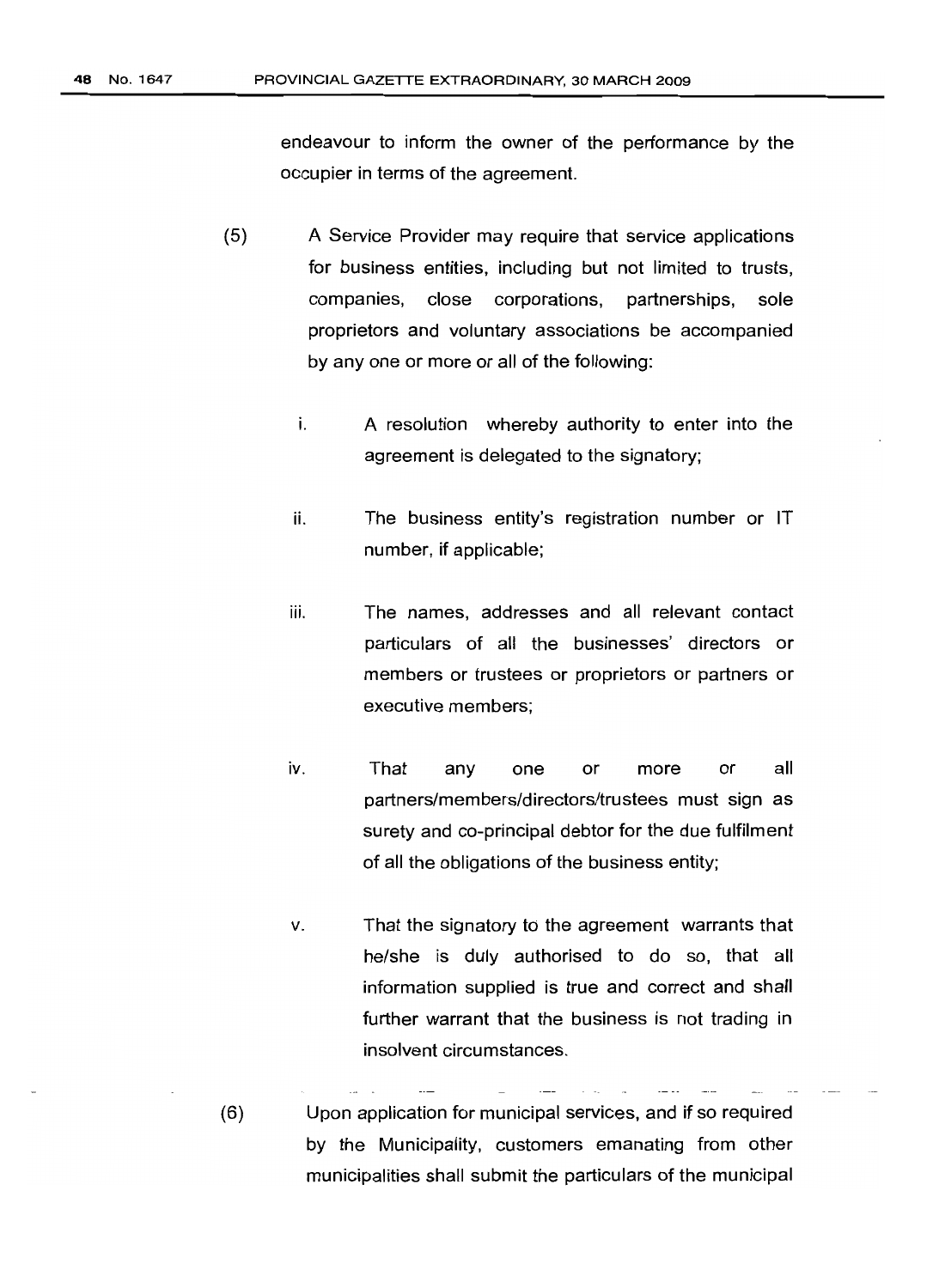account of such municipality and shall agree in writing that such other municipality may indicate whether all amounts due in respect of municipal services, surcharges on fees, property rates and other municipal taxes, levies and duties have been paid by the customer. The municipality may refuse to render any municipal services to such customer in the event of the previous account not being fully paid up or arrangements with such other municipality have been made for the payment thereof.

- (7) In the agreement customers shall warrant that all information supplied are correct and that liability is accepted for all municipal services and charges, costs of collection and interest on overdue accounts in the event of accounts being in arrears;
- (8) The address furnished in the service agreement shall constitute the domicilium citandi et executandi of the customer for the purpose of service of any process, notice, document or account.
- 9) The municipality shall provide a customer with a copy of the service agreement upon signature thereof by the municipality;
- $(10)$  The applicant for services may be referred for a credit check as contemplated in Sections  $5(1) - 5(2)$  prior to signature thereof by the Service Provider. ;
- (11) The application for services will only become an agreement upon signature thereof by the Service Provider.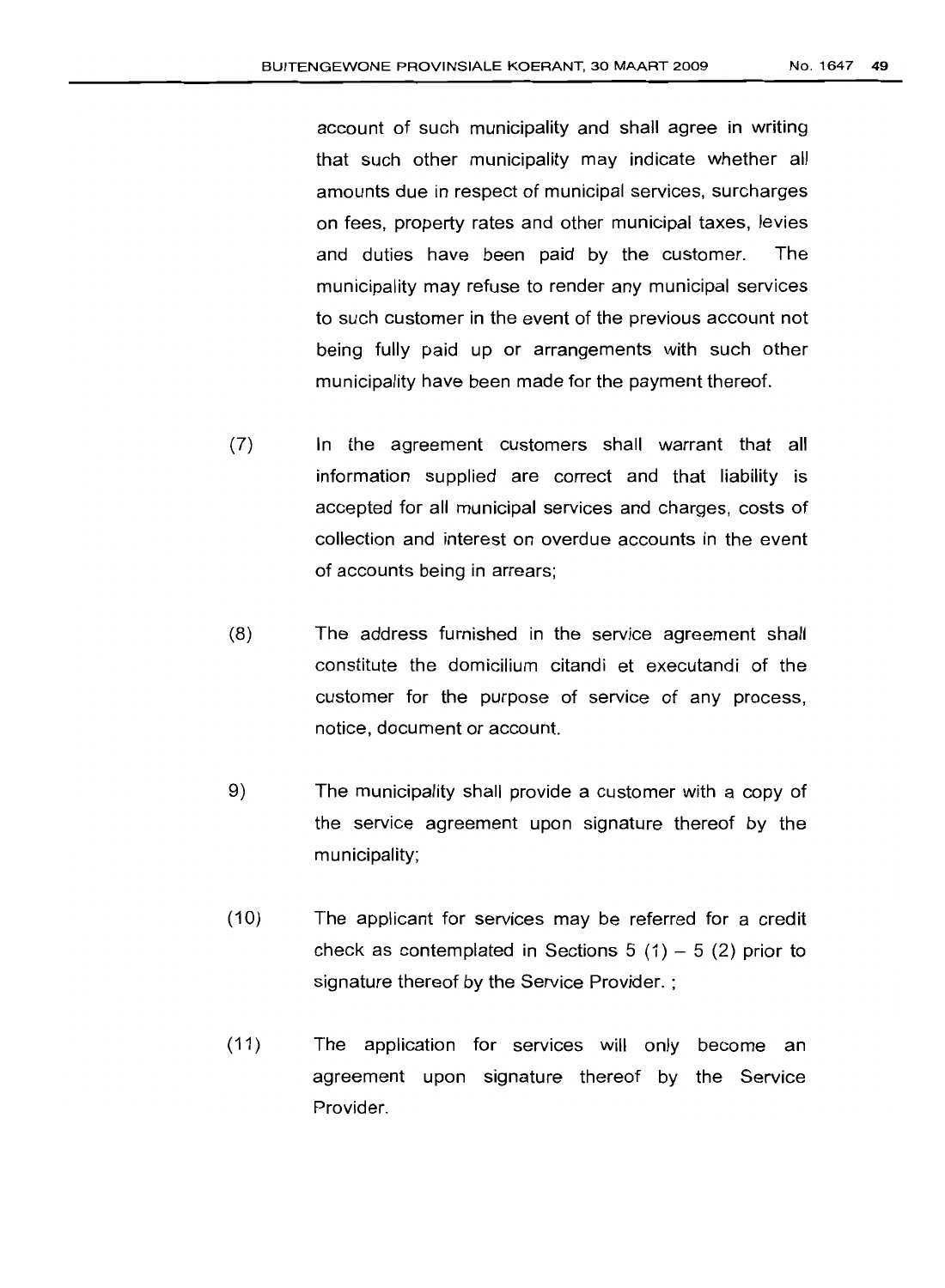#### 5 **SCREENING**

- (1) If required by a Service Provider, an application for service agreements shall be accompanied with banking details, previous municipal account, particulars of trade creditors , and an applicant shall give in the application for services permission and authority to the Service Provider to verify such information in order to assess the credit risk of the applicant;
- (2) Apart from the above, a Service Provider may also make the necessary enquiries with credit bureaus and similar institutions in order to assess the credit risk.

## 6. **DEPOSITS**

- (1) Prior to signature of a service agreement a security deposit shall be paid by the customer.
- (2) Such security deposit shall be paid either in cash or any other means of payment acceptable to the Service Provider..
- (3) Security deposits may vary according to the credit risk of the customer as assessed by the Service Provider. ;
- (4) The municipality shall from time to time by resolution determine the criteria for the categories in terms whereof customers shall be graded as well as the amount of the deposit payable in each risk category, where the Municipality is the Service Provider.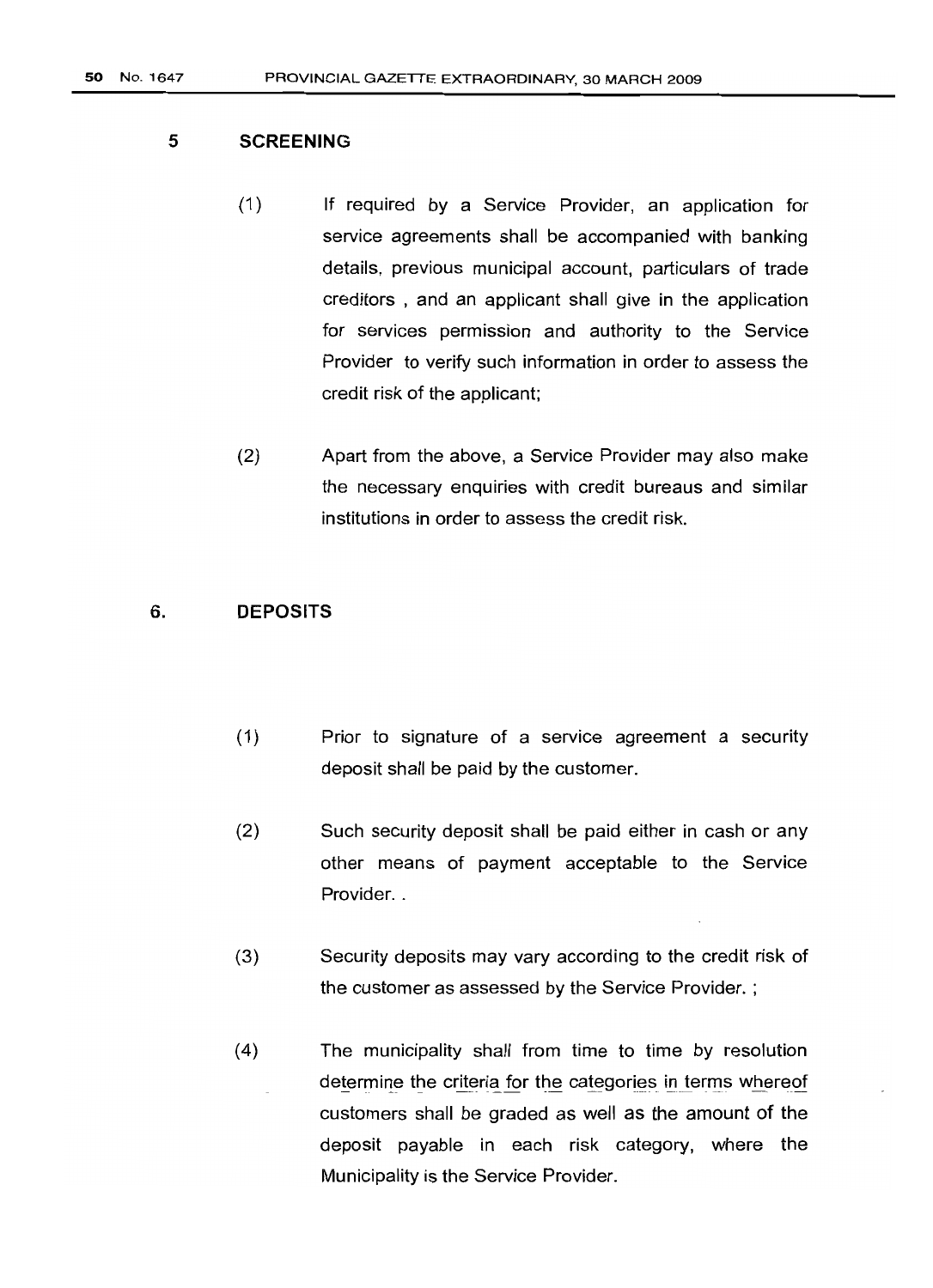- (5) The municipality shall only after consultation with the community periodically increase or decrease the deposits payable and date of implementation thereof, where it is the Service Provider.;
- (6) Upon termination of the service agreement the amount of the deposit less any outstanding amounts due will be refunded to the customer.
- (7) No interest shall be payable to the customer on deposits held by the municipality.

## 7. **ACCOUNTS AND NOTIFICATION OF ADDRESS**

- (1) In the absence of an agreement to the contrary, a Service Provider shall, within its administrative capacity and subject thereto, endeavour to render monthly accounts to the customer in respect of municipal services, and in the case of the Municipality, of charges.
- (2) Such accounts shall be posted to the address as indicated in the service agreement or to the address appearing in the records of the Service Provider as that of the customer, as the case may be.
- (3) It is the duty of the customer to ensure that accounts are received and payment effected notwithstanding the fact that it may not have been received. It shall be presumed unless proven otherwise that any such account has been timeously received by the customer.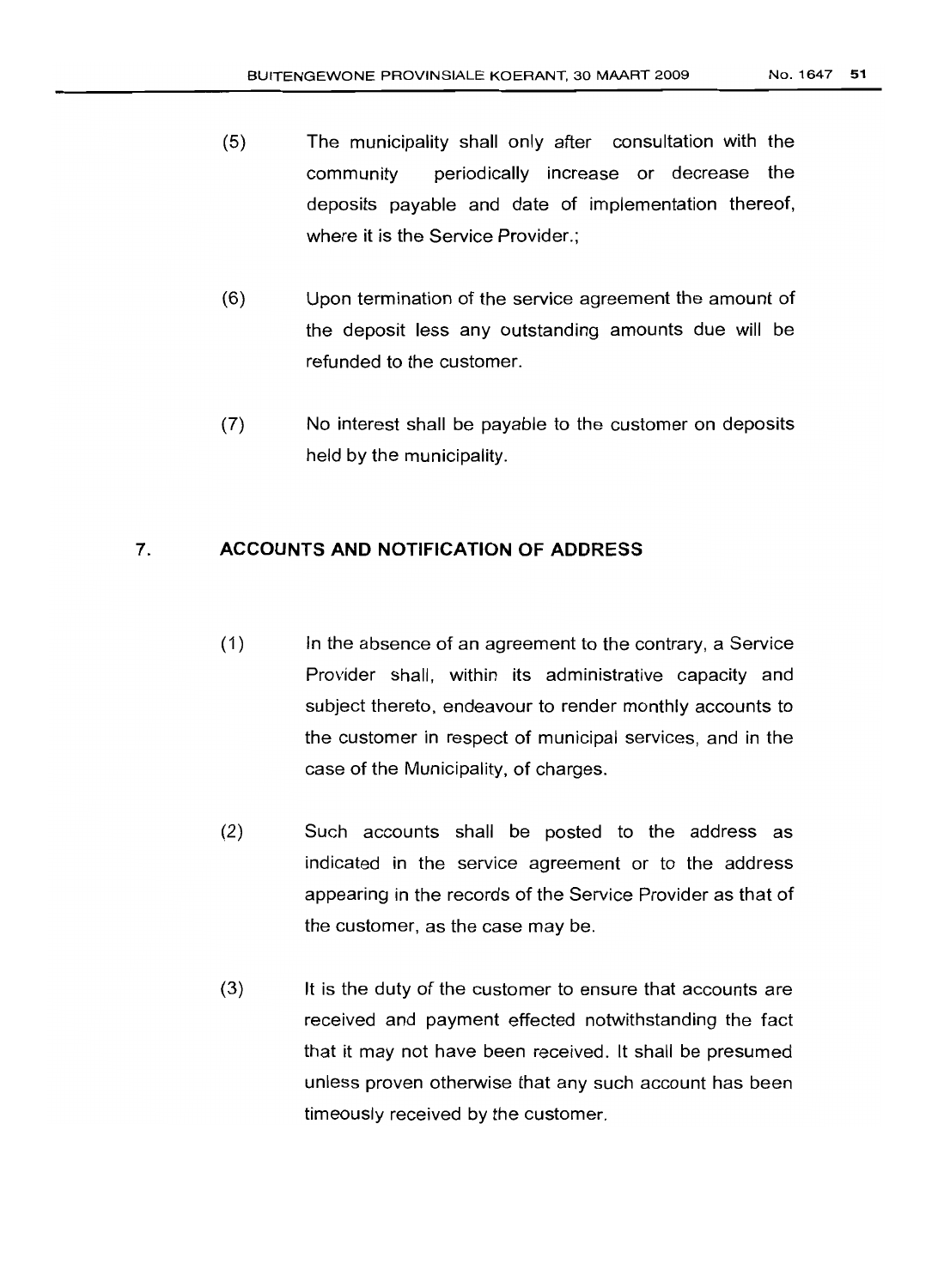- (4) In the absence to an agreement to the contrary, accounts shall be as nearly as practically possible to a period of 30 days, shall be produced in accordance with the meter reading cycle and due date shall be linked to the statement date.
- (5) Payment of an account shall be effected within 7 days of the statement date, but where the Municipality is the Service Provider, and in the event of monthly payment of charges, payment must be made on or before the 7th day of each month.
- (6) Where an account is not settled in full, any lesser amount tendered and accepted shall not be deemed to be in full and final settlement of such an account, even where the customer is in dispute with a Service Provider regarding an amount due.
- (7) A customer shall inform a Service Provider in writing of any change of his/her postal and physical address within 7 days of date thereof, failure of which shall render the customer liable for all tracing costs and fees and wasted costs incurred as a result of such failure.
- (8) Every owner of property shall, within 60 (sixty) days after date of promulgation of this By-Law, inform the Municipality in writing of his/her postal and physical address and furthermore of any change thereof within 7 days of such change and every purchaser of property shall within 7 days after date of registration of that property into his/her name, inform the Municipality in writing of such fact and of his/her postal and physical address. Failure to do any of the above shall constitute an offence and such owner shall furthermore be liable for all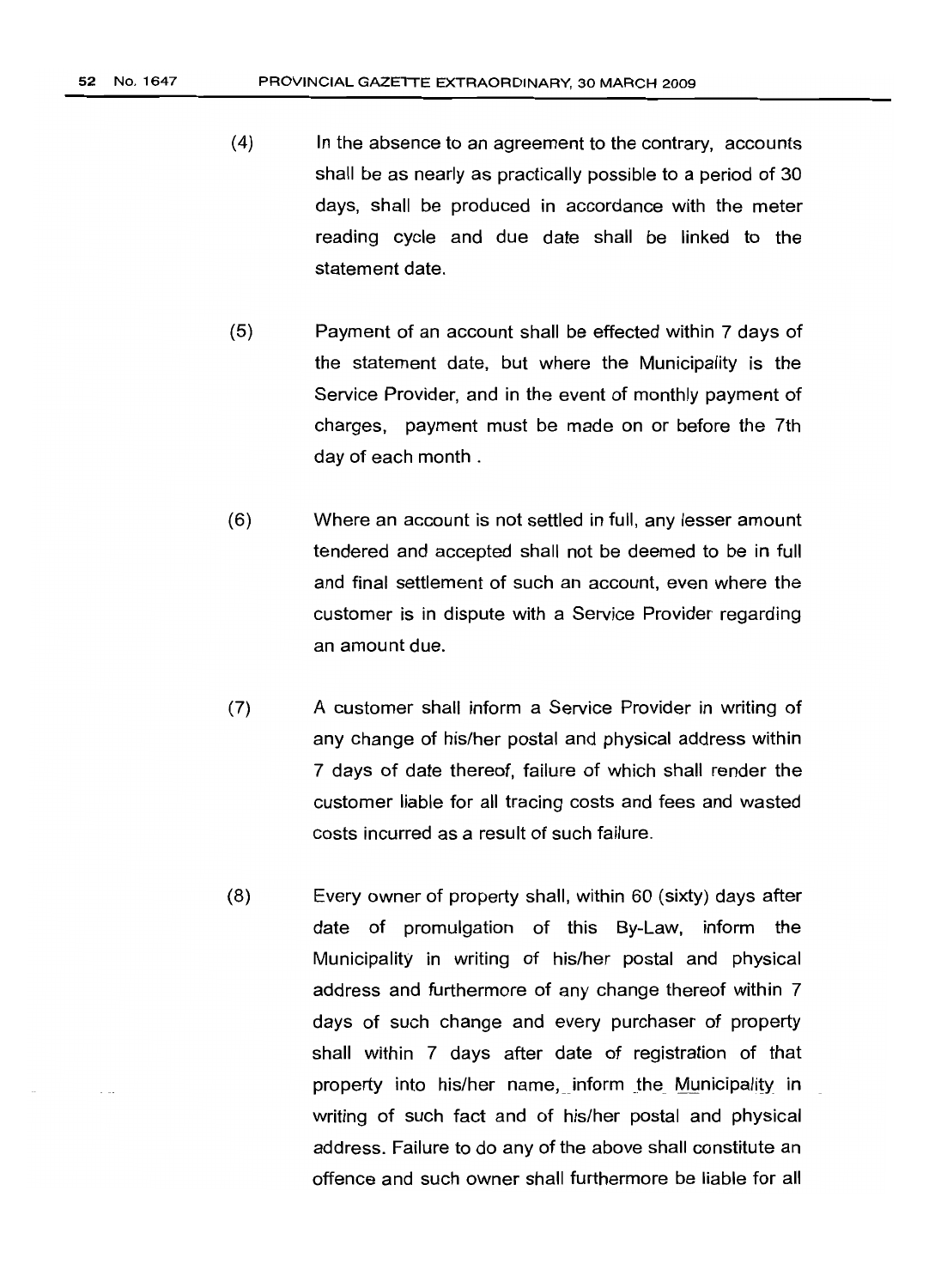tracing fees and costs and wasted fees incurred as a result of such failure.

- (9) The address of a customer as it appears in the records of the Municipality shall constitute the domicilium citandi et executandi of the customer for the purpose of the service of any process, notice, document or account.
- (10) Where any payment is made to a Service Provider by negotiable instrument such as cheque or promissory note and is dishonoured, the Service Provider:
	- (i) may recover the average bank charges incurred relating to dishonoured negotiable instruments and debit such amount against the account of the customer;
	- (ii) shall regard such an event as default on payment;
	- (iii) may refuse to accept further negotiable instruments from the drawer or customer;
	- (iv) may place such incident on the national adverse credit listing;
	- (v) and may institute legal action which may include criminal charges against the drawer.
- (11) When municipal services are discontinued and the customer applies for services at a different address, the Service Provider shall be entitled to debit the customer's new account with any outstanding amount and the customer shall be obliged to pay same.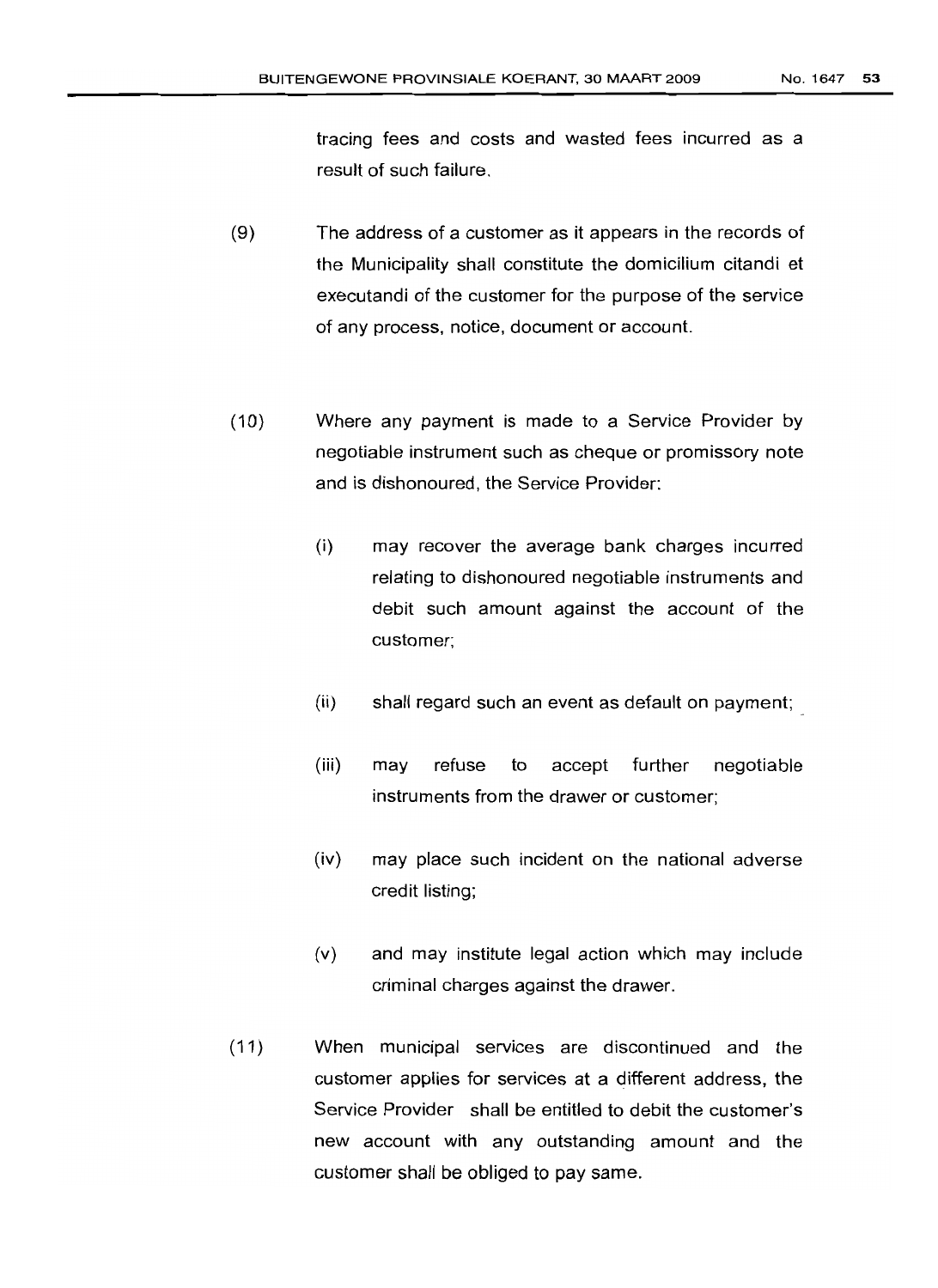- (12) The municipality shall, within its administrative capacity and subject thereto, where it is the Service Provider, ensure that customers will receive an understandable and accurate account consolidated with all municipal service costs and charges for that property, where applicable.
- (13) A Service Provider, if administratively possible, issues a duplicate account to a customer on request, against payment of the prescribed fee.
- (14) A Service Provider shall operate and maintain suitable banking and cash facilities which facilities must be reasonably accessible to all customers, subject to the municipality's administrative and financial capability of that Service Provider;
- (15) A Service Provider may allocate all payments received to any debit entry on the account and a customer who has overdue debt may not specify that the payment is for a specific portion of the account or for a specific service or charge:
- (16) A Service Provider may, with the consent of a customer, approach an employer to deduct an agreed amount from the employee's weekly or monthly wage/salary to pay towards arrear municipal accounts.
- (17) The use by the customer of agents to effect payment to the municipality is at the sole risk of the customer. The (customer shall be liable for payment of all additional costs which is levied by the customer's agent.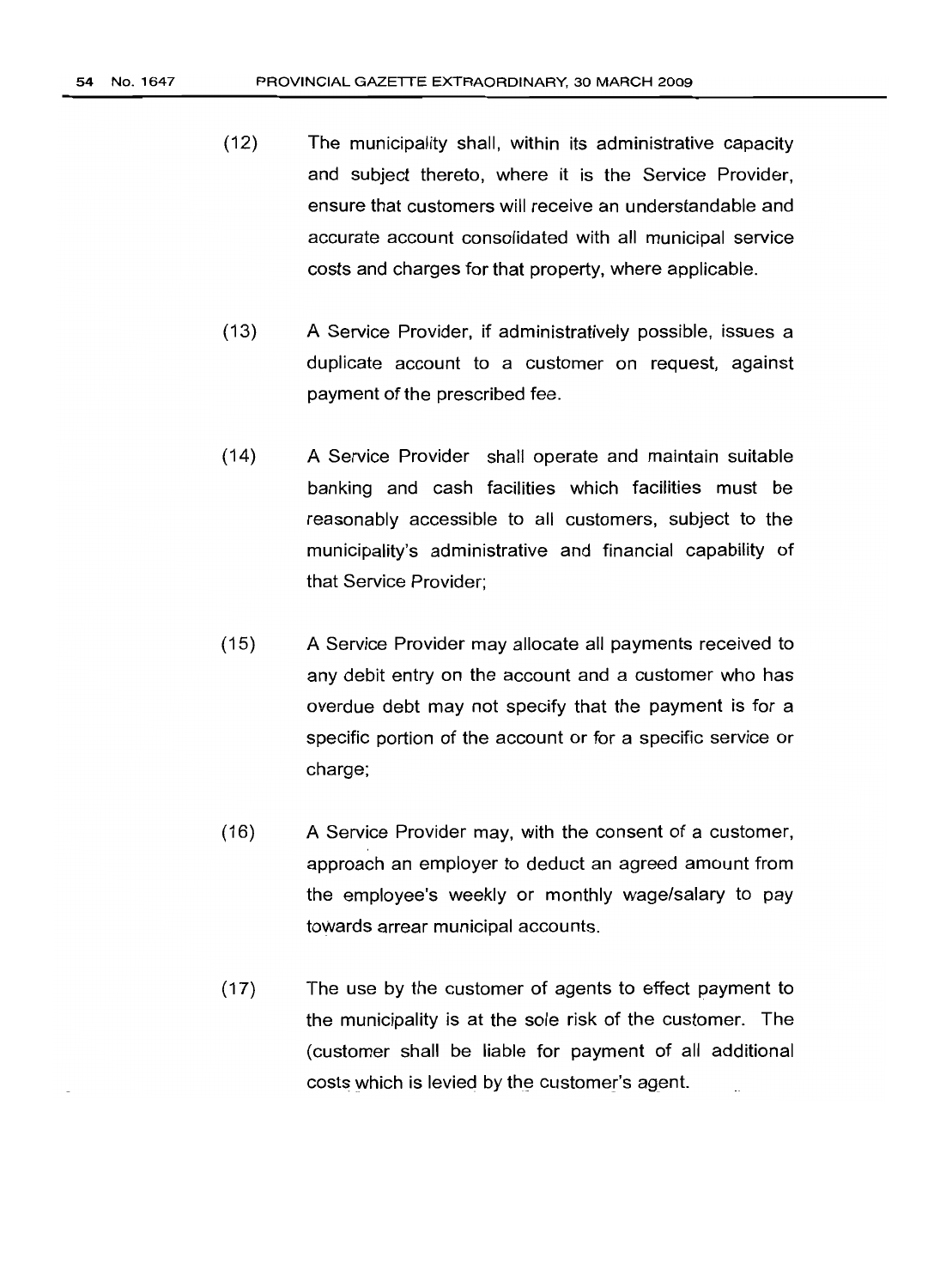## 8. **METERING**

- (1) A Service Provider shall provide, subject to practical and financial constraints, meters to all premises, for all meter able services;
- (2) In the absence of an agreement to the contrary, and subject to practical and financial constraints all meters will be read monthly. Where a meter has not been read the Service Provider must average the consumption by debiting the account with the average monthly reading for the preceding three months, if the history of the account is available. Where no such history exists, the customer shall pay an estimate provided by the Service Provider.
- (4) When a meter is replaced, the customer shall be informed thereof in writing;
- (5) In the event of a service being metered but cannot be read due to practical, financial or human resource constraints or circumstances out of the control of the Service Provider, and the customer is then charged for an average consumption as contemplated in paragraph 8.2, the account following the reading of the meter consumption shall articulate the difference between the actual consumption and the average consumption and the resulting credit or debit adjustment.
- (6) Every customer shall give an authorised representative of the a Service Provider access at all reasonable hours to the property in order to read, inspect, install, repair or replace any meter or service connection for reticulation,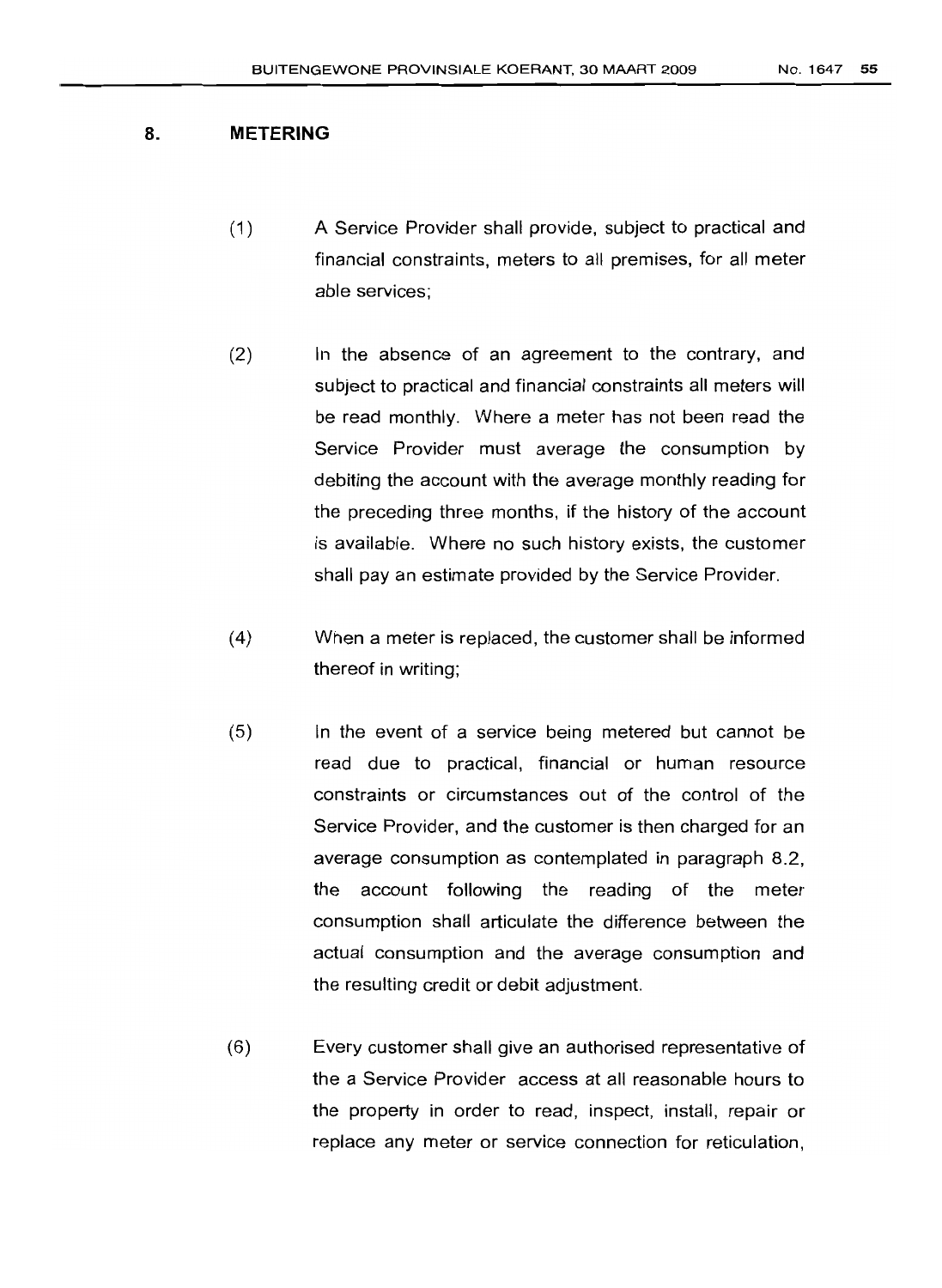or in order to disconnect, stop, restrict or reconnect the provision of any service;

- (7) In the event of access not being reasonably possible the Service Provider may relocate a meter and the customer shall be responsible for payment of the costs of such relocation;
- (8) In the event of reasonable access not being possible the Service Provider may:
	- (i) by written notice require the customer to restore access at his/her own cost within a specified period; or
	- (ii) restore access without prior notice and recover the costs thereof from the customer.

# 9. **COMPLAINTS AND APPEALS**

- (1) A Service Provider shall, within practical and financial constraints establish:
	- (i) a central complaints/feedback office;
	- (ii) a centralised database in order to enhance coordination of complaints and the resolution thereof as well as effective communication with customers;
- (2) A customer may lodge a written request with the Service Provider for recalculation of an account, or testing of a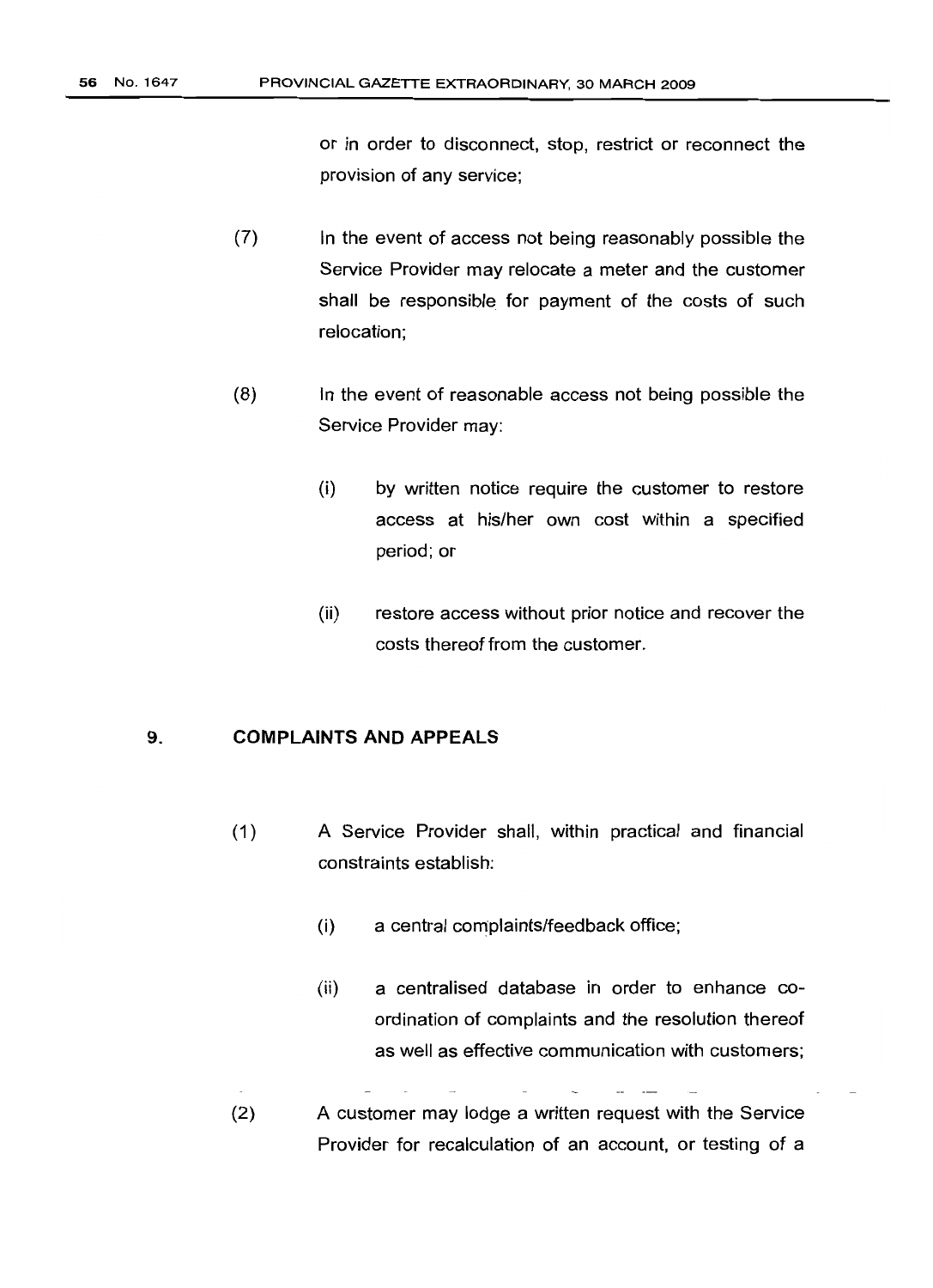meter if such customer is of the opinion that the account rendered is inaccurate or such meter is defective.

- (3) Such a request must contain full personal and/or business particulars of the customer, the relevant account number, direct contact number, address and any other particulars required by the Service Provider.
- (4) Pending the outcome of the request, the customer must pay an amount equal to the average of the monthly total of the preceding three month's accounts where history of such an account is available. Where no such history is available the customer shall pay an estimate provided by the Service Provider, not later than the date due for payment thereof;
- (5) Failure to make interim payments as contemplated herein will render the customer liable for disconnection of the services.
- (6) Upon receipt of the request, the relevant Service Provider shall give a written acknowledgment thereof, investigate the matter and inform the customer in writing of the outcome of such investigation, and shall give reasons for its decision.
- (7) Any adjustment to the customer's account as a result of the investigation shall be made within one month.
- (8) Upon receipt of the decision of the Service Provider the customer may lodge an appeal against the decision by furnishing it, together with reasons, within 21 days after communication of the decision to the Service Provider, and in the case of the Municipality, to the municipal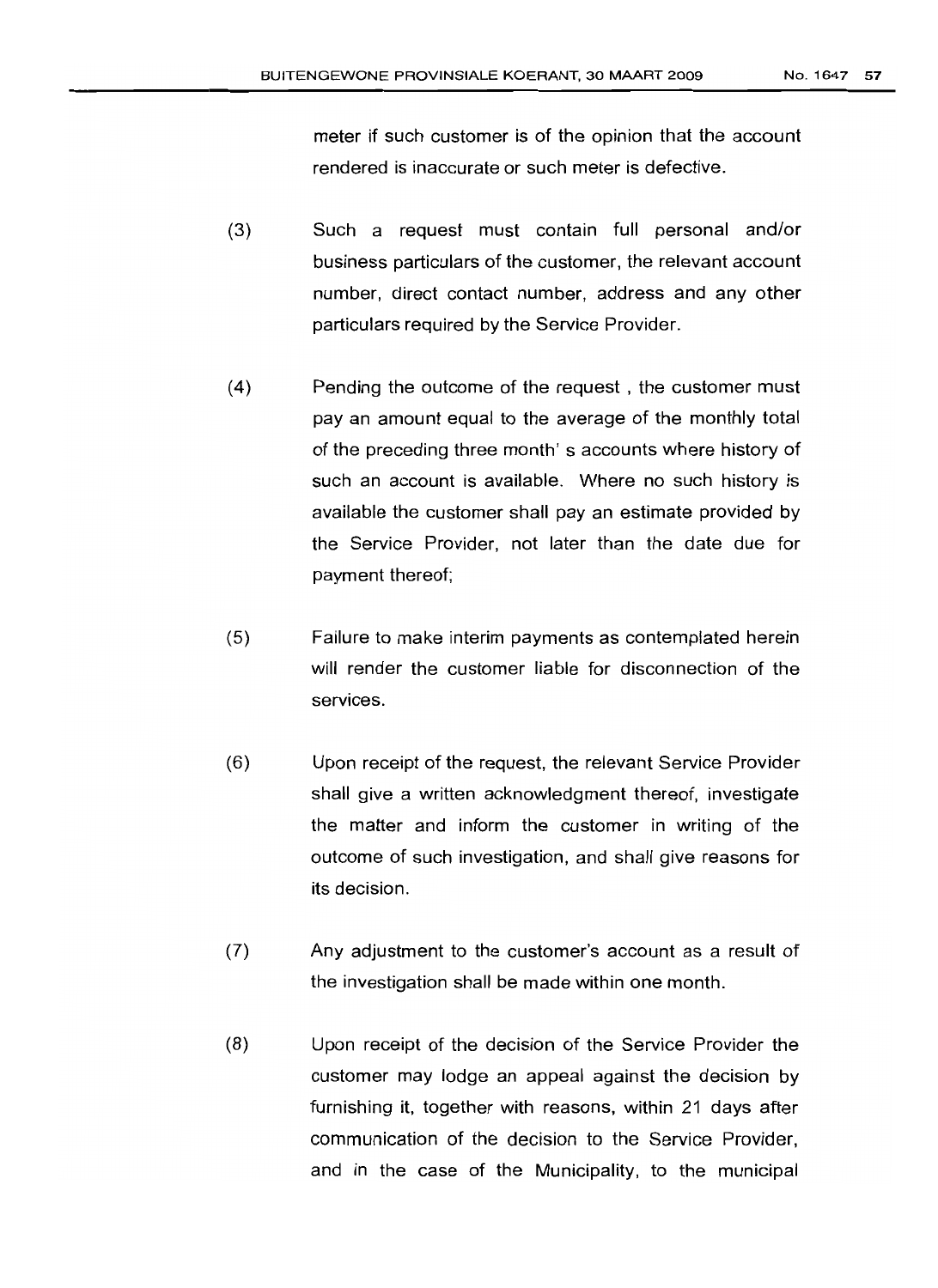manager. The Service Provider or the municipal manager, as the case may be, shall commence with the appeal within six weeks and shall decide the appeal within a reasonable period. The decision of the Service Provider shall be final and it may proceed with credit control and debt collection measures provided for in this By-law after the customer has been notified of the outcome of the appeal

- (9) 10 No dispute, enquiry or complaint will be reconsidered after the outcome thereof has been communicated to the customer.
- (10) If the customer is not satisfied with the outcome of the complaint, the customer must first pay the amount in dispute under protest before approaching a court of law for the necessary relief.
- (11) Under no circumstances may the payment of any amount be withheld as a result of any dispute or perceived dispute and the Service Provider may in such an event proceed with debt collection mechanisms as provided for in this By- Law.

#### 10. CUSTOMER ASSISTANCE

#### (1) Incentives

- (i) A Service Provider may from time to time implement incentives to promote prompt payment of accounts.
- (2) Rate rebate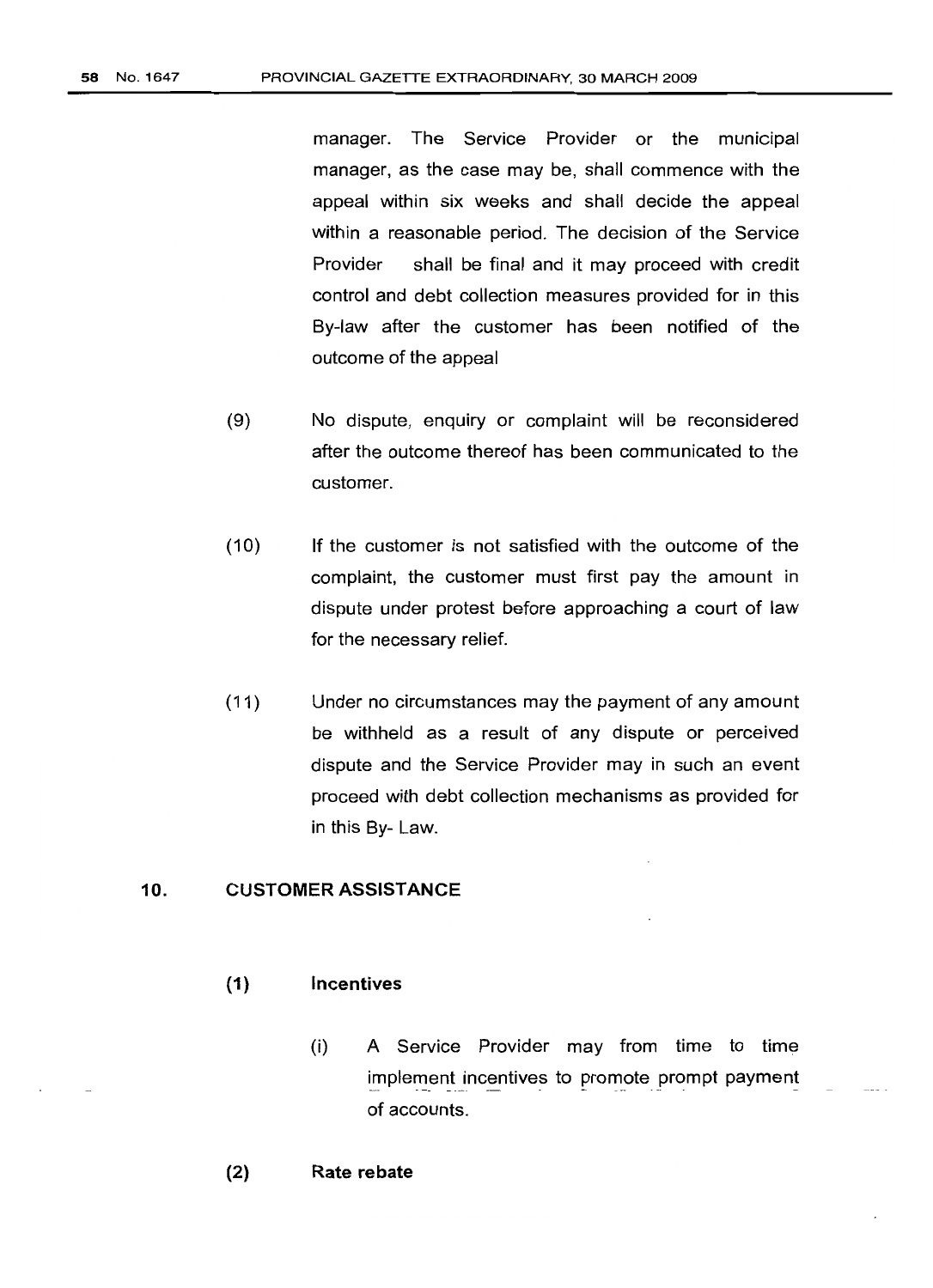- (i) Properties used exclusively for residential purposes may qualify for a property rate rebate as determined annually by the municipality by resolution subject to the following:
	- (a) only customers receiving old-age pensions or state disability grants are eligible for a rebate;
	- (b) application for a rebate must be made in writing annually to reach the chief financial officer on/or before 30<sup>th</sup> June;
	- (c) The applicant must be the registered owner of and residing on the property;
	- (d) The subletting of any portion of the premises, the taking in of boarders or tenants or any children or family members being employed and living on the property shall disqualify the applicant for a rebate;
	- (e) The applicant should not own any other immovable property;
	- (f) The property must be readily accessible to municipal staff for purpose of carrying of inspections during reasonable hours.

#### (3) **Settlement arrangements**

3.1 Notwithstanding any arrangement for payment as contemplated herein, a Service Provider may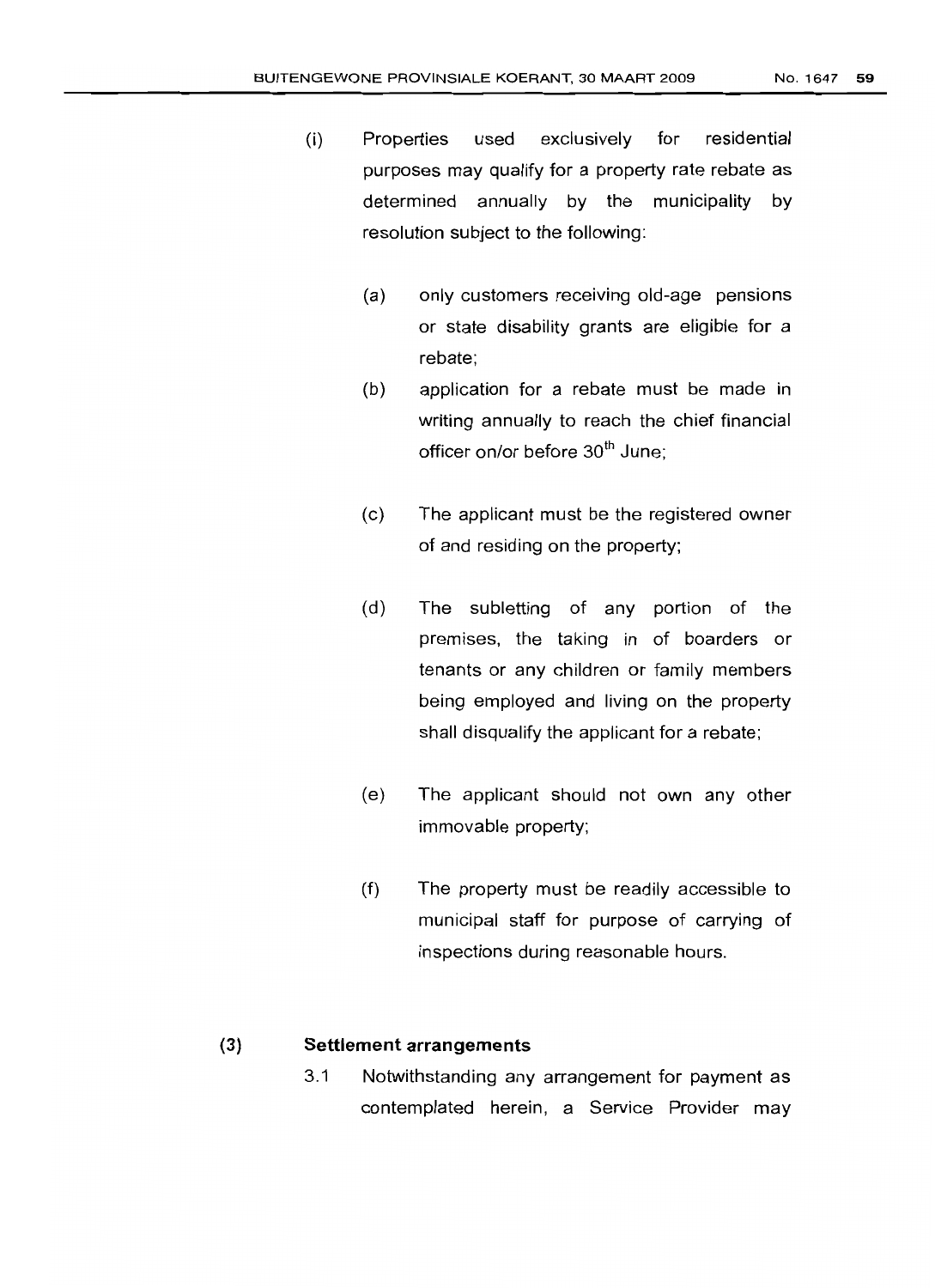restrict and/or discontinue the provision of services as provided for in this By- Law.

- 3.2 A Service Provider may enter into an arrangement with a customer if such customer is unable to, on good cause shown, to pay his/her account, and may require that the customer shall:
	- (a) sign an acknowledgement of debt;
	- (b) sign consent to civil judgment;
	- (c ) consent to a garnishee order/emolument order/stop order (if he/she is in employment)
	- (d) acknowledge that interest will be charged at the prescribed rate and in a manner determined by the Service Provider from time to time;
	- (e) not fall into arrears with payment of the current portion of the account.
	- (f) sign an acknowledgment that, if the arrangement is defaulted on, the full outstanding balance will then immediately become due and payable, that no further arrangements will be entered into and that disconnection of water and/or electricity will continue and that legal proceedings will be instituted for recovery of all arrear amounts and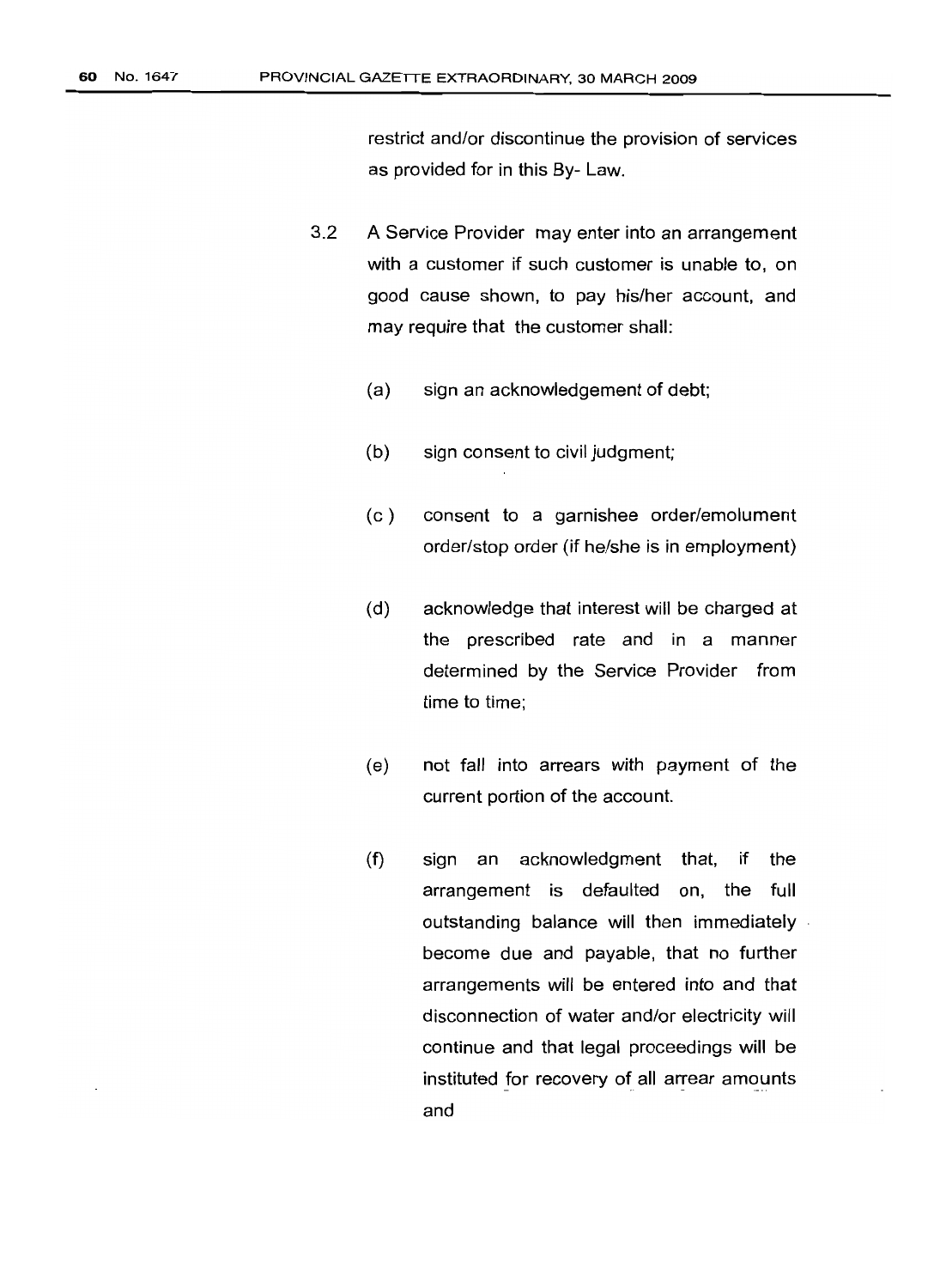- (g) the owner or his/her agent consents to such arrangement in writing.
- 3.3 In the event of a customer being in arrears pertaining to an account and seeking an arrangement for the payment thereof, the Service Provider may in its discretion convert the electricity meter to a prepayment meter and the cost of such conversion together with such arrears, shall be paid off either by:
	- (a) adding it to the arrears account and repaying it over the period agreed upon; or
	- (b) adding it as a surcharge to the prepaid electricity costs and repaying *it* within the agreed period with each purchase of services until the debt is liquidated.
- 3.4 The Service Provider may raise the security deposit payable in the event of an arrangement being sought or where a customer is in default in terms of such an arrangement;
- 3.5 The customer must prove levels of income, if the Service Provider requests same, and all arrangements shall be made subject to periodic review.

## (4) **Instalments**

Customers and property developers will be given the opportunity to pay property rates and service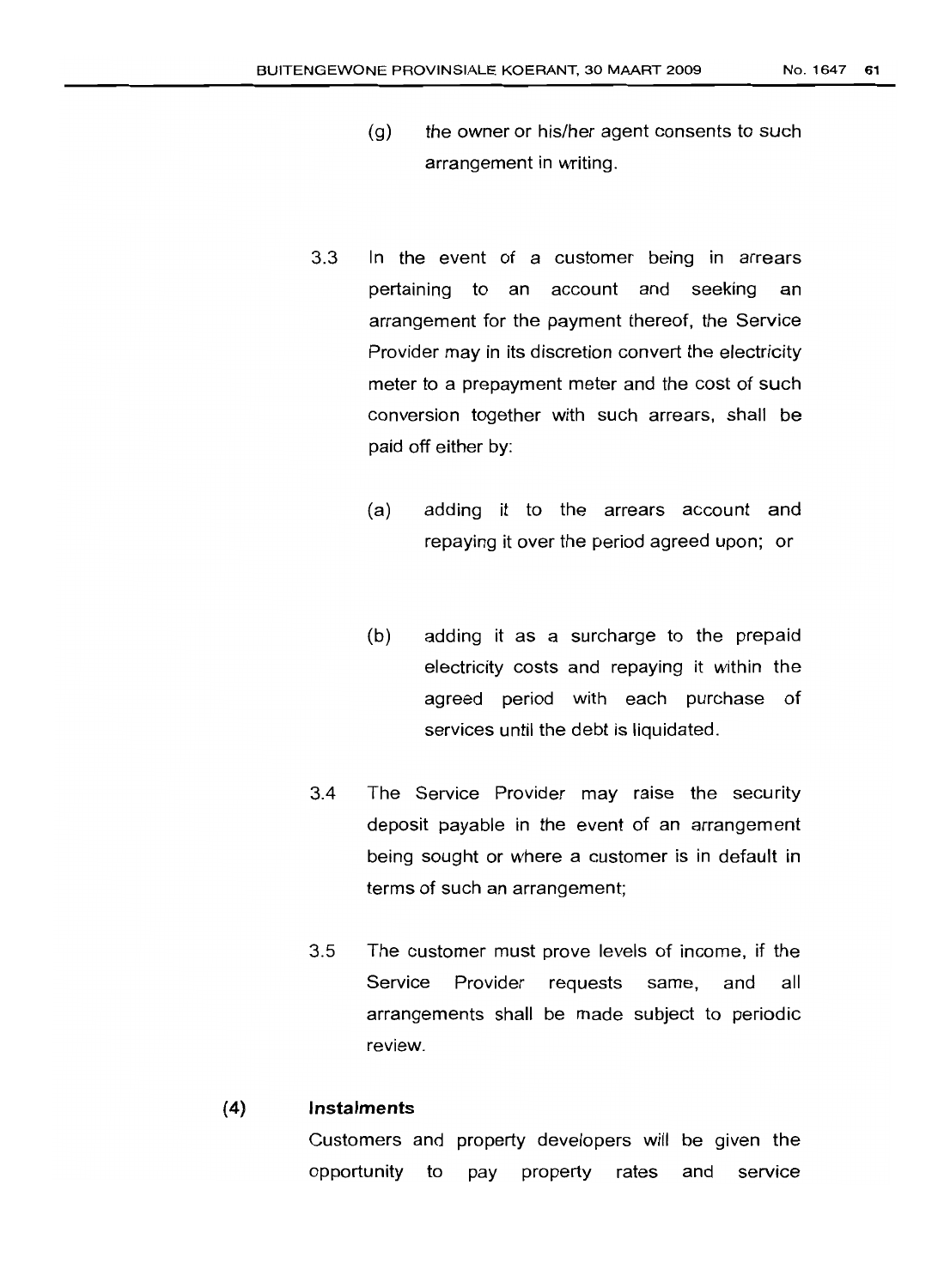contributions in instalments, as determined by the municipality from time to time subject thereto that such period shall not exceed 12 months.

#### (5) **Tenders**

It shall be a condition of the awarding of all tenders for the provision of services or delivery of goods that the tenderer, its directors, owners, trustees, members or partners have paid all accounts pertaining to each and every such tenderer, director, owner, trustee, member or partner or that suitable arrangements for payment thereof have been made, which arrangement shall include the right to set-off in the event of non compliance of such arrangement.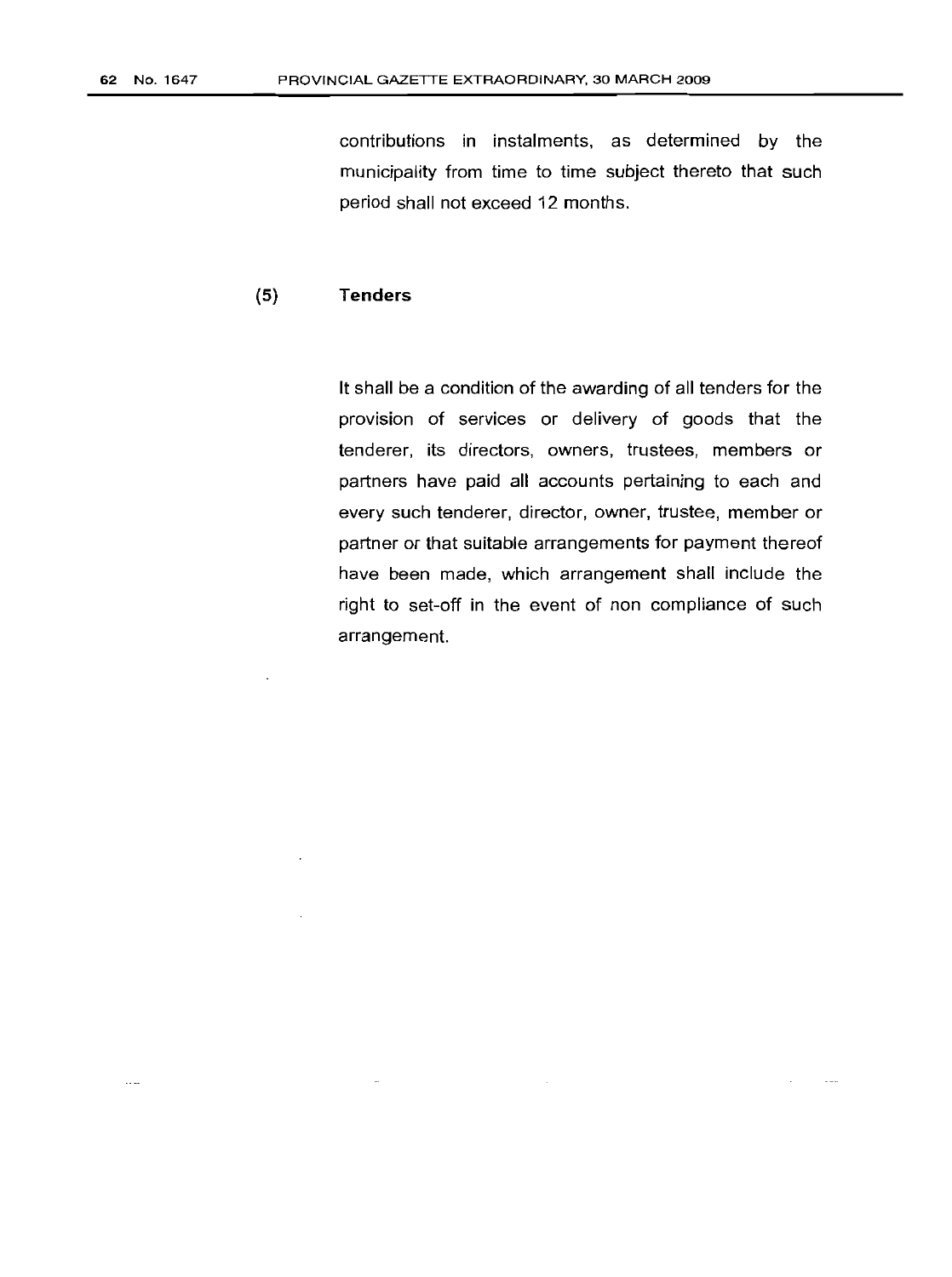# **CHAPTER 3**

# **INDIGENT SUPPORT**

- 10. The municipality shall render support to indigent owners of property, who, due to a number of socio-economic factors are unable to make a full monetary contribution towards services provided by the municipality;
- 11. For an owner to quality to be indigent, such owner must comply with the following requirements:
	- 1. the applicant must be over 18 years of age;
	- 2. the total household income of all occupants must be less than an amount determined by the municipality, which amount shall be annually adjusted by the municipality;
	- 3. the applicant must have an active account with the municipality;
	- 4. the applicant may not own more than one immovable property.
	- 5. The applicant must reside on the property.
- 12. The applicant must apply on the prescribed application form only at service centres designated as such and situated within his/her respective area, together with the following documentary proof: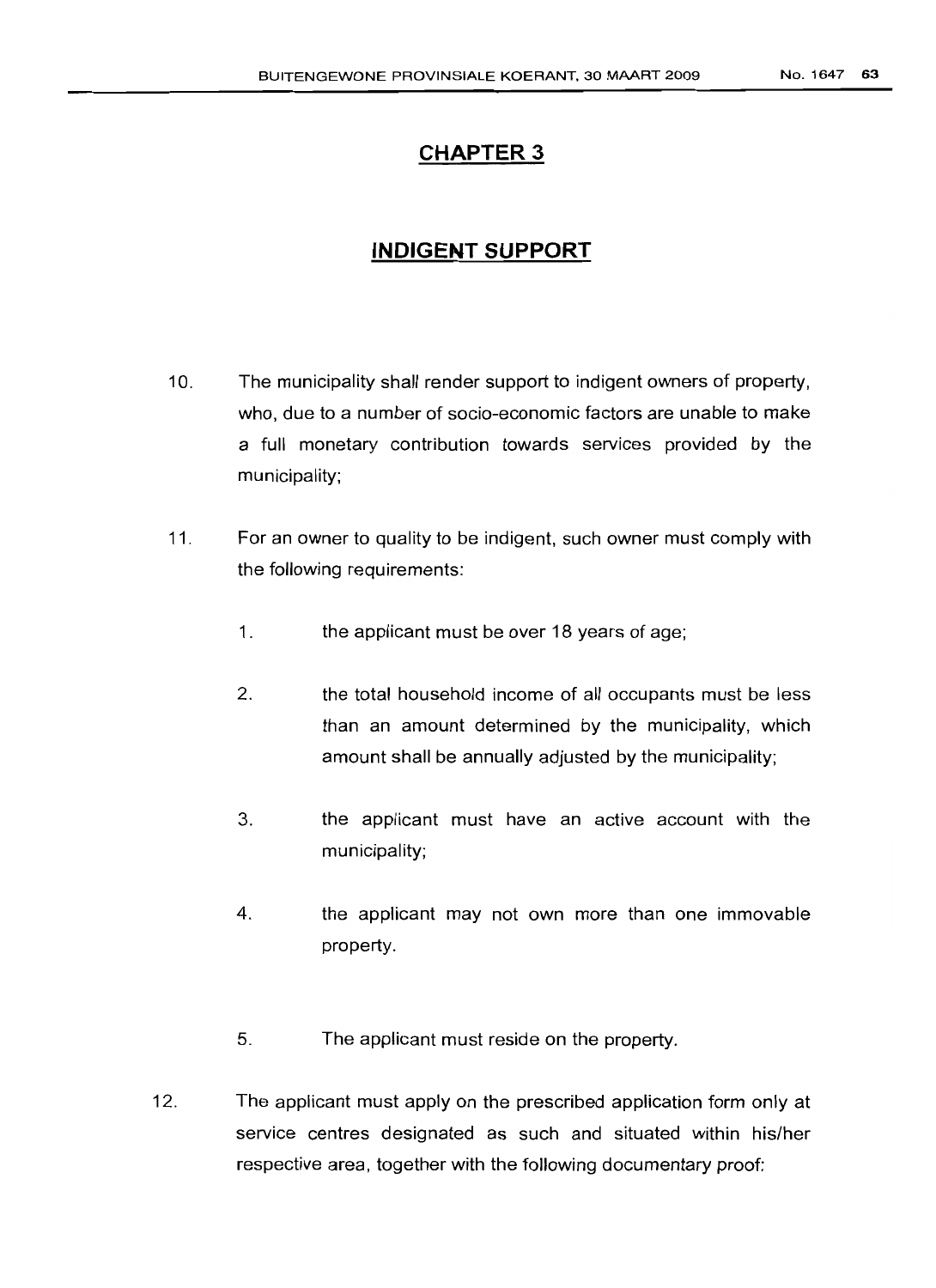- (1) applicant's identity document;
- (2) latest municipal account and proof of ownership;
- (3) documentary proof of total monthly income of the household to the satisfaction of the municipality, including, but not limited to UIF card, salary advice, letter from an employer and bank statements.
- (4) an affidavit to the effect that al the information supplied is true and correct and that the total income of the household from all sources has been declared;
- (5) Recommendation by the applicant's ward councillor.
- 13. The municipality may appoint inspectors who shall be entitled to visit the applicant's premises in order to verify the correctness of the information provided in the application form, to record any changes in circumstances and make recommendations for approval, disapproval or disqualification of an application.
- 14. The application together with the inspector's recommendation shall be submitted to an indigent committee. Such indigent committee shall be a sub-committee of the finance committee of the municipality;
- 15. The indigent committee shall approve, disapprove or disqualify the application and in the event of an application being approved, determine the subsidy amount to be granted;
- 16. The indigent committee's decision shall be final and binding;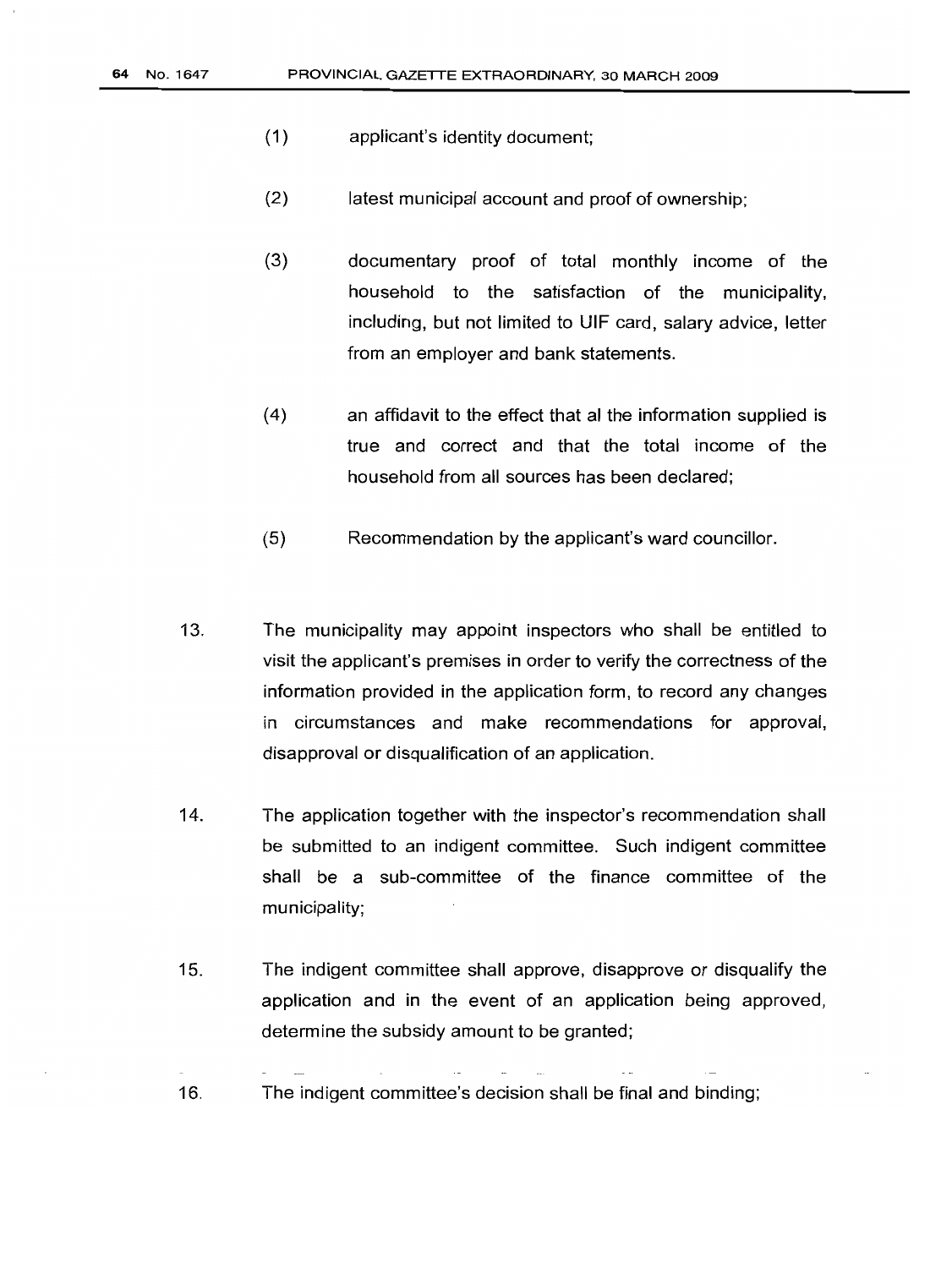- 17. An applicant must reapply for indigent support on an annual basis;
- 18. The reapplication for indigent support shall not be approved if the account pertaining to the use of water and/or electricity in excess of the free water and electricity consumption is not paid up to date;
- 19. The municipality shall inform all applicants in writing about the outcome of the application. **In** the event of the application being approved, the applicant shall be informed of the date of commencement and date of termination of the subsidy, with no guarantee of renewal;
- 20. An owner who receives indigent support shall immediately request the cessation of the subsidy if his/her circumstances have changed to the extent that he/she no longer complies with the requirements for indigent support.
- 21. Subsidies shall only be granted in respect of property rates and refuse removal. Water, sanitation and electricity consumption shall not be subsidised.
- 22. Indigent customers may be required to revert to prepayment meters. In such an event the municipality may, in its sole discretion decide that the cost thereof shall be met either by:
	- (1) a surcharge on the coupon cost;
	- (2) cash payment by the indigent customer; or
	- (3) be regarded as part of the subsidy grant.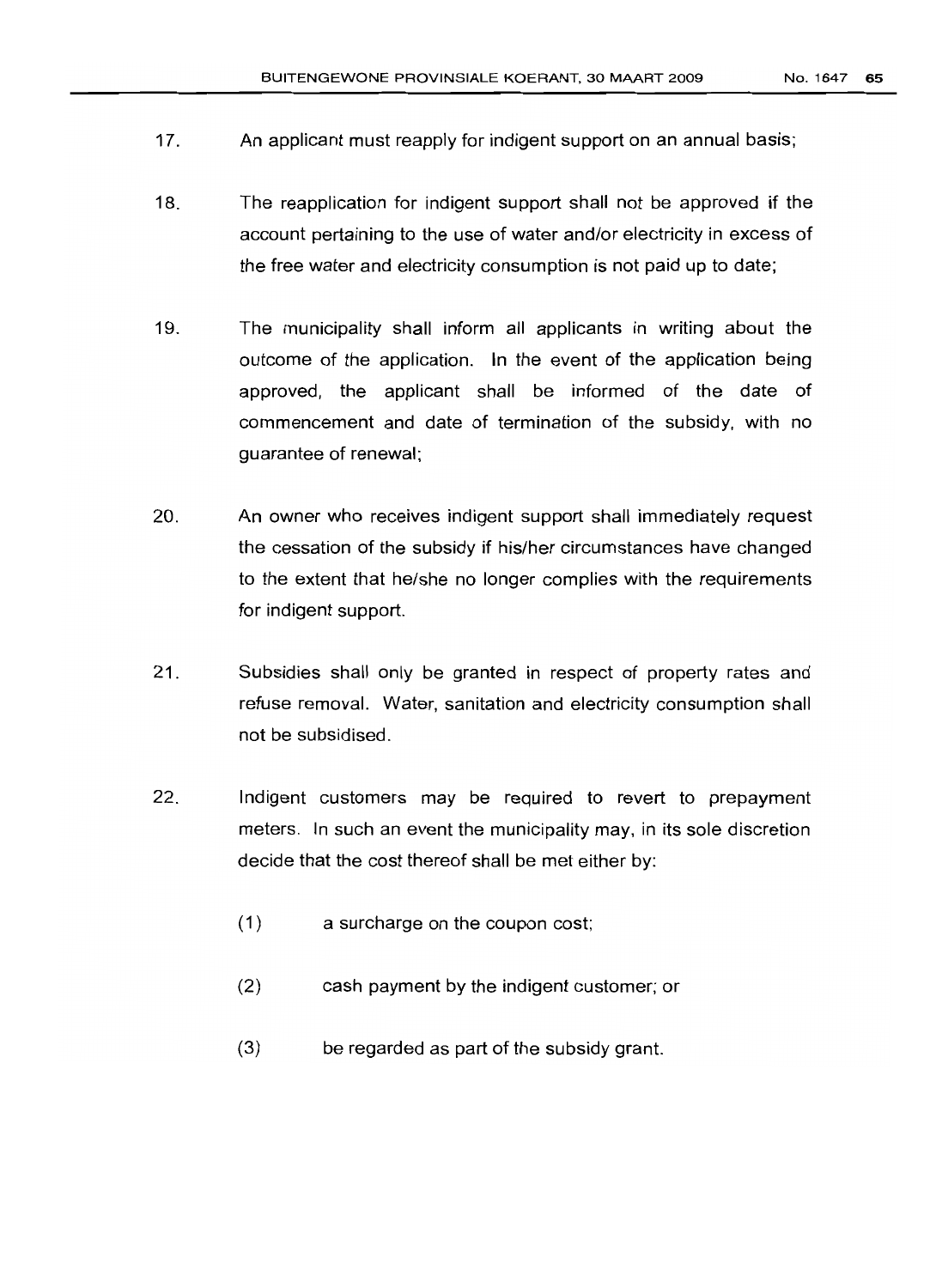- 23. The municipality may differentiate between the amount of subsidies granted and may categorise indigent customers into various categories, but may not unfairly discriminate against customers.
- 24. If an indigent customer's consumption or use of a municipal service is less than the subsidised service or free basic service the unused portion may not be accrued by the customer and the customer shall not be entitled to cash or a rebate in respect of the unused portion.
- 25. Indigent support shall automatically terminate:
	- (1) upon death of the indigent customer;
	- (2) when the indigent customer disposes of his/her immovable property;
	- (3) when the indigent customer's circumstances change or indigent criteria for approval changes to the extent that the indigent customer no longer qualifies for indigent support;
	- (4) when the indigent customer no longer resides on the property
	- (5) If an indigent customer fails to pay the account in excess of the subsidy service pertaining to water and/or electricity or fails to honour any arrangements made by him/her for payment of the outstanding account; and
	- (6) It is discovered that the information supplied by the indigent customer was false, in which event all subsidies granted to the indigent customer shall reversed retrospectively.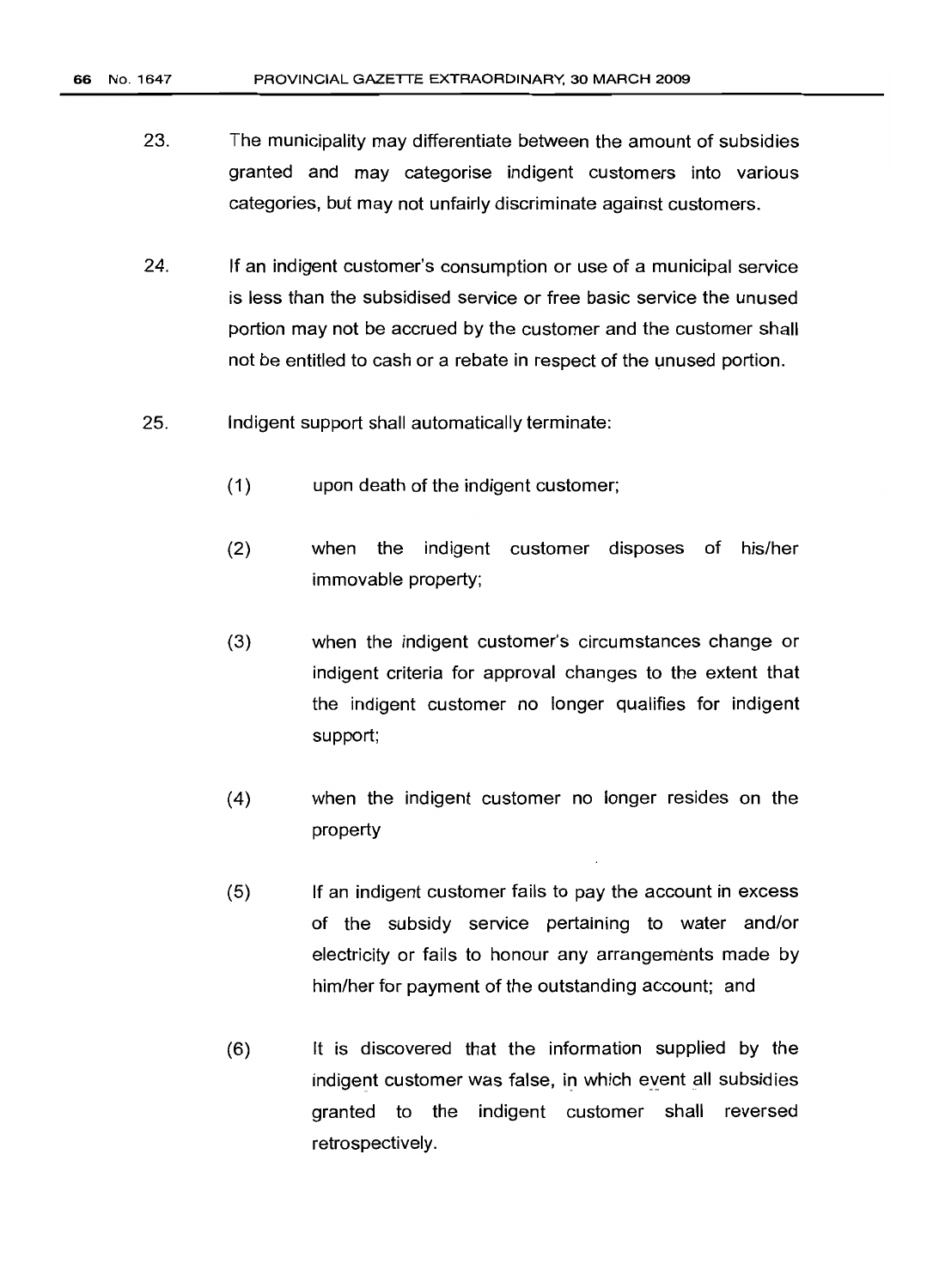# **CHAPTER 4**

# **CREDIT CONTROL AND DEBT COLLECTION**

#### 26. **ENFORCEMENT MECHANISMS**

#### **(1) Water/electricity and other services**

- (i) If a municipal account is not paid on the due date shown on the account, and unless permission for deferment of a payment has been granted, a written warning of possible disconnection of water and/or electricity supply will be forwarded to the customer and in which notice the date of such disconnection shall be stipulated, which date shall not be less than 14 days, calculated from date of receipt of such notice.
- (ii) The customer will be deemed to have received such notice on the same day if delivered by hand, e-mail or telefax transmission, on the 3<sup>rd</sup> day after day of posting, if posted by ordinary mail and on the  $4<sup>th</sup>$  day after date of posting, if posted by registered mail.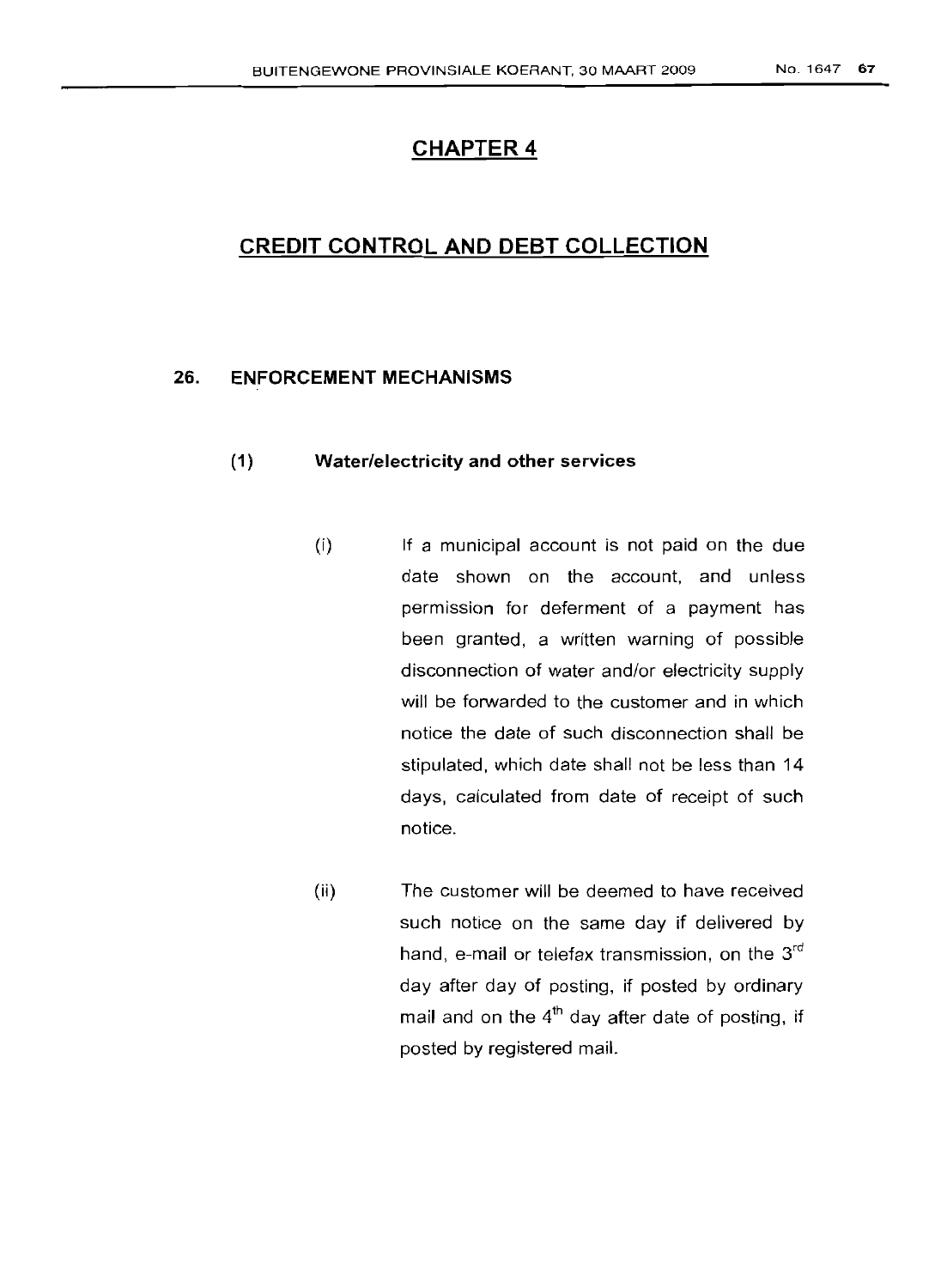- (iii) A Service Provider shall be entitled to disconnect or restrict the supply of water and/or electricity without any further notice if payment in full had not been made on the date stipulated in the notice.
- (iv) upon disconnection of the supply of water and/or electricity, the Service Provider shall post a notice in a conspicuous place on the property wherein the customer is informed that the supply has been disconnected, that all electric points should be considered live and that all water outlets should be closed. The said notice shall also advise that the supply will only be reconnected upon payment of the total amount specified in the notice together with the prescribed reconnection fee. Such notice shall also warn the customer of the consequences of unauthorised reconnection or use.
- (v) Business entities shall not have the option to make arrangements for deferred payment but shall be obliged to pay all arrears and prescribed fees before services will be restored.
- (vi) the Service Provider shall restore services within a reasonable time after submission of proof of payment of the required amount, subject to logistical capacity. Services shall only be restored during official business hours except in instances deemed to be emergencies, and an additional after-hours fee shall then be charged.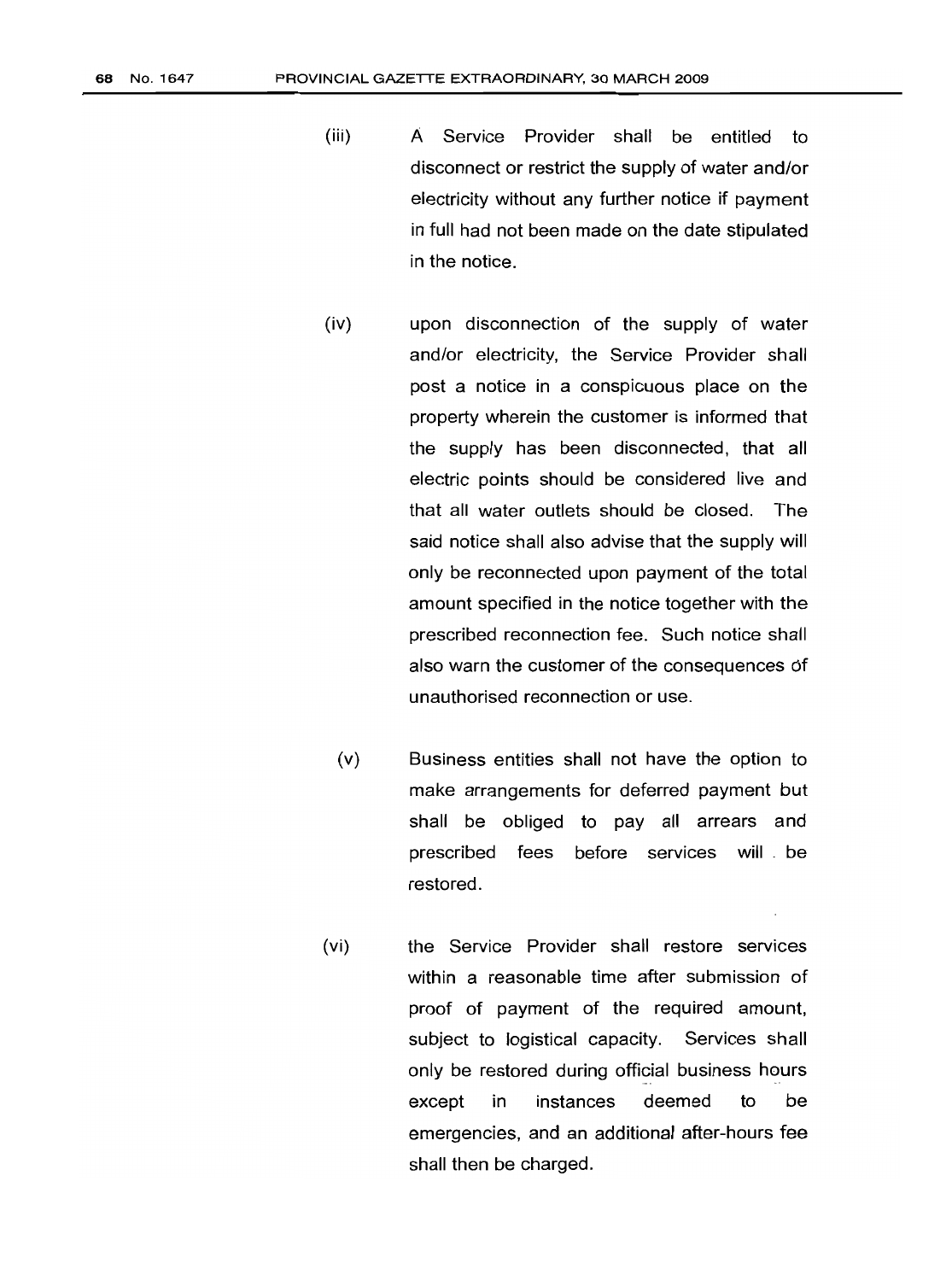- (vii) In the event of a customer being in arrears with property rates or any other municipal charges, the municipality shall have the right to deny or to restrict the sale and supply of electricity or water, where the Municipality is the Service Provider.
- (viii) The cost of restriction or disconnection and reconnection of services shall be determined by the municipality from time to time, and such costs shall be paid by the customer.
- (2) Rates, charges and levies

It shall constitute an offence if charges are not paid on due date as stipulated on the account.

## (2.1) Annual rates and other annual levies

(i) If the account is not paid by due date as indicated on the account, a letter of demand shall be forwarded to the customer showing the total amount owed to the municipality and requesting the customer to pay the full amount owing within a prescribed period which shall not be less than 14 days after date of receipt of the notice.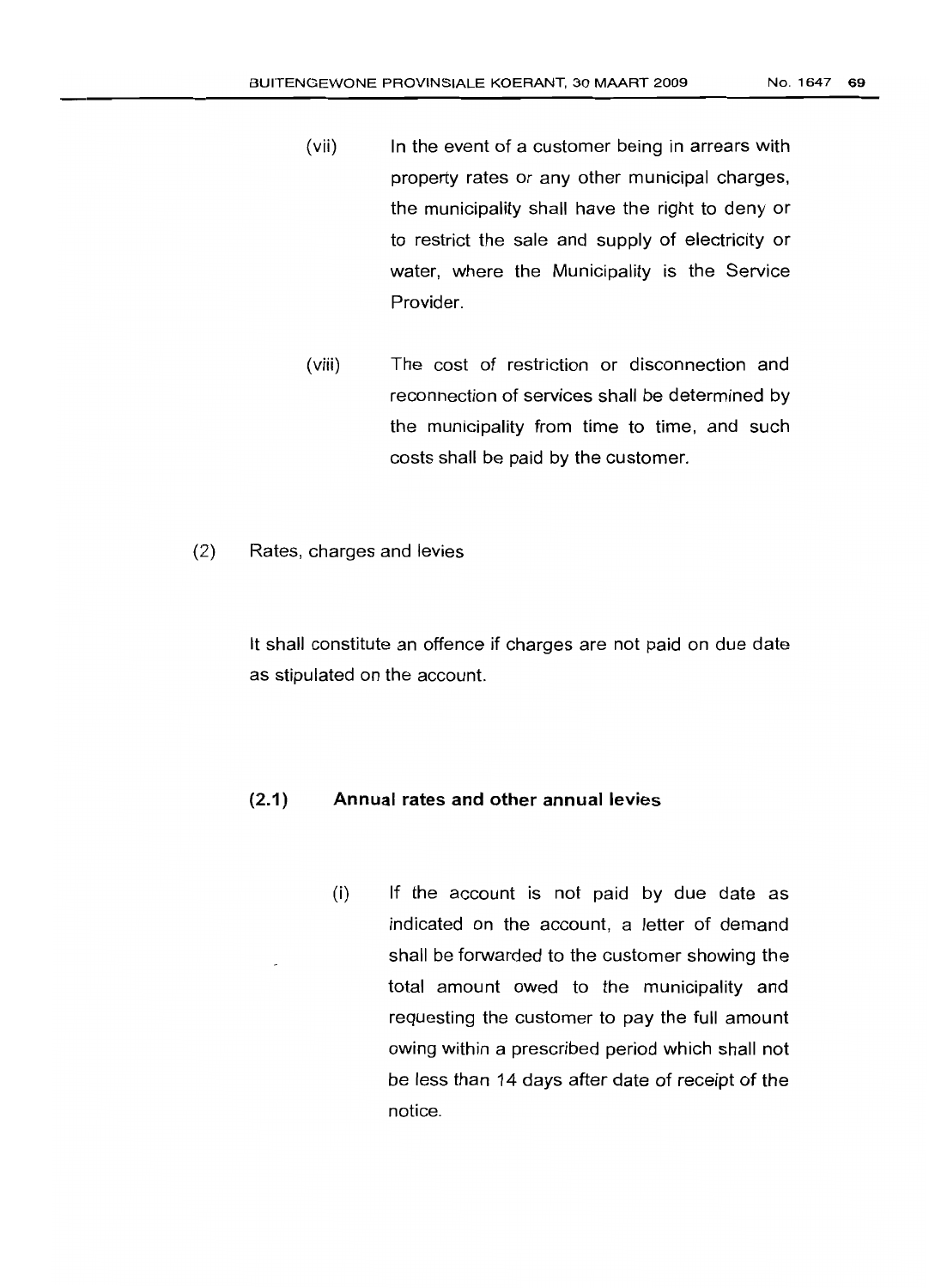- (ii) The customer will be deemed to have received such notice on the same day if delivered by hand, e-mail or telefax transmission, on the  $3<sup>rd</sup>$  day after date of posting if posted by ordinary mail and on the 4<sup>th</sup> day after date of posting if posted by registered mail.
- (iii) If such notice is posted, it shall constitute due notice if forwarded to the postal address supplied by the customer in the service agreement.
- (iv) If the account has not been settled or acceptable arrangements have been made on or the date mentioned in the letter of demand, the municipality may issue summons and the due legal process as contemplated herein shall be followed.
- (v) Where the arrear rates is in respect of a municipal property sold by the municipality in terms of a suspensive sale agreement or lease agreement, the collection thereof may be done in terms of the Deed of Sale, lease agreement or any subsequent applicable written agreement between the municipality and the customer.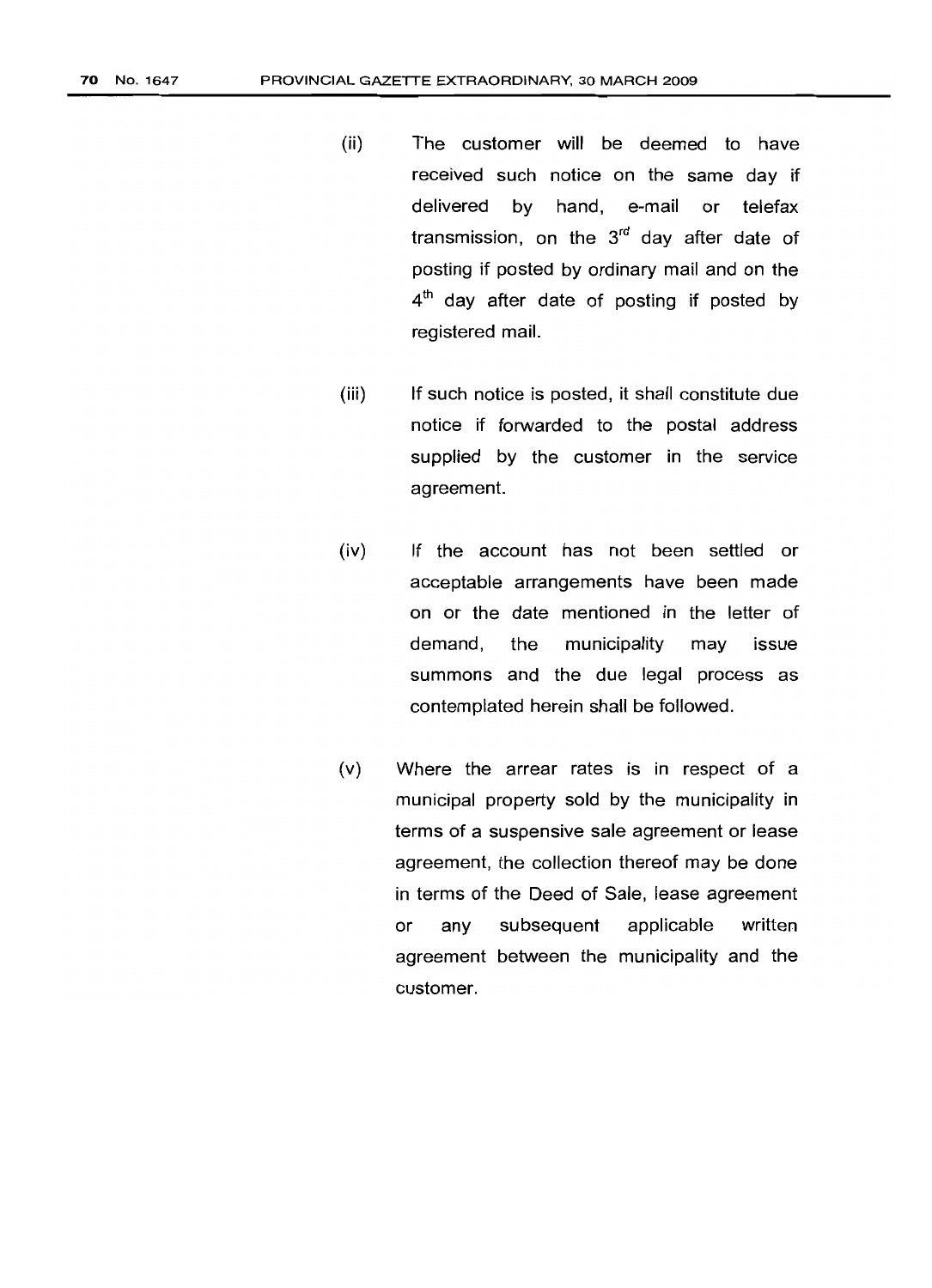#### (2.2) **Monthly rates**

- (i) Interest will be charged on overdue accounts at an interest rate that shall be determined by the municipality from time to time by resolution;
- (ii) If the customer's account is in arrears for a period of 30 days or more, a letter of demand shall be forwarded to a customer, demanding payment of the arrear amount, and in which notice the amount is stipulated and the date for payment thereof is indicated, which date shall not be less than 14 days after date of dispatch of the said notice;
- (iii) The customer shall be deemed to have received the notice on the same day if delivered by hand, e-mail or telefax transmission, on the  $3<sup>rd</sup>$  day after date of posting if posted by ordinary mail and on the  $4<sup>th</sup>$ day after date of posting if posted by registered mail;
- (iv) If such notice is posted, it shall constitute due notice if forwarded to the postal address supplied by the customer in the service agreement.
- (v) Should a customer fail to pay the arrears on the due date stipulated in the notice, the full outstanding balance of the annual rates shall immediately become due and payable and the municipality shall then be entitled to institute legal action for the recovery thereof.

(V1) The provisions of section 26 (2.1) (v) shall be mutatis mutandis applicable to this par. (2.2).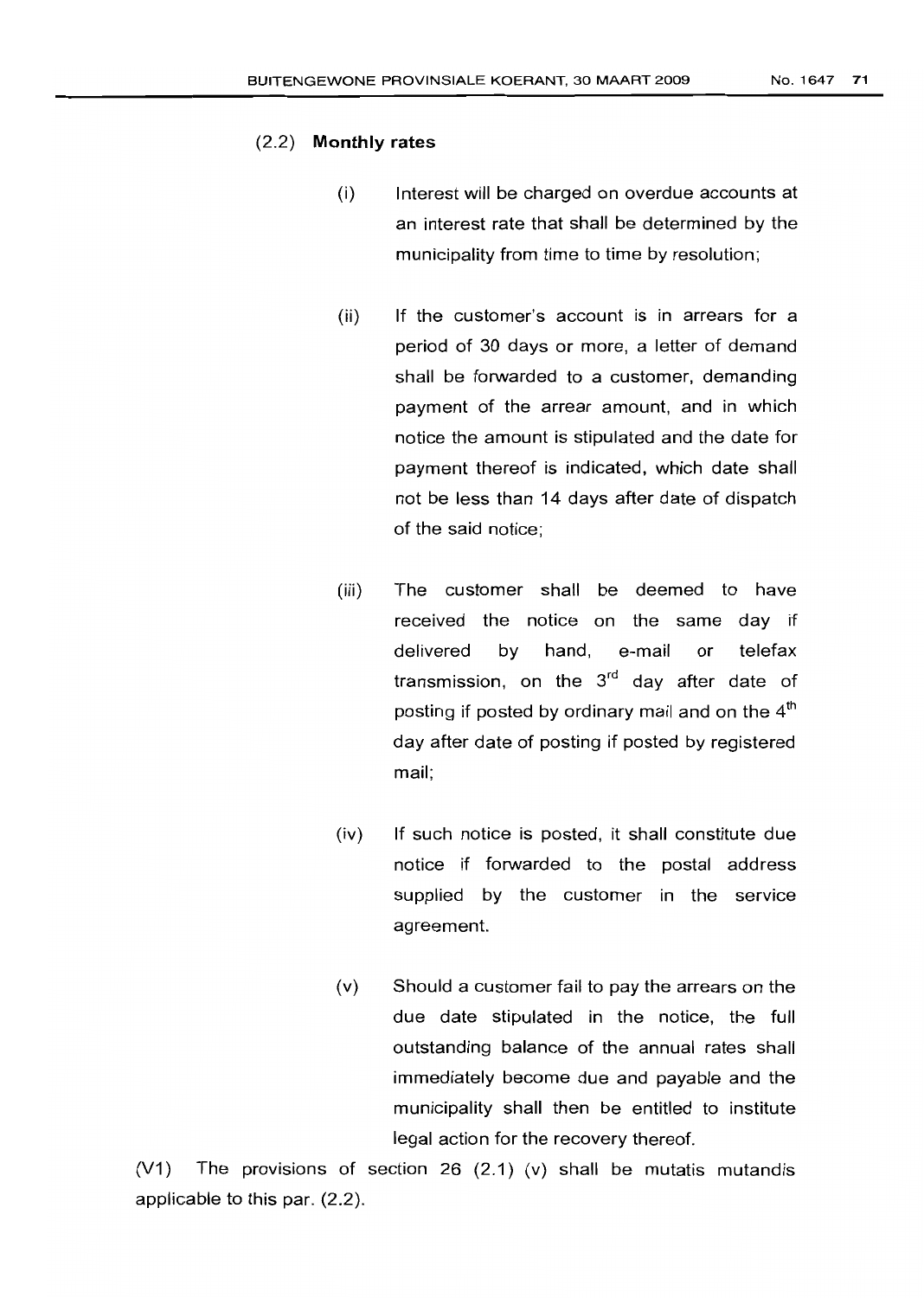#### (3) **Sundry and housing accounts**

- (i) If a debtor's account is in arrears for a period of 30 days or more, a letter of demand shall be forwarded to a debtor, demanding payment of the arrear amount, and in which notice the amount is stipulated and the date for payment thereof is indicated, which date shall not be less than 14 days after date of dispatch of the said notice;
- (ii) The debtor will be deemed to have received a notice on the same day if delivered by hand, email or telefax transmission, on the  $3<sup>rd</sup>$  day after date of posting if posted by ordinary mail and on the  $4<sup>th</sup>$  day after date of posting if posted by registered mail.
- (iii) The municipality may thereafter institute legal action for recovery of the amount owing.
- (iv) Property purchased from the municipality sold by a suspensive sale agreement shall be repossessed in terms of the written agreement between the debtor and the municipality if payment of the purchase price is in arrears for more than 30 days.
- (v) Once a property has been repossessed, the debtor will not be eligible for reinstatement of the agreement and may not purchase any other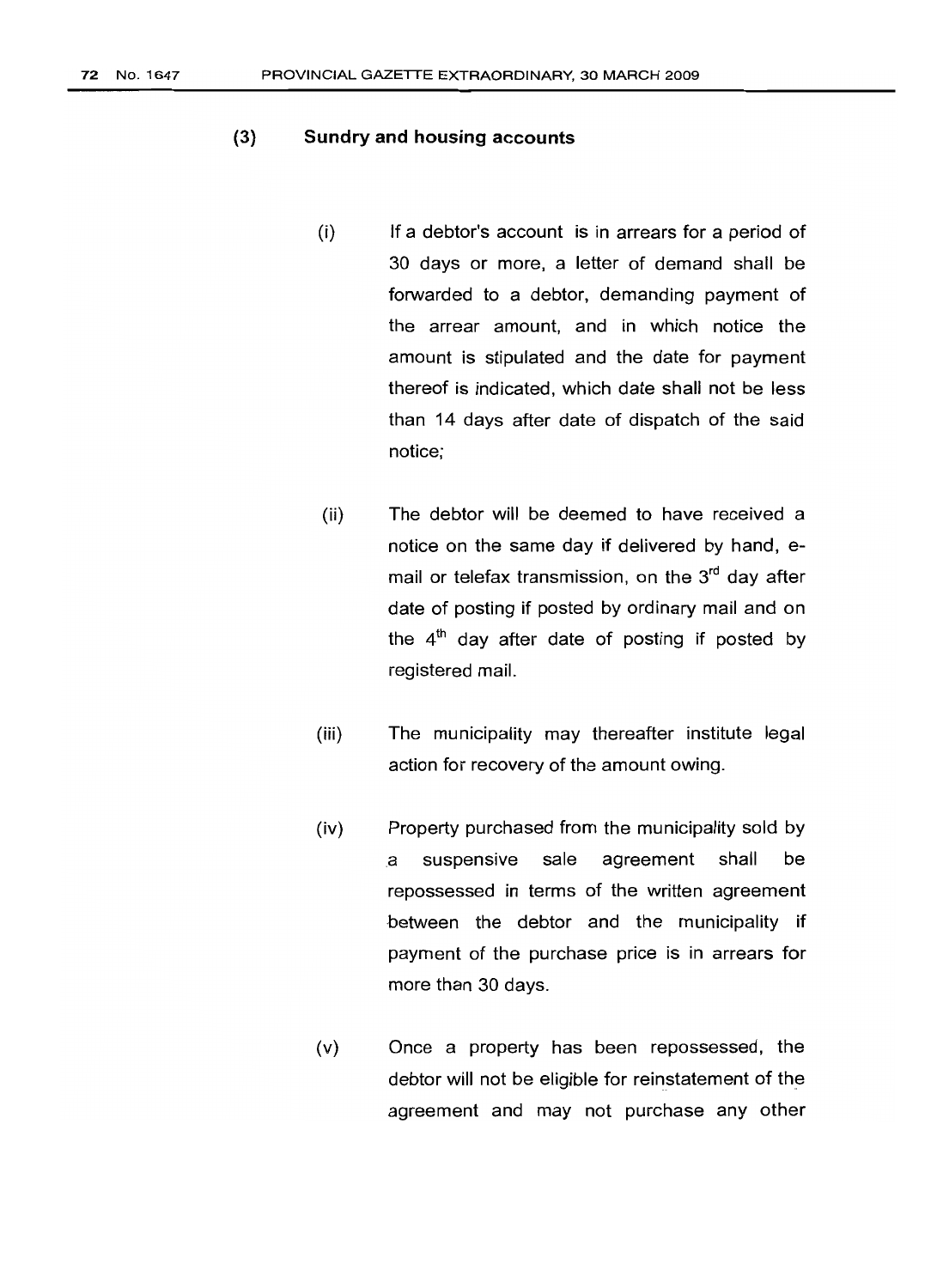property from the municipality by way of suspensive sale agreement.

# (5) Interest on overdue accounts

Interest will be charged on all accounts not paid by due date in accordance with applicable legislation and as determined by the Service Provider from time to time. Such interest will be levied and capitalised monthly in arrears on the monthly outstanding balance from due date and will be calculated for a full month irrespective of when payment is made. Such interest charged shall appear on the following month's account.

### (6) Legal process

- (i) Where the service of outside parties are utilized for debt collection, inclusive of debt collection agencies and/or attorneys, such entities shall comply with such code of conduct as may be prescribed by their respective professional bodies.
- (ii) A Service Provider may release the credit information regarding a customer's account to credit bureaus or any other statutory institution as may be lawfully entitled to it. Apart from the above, such information shall remain confidential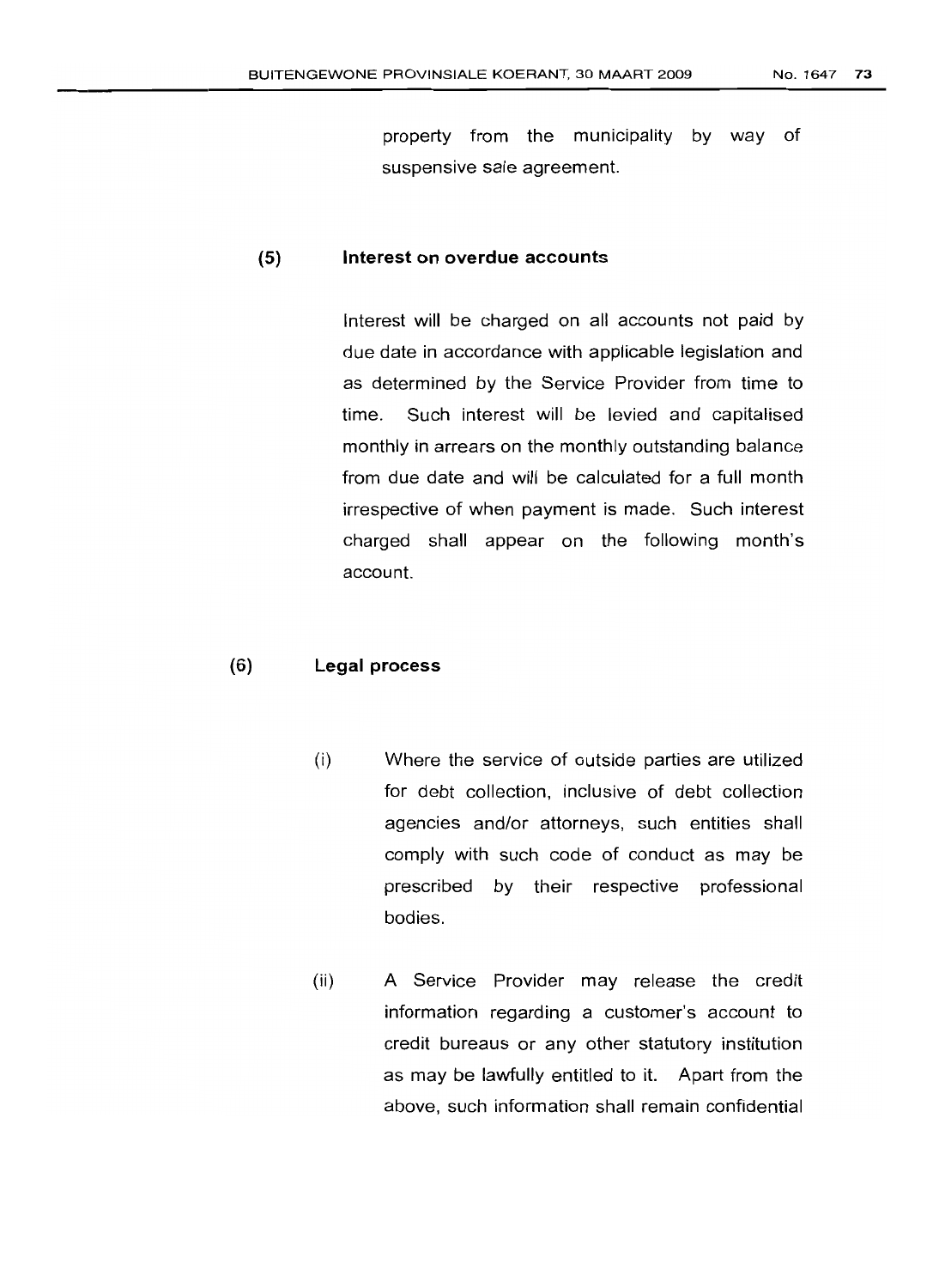and may not be released or divulged to any person or entity without the prior written consent of the customer.

- (iii) A customer's particulars shall only be removed from an adverse credit listing after payment of the full account outstanding together with interest and penalties as prescribed has been paid by means of cash or a bank guaranteed cheque.
- (iv) In the case of default judgments entered into against a customer or debtor, such customer or debtor shall at his/her own cost appoint an attorney to rescind the judgment and the Service Provider shall not oppose same, on condition that the full outstanding balance of the account together with interest and other charges as prescribed have been paid.

## (7) Theft, tampering and fraud

- (1) No person shall in any manner or for any reason whatsoever tamper. or interferes with any apparatus;
- (2) A Service Provider shall have the right to immediately terminate the supply of services of a customer where prima facie evidence of tampering, theft or wilful damage to any apparatus , without prior notice to the customer;
- (3) ln cases where the tampering has resulted in the meter recording less than the true consumption.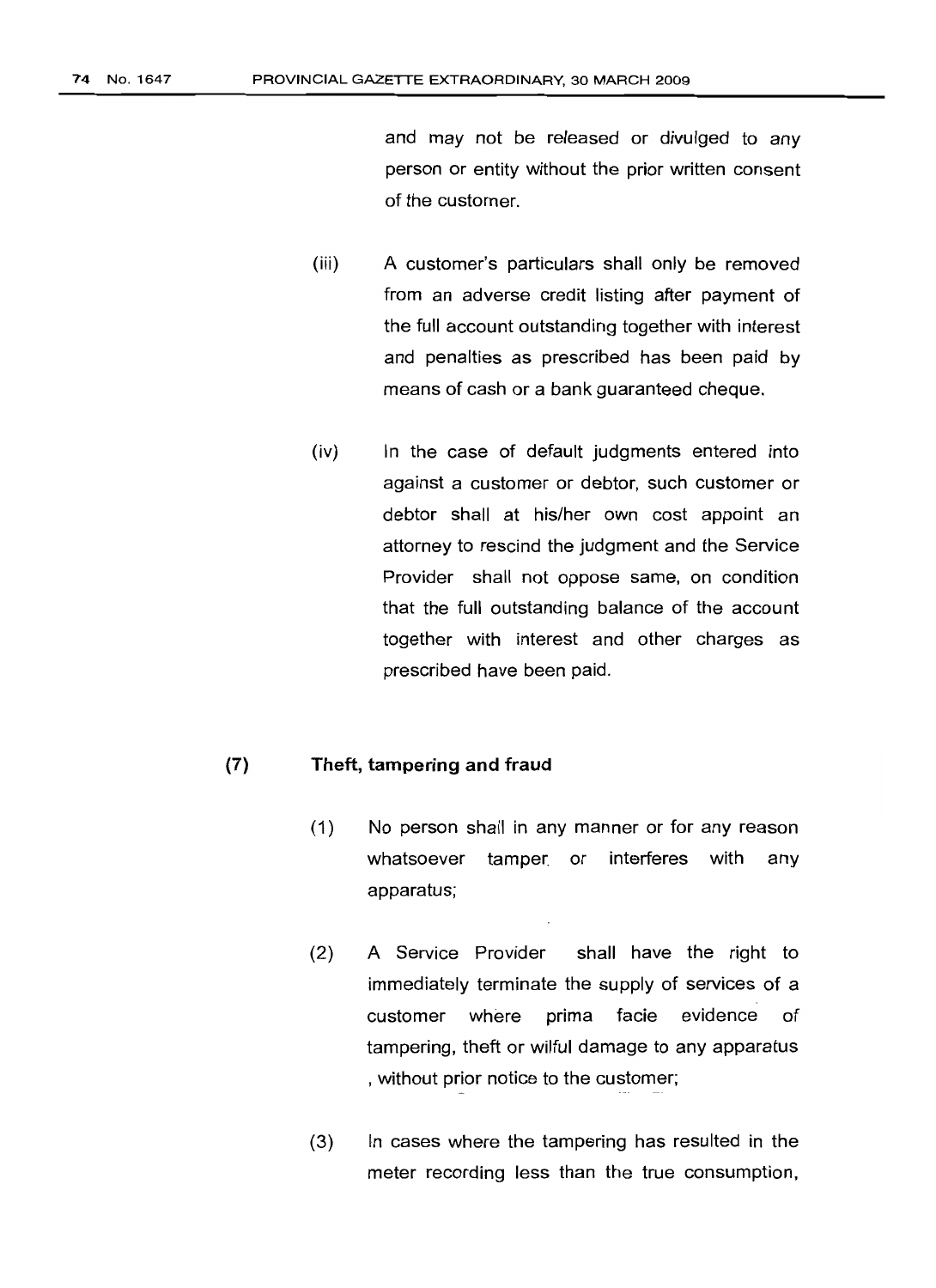the Service Provider shall have the right to recover from the customer the full cost of his/her estimated consumption;

- (4) The total amount owing, including interest, charges, assessment of unauthorised consumption, damages and discontinuation and reconnection fees as well as increased deposits as determined by the Service Provider, if applicable, shall be due and payable before any service shall be reconnected;
- (5) No person shall fail to provide information reasonably required regarding investigation into or enquiries in connection with tampering, theft or wilful damage to property of a Service Provider or used in connection with the provision of services or provide false information in connection therewith;
- (6) A Service Provider may, where prima facie evidence exists regarding the withholding of information or provision of false information, immediately and without notice to the customer disconnect or restrict services and the provision of this paragraph regarding the reconnection of services shall mutatis mutandis apply;

### (8) Cost of collection

All costs and charges, interest, administration and collection costs, all penalties, surcharges, damages, service discontinuation and reconnection costs, assessment costs and all legal costs, fees and disbursements incurred in the collection of a debt shall be for the account of the customer or debtor as the case may be and the customer or debtor as the case may be shall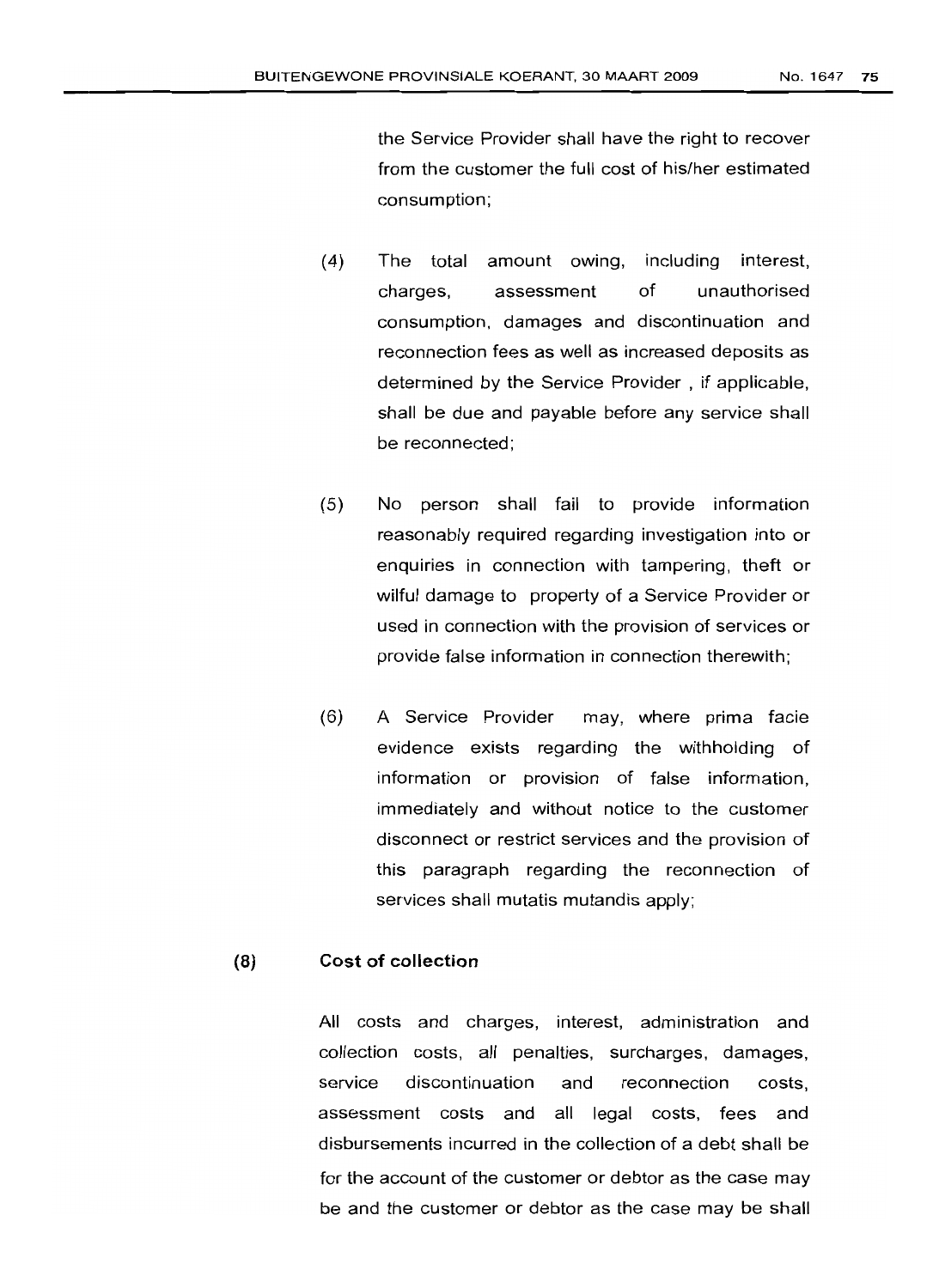be liable to pay legal costs on an attorney and client basis.

#### (9) **Magistrate Court jurisdiction**

The Magistrate's Court shall have jurisdiction to adjudicate any action, notice of motion or application in terms of this By-law. notwithstanding the amount involved.

#### (10) **Irrecoverable debt**

- (1 ) The municipality, in the case of charges due or where it is the Service Provider, shall only abandon recovery of a debt owed to it in one or more of the following circumstances:
	- (i) Insolvency or demise of the customer or debtor as the case may be, if proven that his or her estate has insufficient funds to make payment;
		- (ii) A balance being too. small to recover for economic reasons considering the costs of recovery;
		- (iii) where the claim has become prescribed;
		- (iv) when the customer or debtor as the case may be relocate and three tracing agents are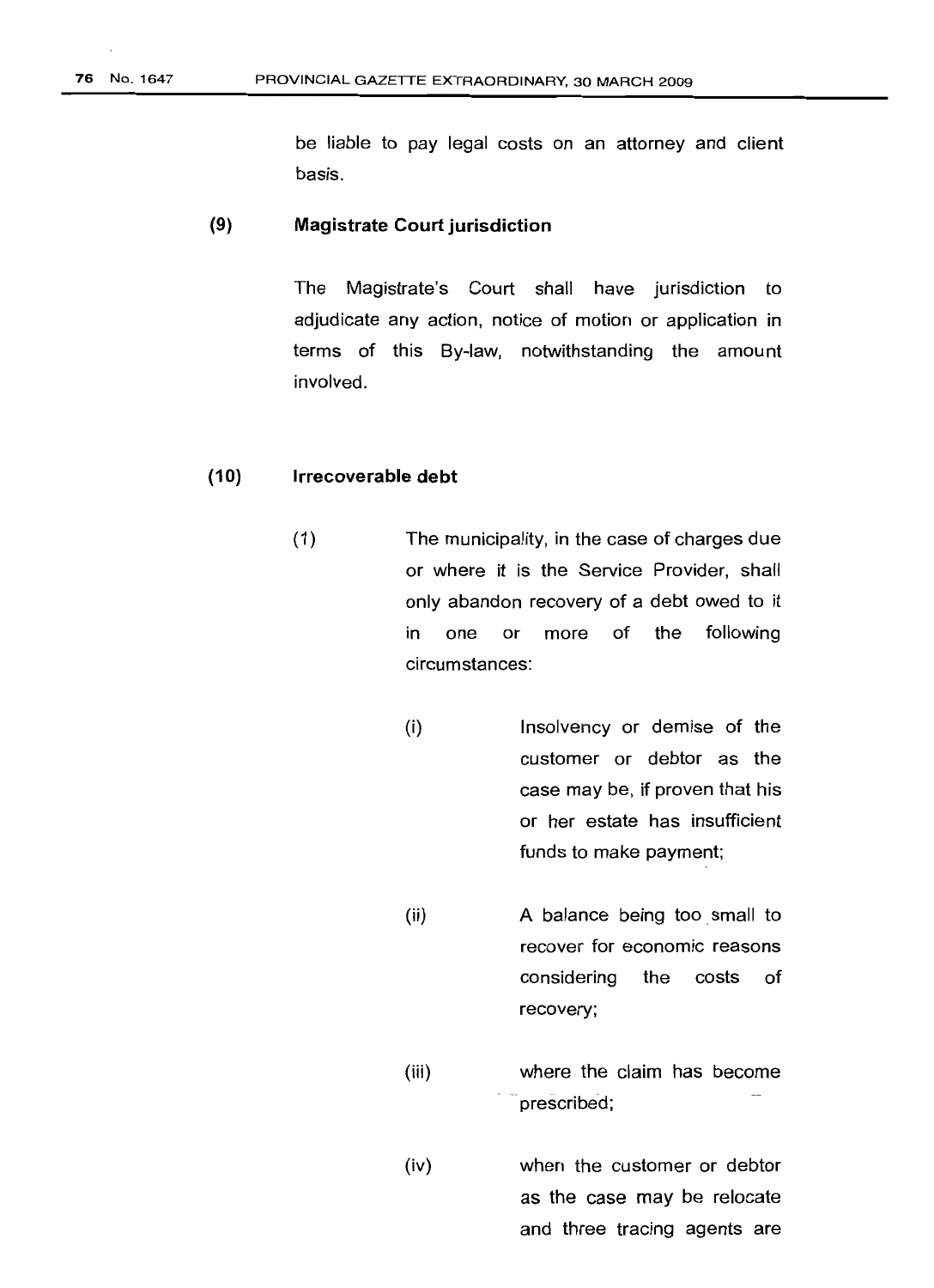unable to trace the current whereabouts of such person;

- (v) All reasonable notifications and cost-effective legal avenues to recover the outstanding amount have been exhausted.
- (vi) The amount outstanding is the residue of the payment of a dividend from an insolvent estate or where there is a danger of contribution in proving a claim against the insolvent estate.
- (vii) If the debt outstanding cannot be proved;
- (viii) The outstanding amount is due to an administrative error by the municipality.
- (ix) by Council resolution on good cause shown..
- (2) Notwithstanding the above the municipality shall be under no obligation to write off any particular debt.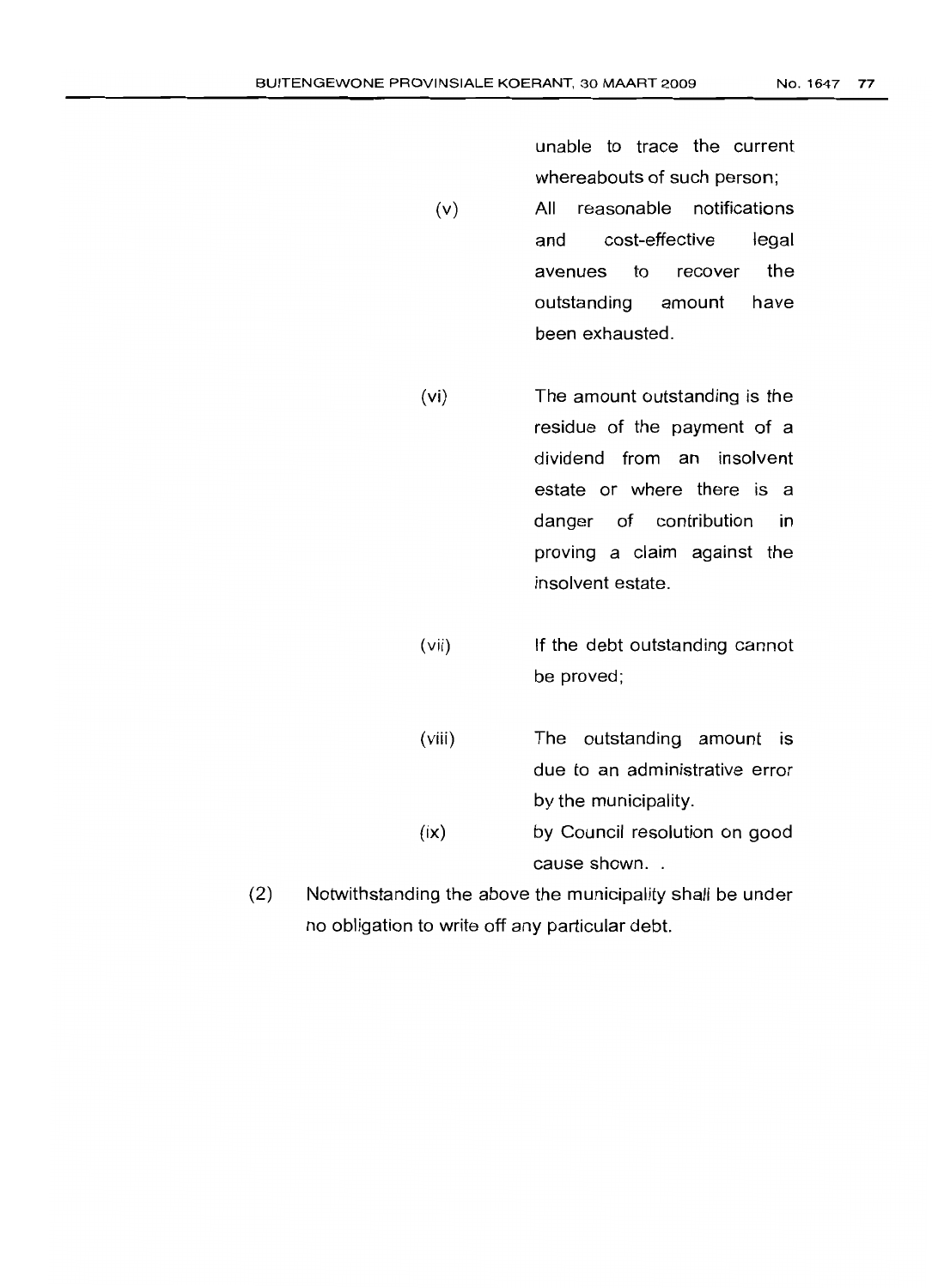# **CHAPTER 5**

# **MISCELLANEOUS PROVISIONS**

#### 27. OFFENCES

- (1) Any person contravening or failing to comply with any provision of Sections 5(3) and Section 26(8) of this Bylaw shall be guilty of an offence and liable on conviction to a fine not exceeding R40 000,00, or in default of payment, to imprisonment for a period not exceeding 2 years.
- (2) Any person who contravenes of fails to comply with any other provision of these By-laws or who remain to be in default in complying therewith shall be guilty of an offence and shall be liable, on first conviction, to a fine not exceeding RiO 000,00, or in default of payment to imprisonment for a period not exceeding 6 months, and on any subsequent conviction to a fine not exceeding R20 000,00, or in default of payment, to imprisonment for a period not exceeding 12 months.
- (3) Any person who fails to comply in any respect with any notice served on him by the municipality in terms of these By-laws directing him to do or not to do anything, shall be guilty of an offence and shall in addition be guilty of a further offence for every day or part of a day during which non-compliance continues and shall be liable in respect of each offence as aforesaid to a fine not exceeding